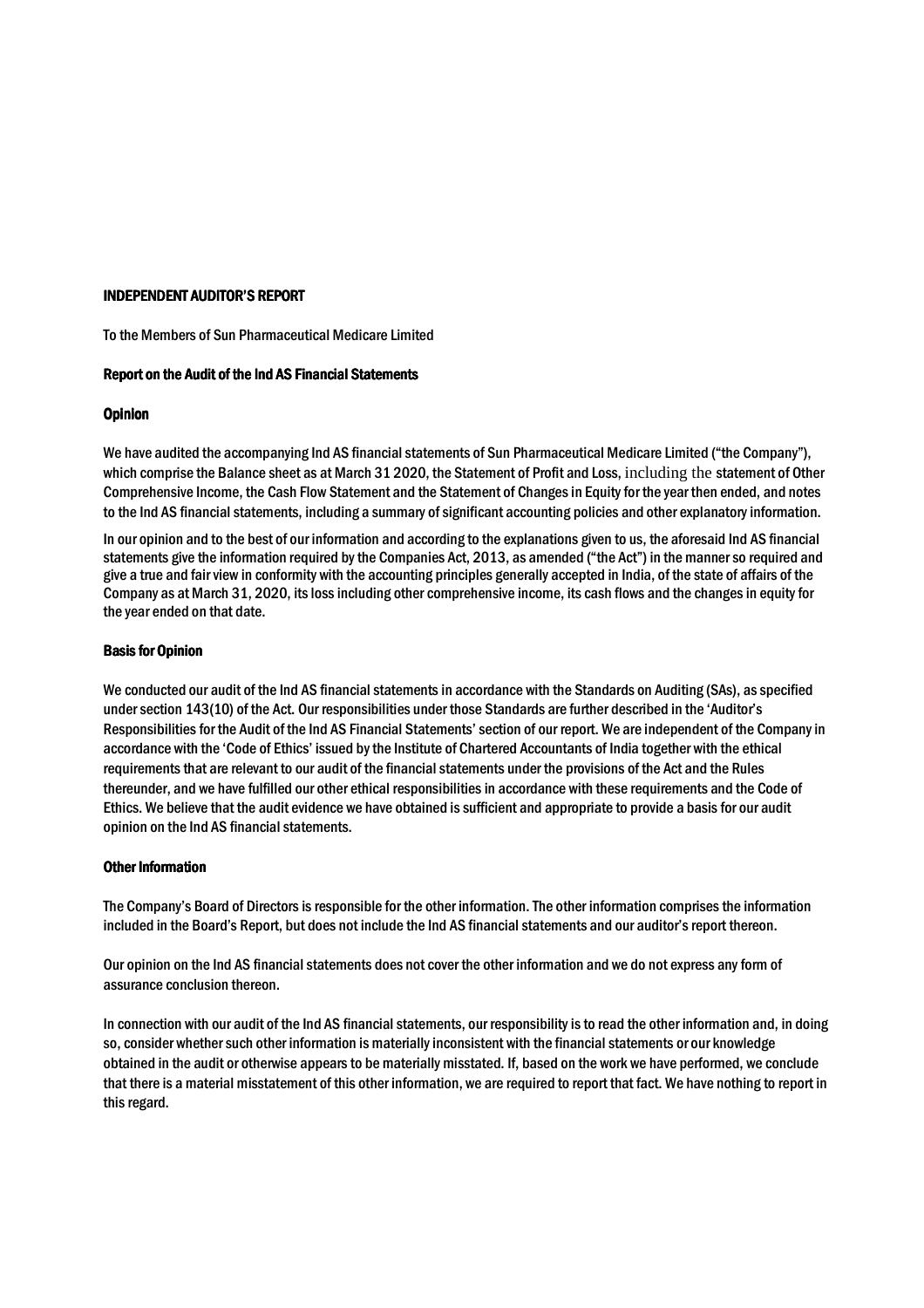#### Responsibility of Management for the Ind AS Financial Statements al

The Company's Board of Directors is responsible for the matters stated in section 134(5) of the Act with respect to the preparation of these Ind AS financial statements that give a true and fair view of the financial position, financial performance, cash flows and changes in equity of the Company in accordance with the accounting principles generally accepted in India, including the Indian Accounting Standards (Ind AS) specified under section 133 of the Act read with the Companies (Indian Accounting Standards) Rules, 2015, as amended. This responsibility also includes maintenance of adequate accounting records in accordance with the provisions of the Act for safeguarding of the assets of the Company and for preventing and detecting frauds and other irregularities; selection and application of appropriate accounting policies; making judgments and estimates that are reasonable and prudent; and the design, implementation and maintenance of adequate internal financial controls, that were operating effectively for ensuring the accuracy and completeness of the accounting records, relevant to the preparation and presentation of the Ind AS financial statements that give a true and fair view and are free from material misstatement, whether due to fraud or error.

In preparing the Ind AS financial statements, management is responsible for assessing the Company's ability to continue as a going concern, disclosing, as applicable, matters related to going concern and using the going concern basis of accounting unless management either intends to liquidate the Company or to cease operations, or has no realistic alternative but to do so.

The Board of Directors are also responsible for overseeing the Company's financial reporting process.

## Auditor's Responsibilities for the Audit of the Ind AS Financial Statements

Our objectives are to obtain reasonable assurance about whether the Ind AS financial statements as a whole are free from material misstatement, whether due to fraud or error, and to issue an auditor's report that includes our opinion. Reasonable assurance is a high level of assurance, but is not a guarantee that an audit conducted in accordance with SAs will always detect a material misstatement when it exists. Misstatements can arise from fraud or error and are considered material if, individually or in the aggregate, they could reasonably be expected to influence the economic decisions of users taken on the basis of these Ind AS financial statements.

As part of an audit in accordance with SAs, we exercise professional judgment and maintain professional skepticism throughout the audit. We also:

- Identify and assess the risks of material misstatement of the Ind AS financial statements, whether due to fraud or error, design and perform audit procedures responsive to those risks, and obtain audit evidence that is sufficient and appropriate to provide a basis for our opinion. The risk of not detecting a material misstatement resulting from fraud is higher than for one resulting from error, as fraud may involve collusion, forgery, intentional omissions, misrepresentations, or the override of internal control.
- Obtain an understanding of internal control relevant to the audit in order to design audit procedures that are appropriate in the circumstances. Under section 143(3)(i) of the Act, we are also responsible for expressing our opinion on whether the Company has adequate internal financial controls with reference to financial statements in place and the operating effectiveness of such controls.
- Evaluate the appropriateness of accounting policies used and the reasonableness of accounting estimates and related disclosures made by management.
- Conclude on the appropriateness of management's use of the going concern basis of accounting and, based on the audit evidence obtained, whether a material uncertainty exists related to events or conditions that may cast significant doubt on the Company's ability to continue as a going concern. If we conclude that a material uncertainty exists, we are required to draw attention in our auditor's report to the related disclosures in the financial statements or, if such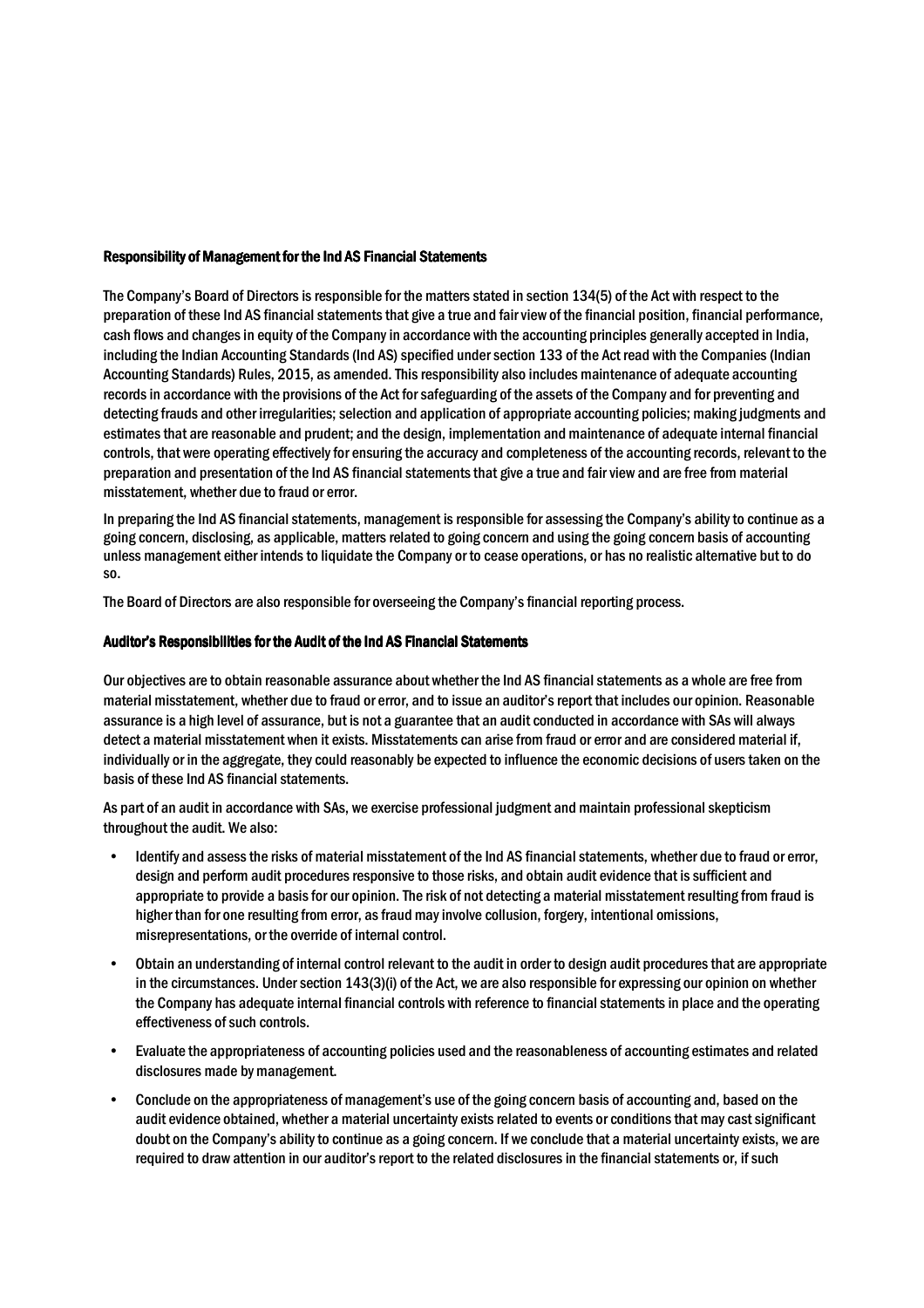disclosures are inadequate, to modify our opinion. Our conclusions are based on the audit evidence obtained up to the date of our auditor's report. However, future events or conditions may cause the Company to cease to continue as a going concern.

• Evaluate the overall presentation, structure and content of the Ind AS financial statements, including the disclosures, and whether the Ind AS financial statements represent the underlying transactions and events in a manner that achieves fair presentation.

We communicate with those charged with governance regarding, among other matters, the planned scope and timing of the audit and significant audit findings, including any significant deficiencies in internal control that we identify during our audit.

We also provide those charged with governance with a statement that we have complied with relevant ethical requirements regarding independence, and to communicate with them all relationships and other matters that may reasonably be thought to bear on our independence, and where applicable, related safeguards.

#### Report on Other Legal and Regulatory Requirements

- 1. As required by the Companies (Auditor's Report) Order, 2016 ("the Order"), issued by the Central Government of India in terms of sub-section (11) of section 143 of the Act, we give in the "Annexure 1" a statement on the matters specified in paragraphs 3 and 4 of the Order.
- 2. As required by Section 143(3) of the Act, we report that:
	- (a) We have sought and obtained all the information and explanations which to the best of our knowledge and belief were necessary for the purposes of our audit;
	- (b) In our opinion, proper books of account as required by law have been kept by the Company so far as it appears from our examination of those books;
	- (c) The Balance Sheet, the Statement of Profit and Loss including the Statement of Other Comprehensive Income, the Cash Flow Statement and Statement of Changes in Equity dealt with by this Report are in agreement with the books of account;
	- (d) In our opinion, the aforesaid Ind AS financial statements comply with the Accounting Standards specified under Section 133 of the Act, read with Companies (Indian Accounting Standards) Rules, 2015, as amended;
	- (e) On the basis of the written representations received from the directors as on March 31, 2020 taken on record by the Board of Directors, none of the directors is disqualified as on March 31, 2020 from being appointed as a director in terms of Section 164 (2) of the Act;
	- (f) With respect to the adequacy of the internal financial controls over financial reporting of the Company with reference to these Ind AS financial statements and the operating effectiveness of such controls, refer to our separate Report in "Annexure 2" to this report;
	- (g) In our opinion, provisions of section 197 read with Schedule V of the Act are applicable to the Company for the year ended March 31, 2020. However, no managerial remuneration has been paid/provided by the Company to its directors during the year;
	- (h) With respect to the other matters to be included in the Auditor's Report in accordance with Rule 11 of the Companies (Audit and Auditors) Rules, 2014, as amended in our opinion and to the best of our information and according to the explanations given to us: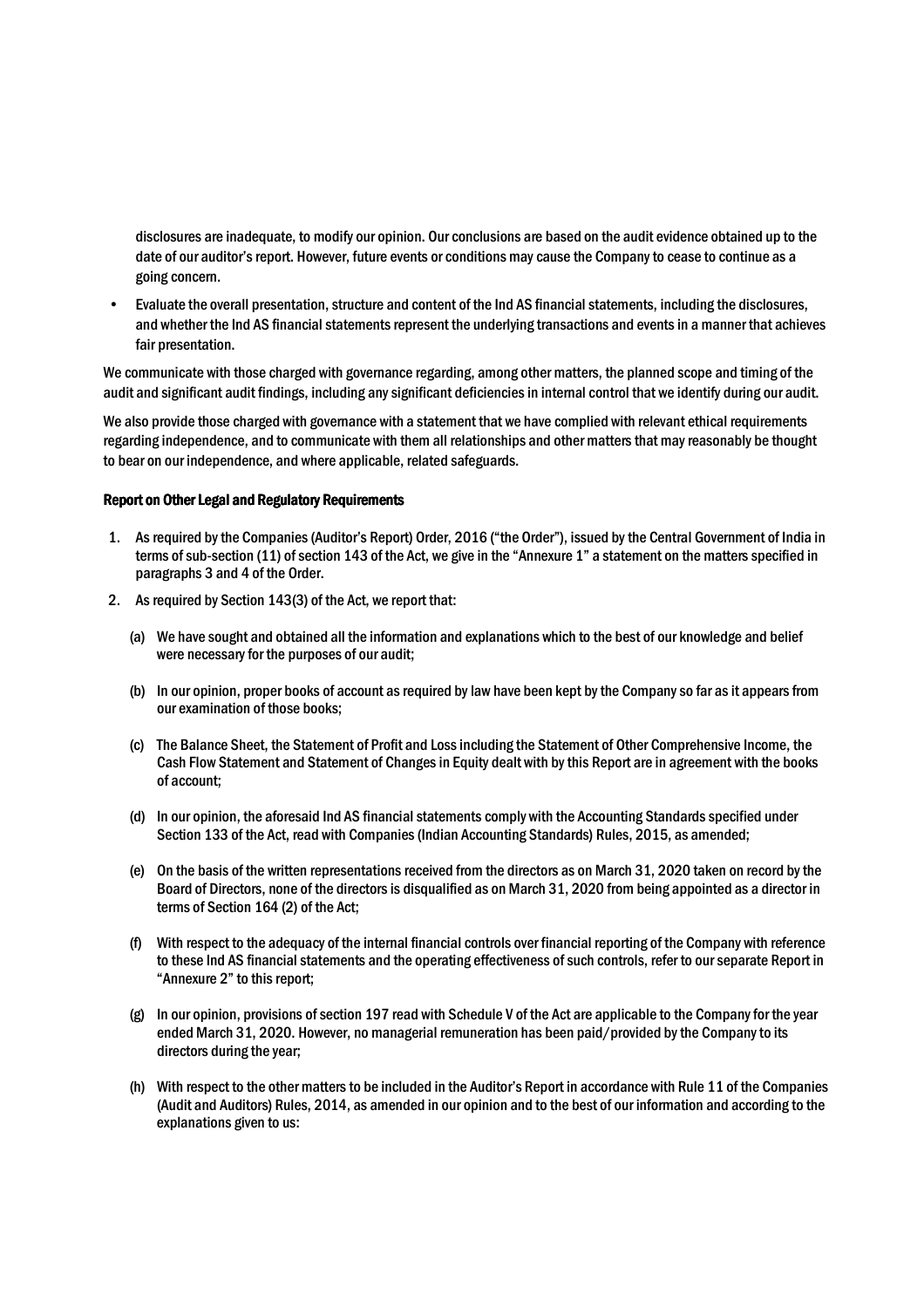- i. The Company has disclosed the impact of pending litigations on its financial position in its Ind AS financial statements- Refer Note 29 to the Ind AS financial statements;
- ii. The Company did not have any long-term contracts including derivative contracts for which there were any material foreseeable losses;
- iii. There were no amounts which were required to be transferred to the Investor Education and Protection Fund by the Company.

For S R B C & CO LLP Chartered Accountants ICAI Firm Registration Number: 324982E/E300003

# per Paul Alvares

Partner Membership Number: 105754 UDIN: 20105754AAAACM5600 Place of Signature: Pune Date: May 25, 2020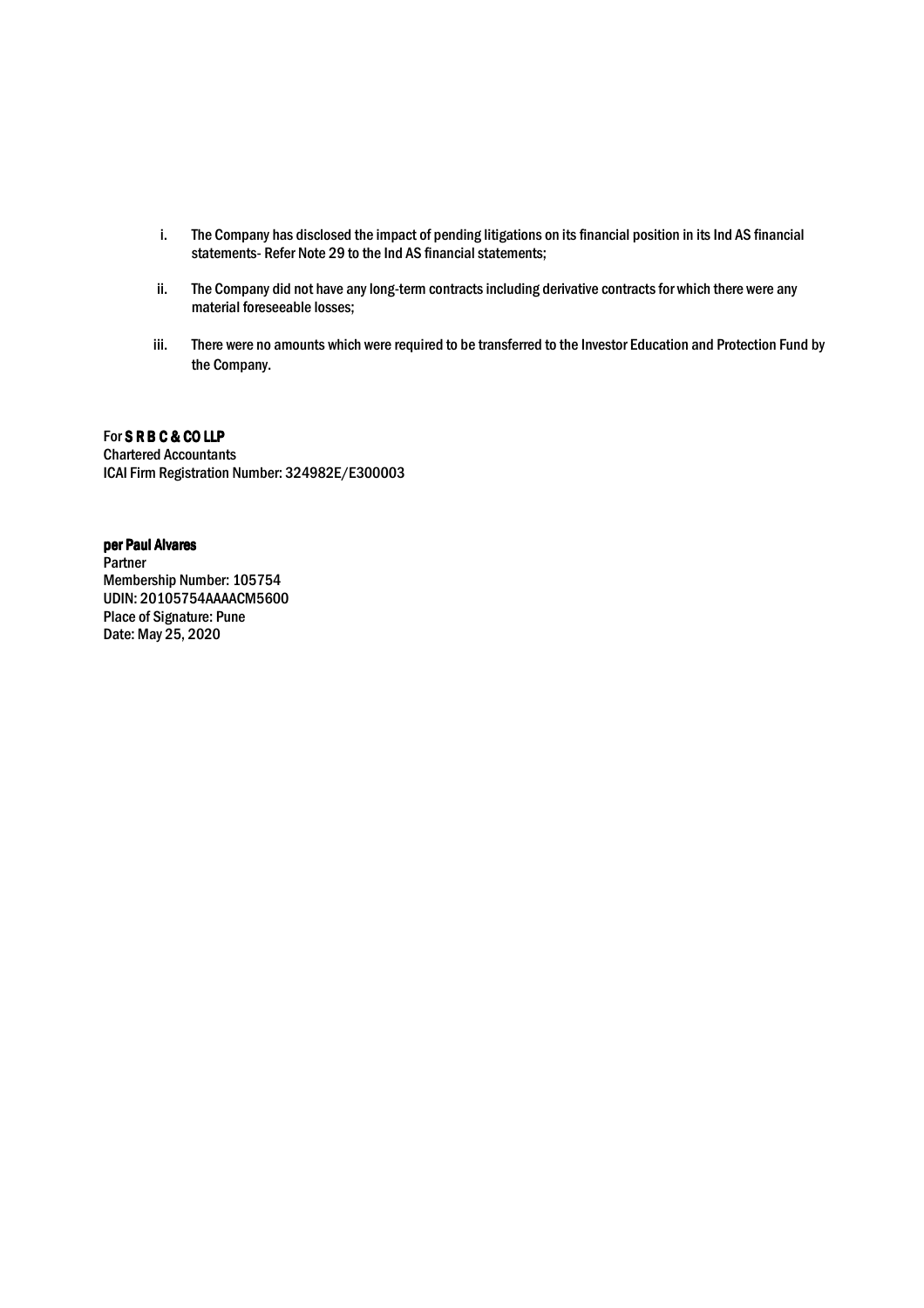# Annexure 1 referred to in paragraph 1 of our report of even date under the heading "Report on Other Legal and Regulatory Requirements"

#### Re: Sun Pharmaceutical Medicare Limited ("the Company")

- (i) (a) The Company has maintained proper records showing full particulars, including quantitative details and situation of fixed assets.
	- (b) All fixed assets have not been physically verified by management during the year but there is a regular programme of verification which, in our opinion, is reasonable having regard to the size of the Company and the nature of its assets. No material discrepancies were noticed on such verification.
	- (c) According to the information and explanations given by management, there are no immovable properties, included in property, plant and equipment of the Company. Accordingly, the requirements under clause 3(i)(c) of the Order are not applicable to the Company and hence not commented upon.
- (ii) The inventory has been physically verified by management during the year. In our opinion, the frequency of verification is reasonable. No material discrepancies were noticed on such physical verification.
- (iii) According to the information and explanations given to us, the Company has not granted any loans, secured or unsecured to companies, firms, Limited Liability Partnerships or other parties covered in the register maintained under section 189 of the Companies Act, 2013. Accordingly, the provisions of clause 3(iii)(a), (b) and (c) of the Order are not applicable to the Company and hence not commented upon.
- (iv) In our opinion and according to the information and explanations given to us, there are no loans, investments, guarantees, and securities given in respect of which provisions of section 185 and 186 of the Companies Act 2013 are applicable. Accordingly, the provisions of clause 3(iv) of the Order is not applicable and hence not commented upon.
- (v) The Company has not accepted any deposits within the meaning of Sections 73 to 76 of the Act and the Companies (Acceptance of Deposits) Rules, 2014 (as amended). Accordingly, the provisions of clause 3(v) of the Order are not applicable to the Company and hence not commented upon.
- (vi) We have broadly reviewed the books of account maintained by the Company pursuant to the rules made by the Central Government for the maintenance of cost records under section 148(1) of the Companies Act, 2013, related to the manufacture of pharmaceutical products, and are of the opinion that prima facie, the specified accounts and records have been made and maintained. We have not, however, made a detailed examination of the same.
- (vii) (a) Undisputed statutory dues including provident fund, employees' state insurance, income-tax, salestax, service tax, custom duty, excise duty, value added tax, goods and service tax, cess and other statutory dues, wherever applicable, have generally been regularly deposited with the appropriate authorities though there has been a slight delay in a few cases.

(b) According to the information and explanations given to us, no undisputed amounts payable in respect of provident fund, employees' state insurance, income-tax, goods and service tax, cess and other statutory dues, wherever applicable were outstanding, at the year end, for a period of more than six months from the date they became payable.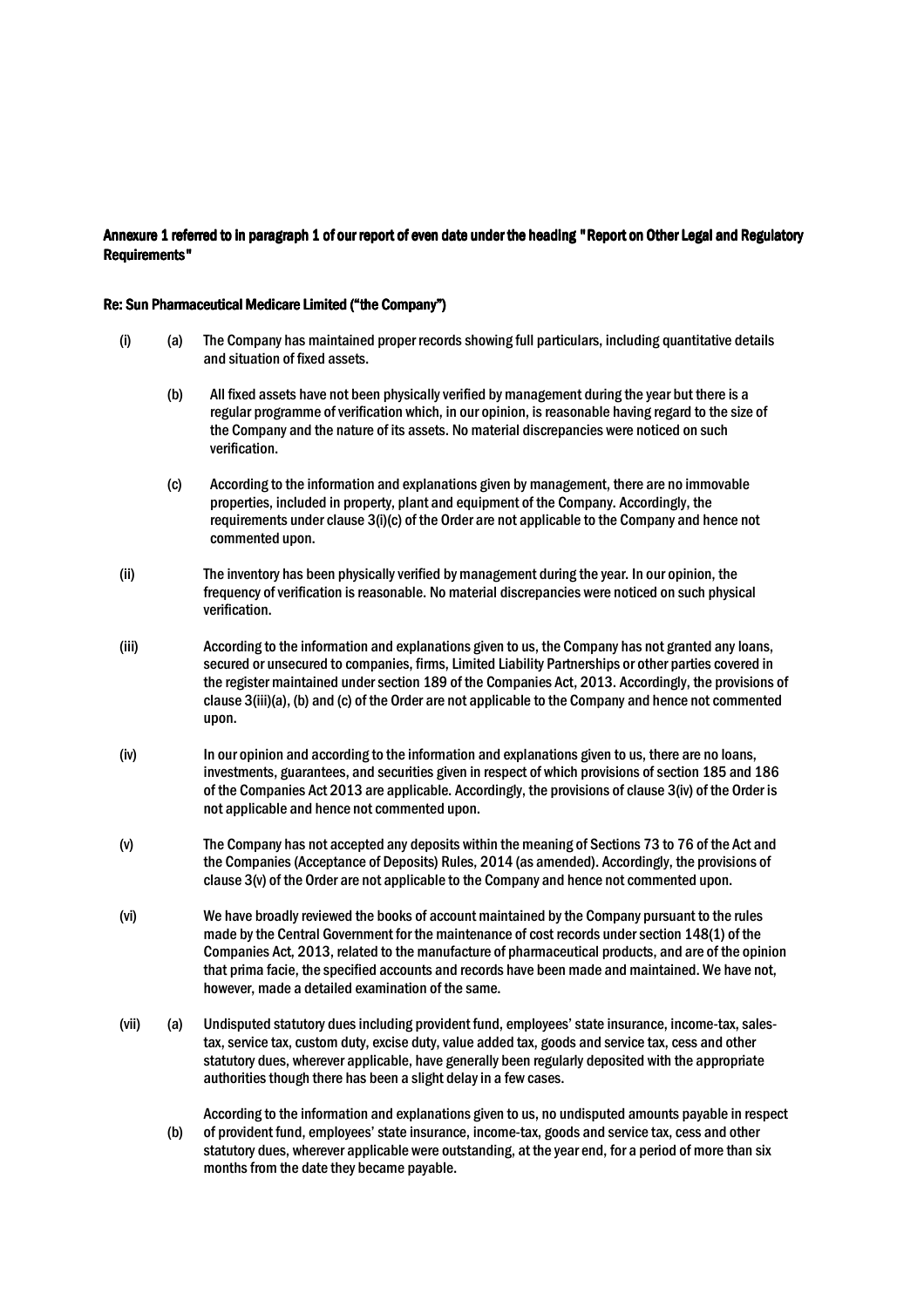According to the records of the Company, the dues of income tax, sales, service tax, custom duty, excise duty, value added tax, goods and service tax and cess, wherever applicable and which have not been deposited on account of any dispute, are as follows:

| Name of the<br>statute             | Nature of<br>dues                 | Amount*<br>(Rs in million) | Period to<br>which it<br>pertains | Forum where the dispute is<br>pending                                |
|------------------------------------|-----------------------------------|----------------------------|-----------------------------------|----------------------------------------------------------------------|
| <b>Central Excise</b><br>Act, 1944 | <b>Excise Duty</b><br>and Penalty | 470.98                     | FY 2007-08<br>to 2015-16          | The Customs Excise and<br>Service Tax Appellate<br>Tribunal (CESTAT) |
| <b>Central Excise</b><br>Act, 1944 | <b>Excise Duty</b><br>and Penalty | 4.40                       | FY 2003-04                        | <b>Commissioner (RB)</b>                                             |

\*Amount are net of advances paid/adjusted under protest

(c)

- (viii) The Company did not have any outstanding loans or borrowing dues in respect of a financial institution or bank or to government or dues to debenture holders during the year.
- (ix) According to the information and explanations given by management, the Company has not raised any money way of initial public offer / further public offer / debt instruments and term loans hence, reporting under clause (ix) is not applicable to the Company and hence not commented upon.
- (x) Based upon the audit procedures performed for the purpose of reporting the true and fair view of the financial statements and according to the information and explanations given by management, we report that no fraud by the Company or no fraud on the Company by the officers and employees of the Company has been noticed or reported during the year.
- (xi) According to the information and explanations given by management, the Company has not accrued /paid managerial remuneration during the year. Accordingly, provisions of the clause (xi) of the Order are not applicable to the Company and hence not commented upon.
- (xii) In our opinion, the Company is not a nidhi company. Therefore, the provisions of clause 3(xii) of the Order are not applicable to the Company and hence not commented upon.
- (xiii) According to the information and explanations given by management, transactions with the related parties are in compliance with section 188 of Companies Act, 2013 where applicable and the details have been disclosed in the notes to the financial statements, as required by the applicable accounting standards. The provisions of section 177 are not applicable to the Company and accordingly reporting under clause 3(xiii) insofar as it relates to section 177 of the Act is not applicable to the Company and hence not commented upon.
- (xiv) According to the information and explanations given to us and on an overall examination of the balance sheet, the Company has not made any preferential allotment or private placement of shares or fully or partly convertible debentures during the year and hence, reporting requirements under clause 3(xiv) of the Order is not applicable to the Company and hence not commented upon.
- (xv) According to the information and explanations given by the management, the Company has not entered into any non-cash transactions with directors or persons connected with him as referred to in section 192 of Companies Act, 2013.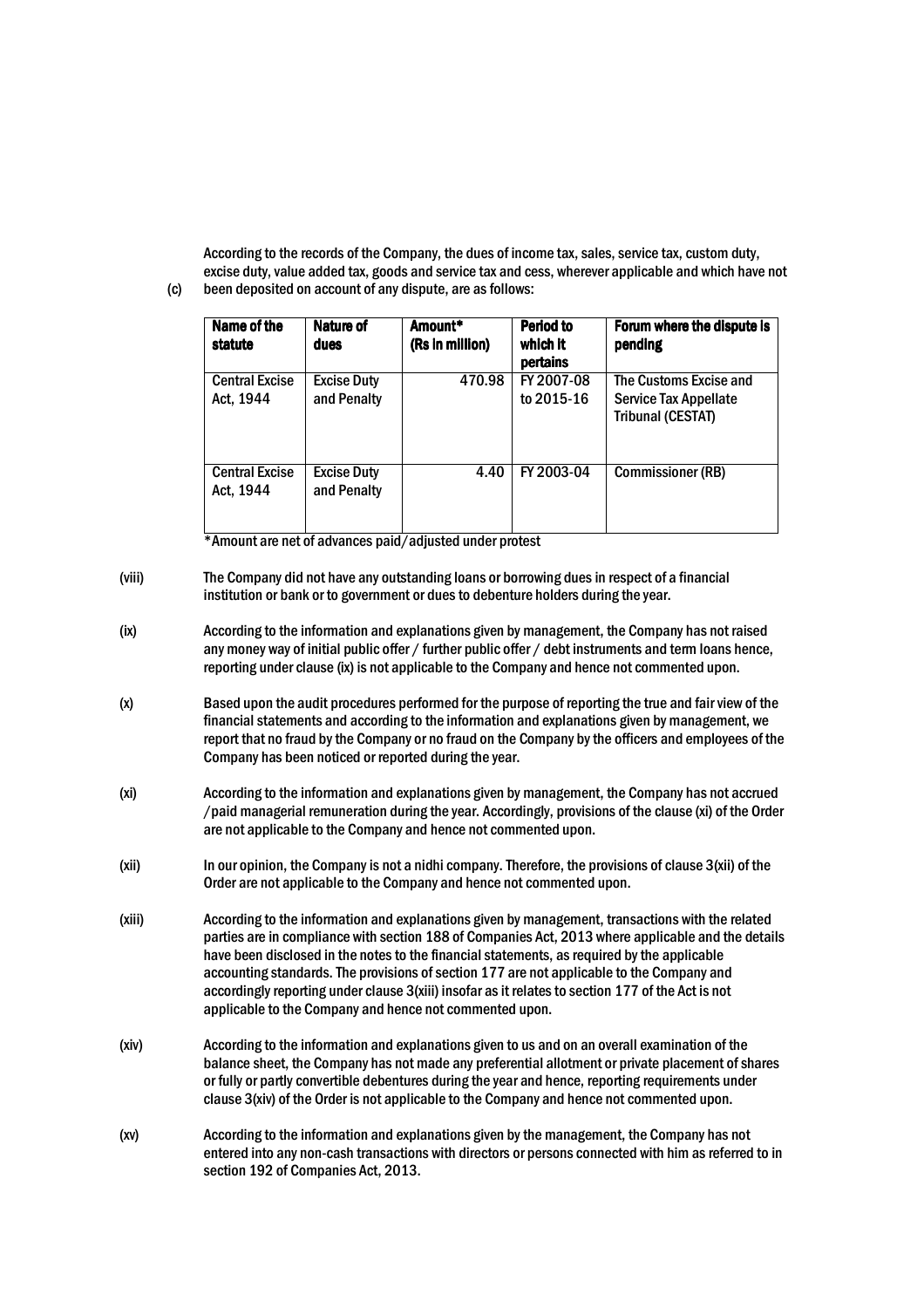(xvi) According to the information and explanations given to us, the provisions of section 45-IA of the Reserve Bank of India Act, 1934 are not applicable to the Company and hence not commented upon.

For S R B C & CO LLP Chartered Accountants

ICAI Firm Registration Number: 324982E/E300003

# per Paul Alvares

**Partner** Membership Number: 105754 UDIN: 20105754AAAACM5600 Place of Signature: Pune Date: May 25, 2020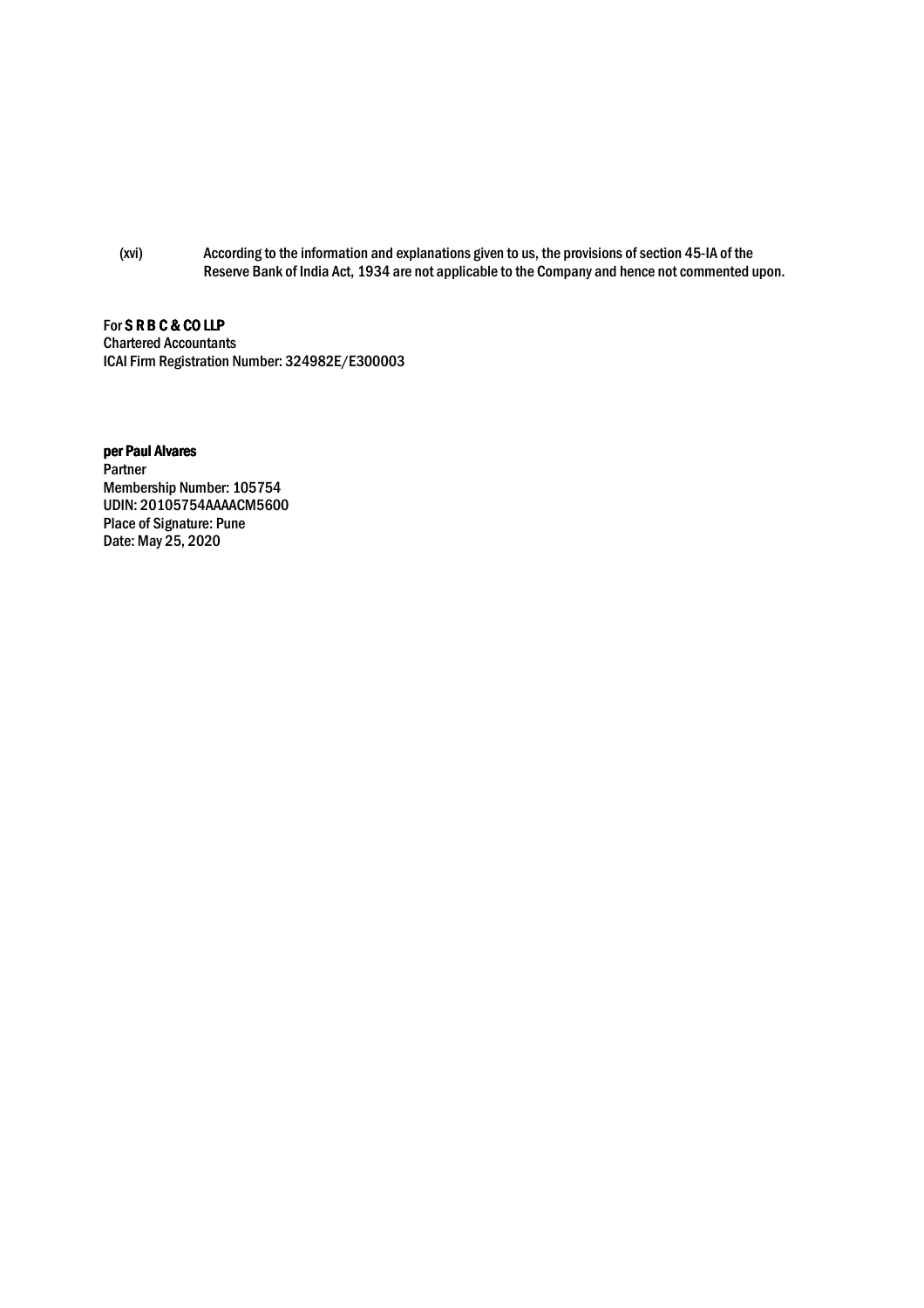# Annexure 2 to the Independent Auditor's Report of even date on the financial statements of Sun Pharmaceutical Medicare **Limited**

# Report on the Internal Financial Controls under Clause (i) of Sub-section 3 of Section 143 of the Companies Act, 2013 ("the Act")

We have audited the internal financial controls over financial reporting of Sun Pharmaceutical Medicare Limited ("the Company") as of March 31, 2020 in conjunction with our audit of the financial statements of the Company for the year ended on that date.

#### Management's Responsibility for Internal Financial Controls

The Company's Management is responsible for establishing and maintaining internal financial controls based on the internal control over financial reporting criteria established by the Company considering the essential components of internal control stated in the Guidance Note on Audit of Internal Financial Controls Over Financial Reporting issued by the Institute of Chartered Accountants of India. These responsibilities include the design, implementation and maintenance of adequate internal financial controls that were operating effectively for ensuring the orderly and efficient conduct of its business, including adherence to the Company's policies, the safeguarding of its assets, the prevention and detection of frauds and errors, the accuracy and completeness of the accounting records, and the timely preparation of reliable financial information, as required under the Companies Act, 2013.

### Auditor's Responsibility

Our responsibility is to express an opinion on the Company's internal financial controls over financial reporting with reference to these financial statements based on our audit. We conducted our audit in accordance with the Guidance Note on Audit of Internal Financial Controls Over Financial Reporting (the "Guidance Note") and the Standards on Auditing as specified under section 143(10) of the Companies Act, 2013, to the extent applicable to an audit of internal financial controls and, both issued by the Institute of Chartered Accountants of India. Those Standards and the Guidance Note require that we comply with ethical requirements and plan and perform the audit to obtain reasonable assurance about whether adequate internal financial controls over financial reporting with reference to these financial statements was established and maintained and if such controls operated effectively in all material respects.

Our audit involves performing procedures to obtain audit evidence about the adequacy of the internal financial controls over financial reporting with reference to these financial statements and their operating effectiveness. Our audit of internal financial controls over financial reporting included obtaining an understanding of internal financial controls over financial reporting with reference to these financial statements, assessing the risk that a material weakness exists, and testing and evaluating the design and operating effectiveness of internal control based on the assessed risk. The procedures selected depend on the auditor's judgement, including the assessment of the risks of material misstatement of the financial statements, whether due to fraud or error.

We believe that the audit evidence we have obtained is sufficient and appropriate to provide a basis for our audit opinion on the internal financial controls over financial reporting with reference to these financial statements.

# Meaning of Internal Financial Controls Over Financial Reporting With Reference to these Financial Statements

A company's internal financial control over financial reporting with reference to these financial statements is a process designed to provide reasonable assurance regarding the reliability of financial reporting and the preparation of financial statements for external purposes in accordance with generally accepted accounting principles. A company's internal financial control over financial reporting with reference to these financial statements includes those policies and procedures that (1) pertain to the maintenance of records that, in reasonable detail, accurately and fairly reflect the transactions and dispositions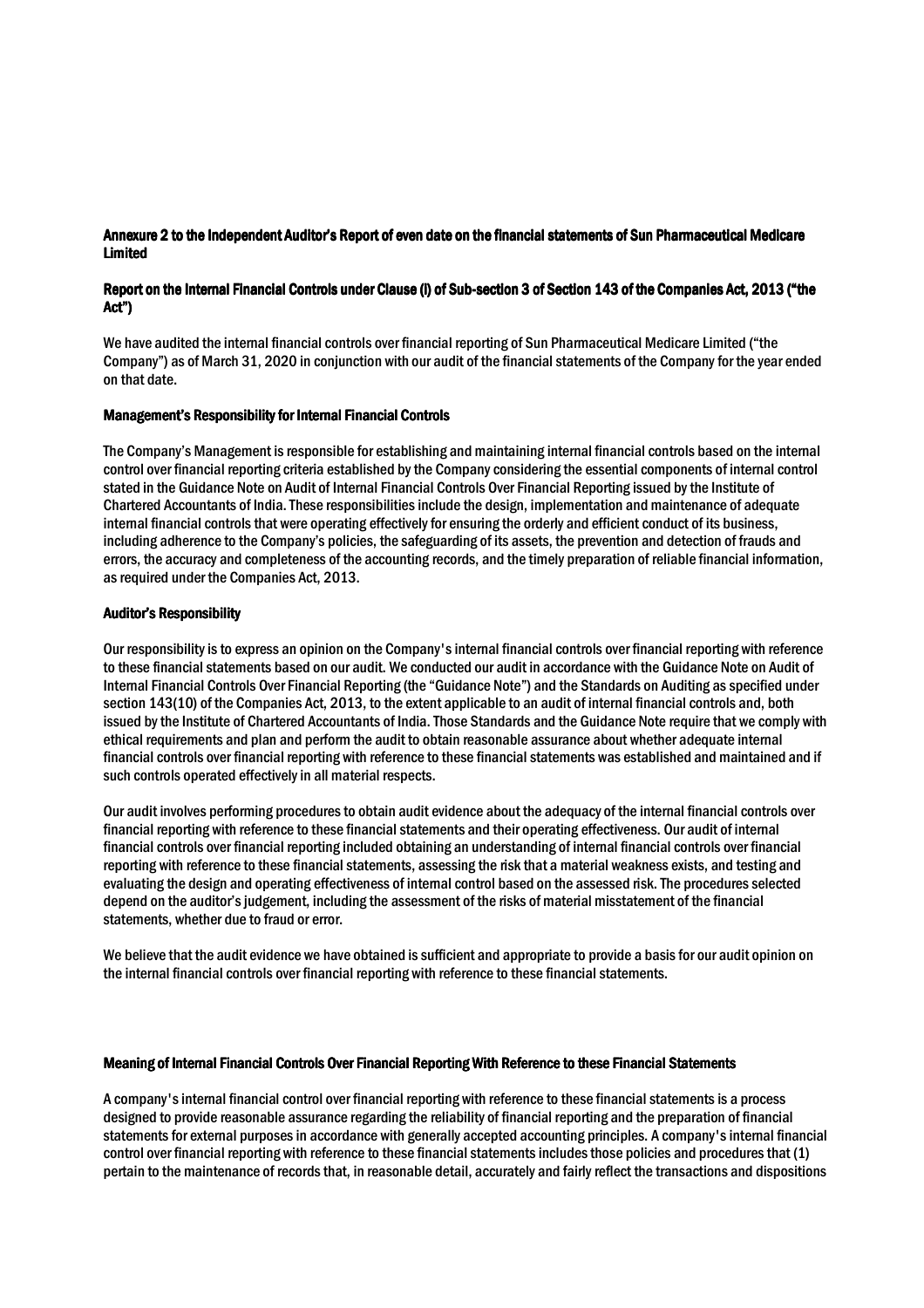of the assets of the company; (2) provide reasonable assurance that transactions are recorded as necessary to permit preparation of financial statements in accordance with generally accepted accounting principles, and that receipts and expenditures of the company are being made only in accordance with authorisations of management and directors of the company; and (3) provide reasonable assurance regarding prevention or timely detection of unauthorised acquisition, use, or disposition of the company's assets that could have a material effect on the financial statements.

### Inherent Limitations of Internal Financial Controls Over Financial Reporting With Reference to these Financial Statements

Because of the inherent limitations of internal financial controls over financial reporting with reference to these financial statements, including the possibility of collusion or improper management override of controls, material misstatements due to error or fraud may occur and not be detected. Also, projections of any evaluation of the internal financial controls over financial reporting with reference to these financial statements to future periods are subject to the risk that the internal financial control over financial reporting with reference to these financial statements may become inadequate because of changes in conditions, or that the degree of compliance with the policies or procedures may deteriorate.

### **Opinion**

In our opinion, the Company has, in all material respects, adequate internal financial controls over financial reporting with reference to these financial statements and such internal financial controls over financial reporting with reference to these financial statements were operating effectively as at March 31, 2020, based on the internal control over financial reporting criteria established by the Company considering the essential components of internal control stated in the Guidance Note on Audit of Internal Financial Controls Over Financial Reporting issued by the Institute of Chartered Accountants of India.

For SRB C & COLLP Chartered Accountants ICAI Firm Registration Number: 324982E/E300003

per Paul Alvares Partner Membership Number: 105754 UDIN: 20105754AAAACM5600 Place of Signature: Pune Date: May 25, 2020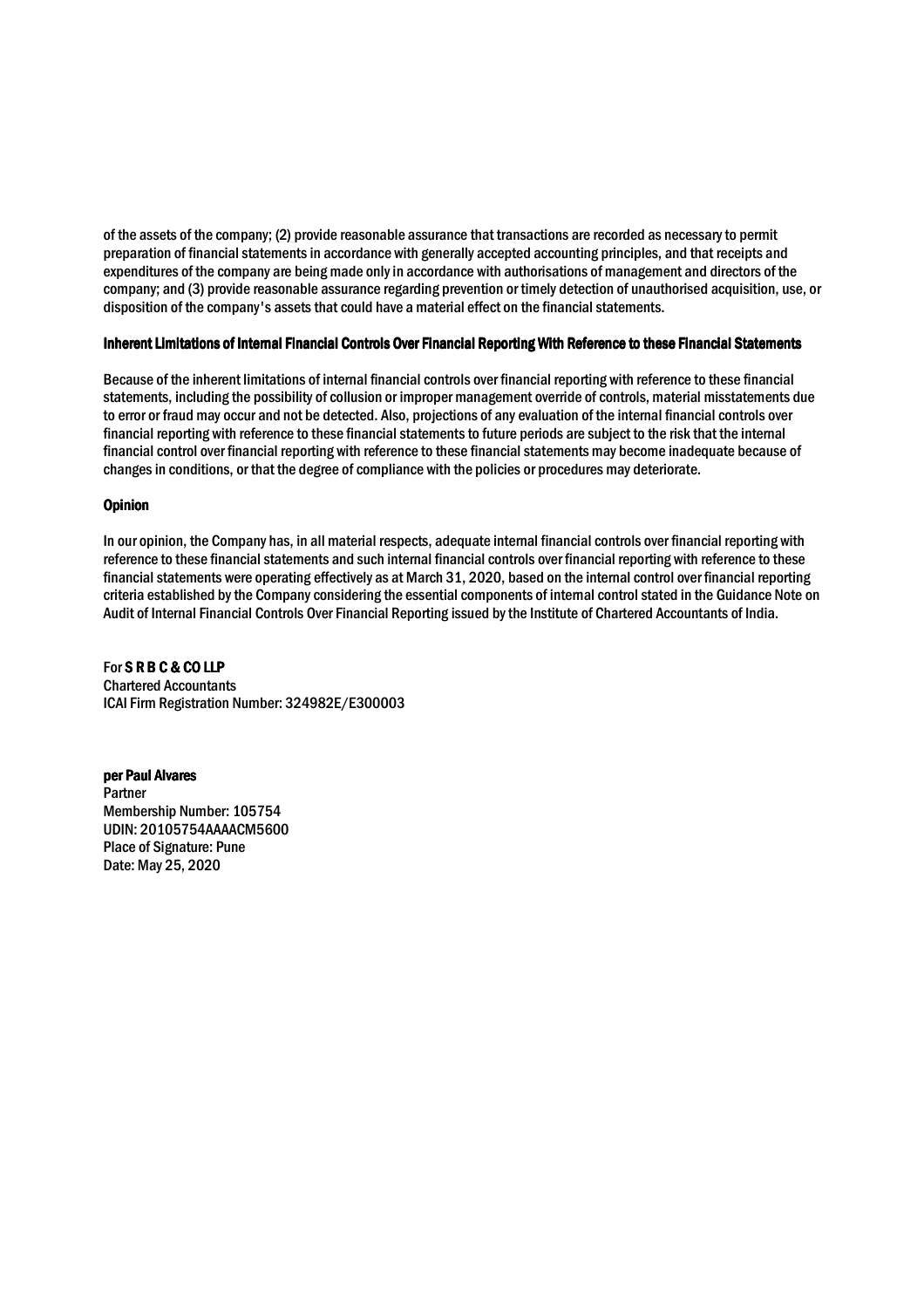#### **SUN PHARMACEUTICAL MEDICARE LIMITED BALANCE SHEET AS AT MARCH 31, 2020**

|                                                                                |                 |                | ₹ in Million   |
|--------------------------------------------------------------------------------|-----------------|----------------|----------------|
| <b>Particulars</b>                                                             | <b>Notes</b>    | As at          | As at          |
|                                                                                |                 | March 31, 2020 | March 31, 2019 |
|                                                                                |                 |                |                |
| <b>ASSETS</b>                                                                  |                 |                |                |
| (1) Non-current assets                                                         |                 |                |                |
| (a) Property, plant and equipment                                              | $3(a)$ & $3(b)$ | 2,395.3        | 1,896.4        |
| (b) Capital work-in-progress                                                   |                 | 296.0          | 616.3          |
| (c) Goodwill                                                                   |                 | 1.0            | 1.0            |
| (d) Financial assets                                                           |                 |                |                |
| (i) Other financial assets                                                     | 4               | 11.9           | 11.7           |
| (e) Deferred tax assets (Net)                                                  | 5               | L,             |                |
| (f)) Income tax assets                                                         | 6               | 16.6           | 14.9           |
| (g) Other non-current assets                                                   | $\overline{7}$  | 29.3           | 2.1            |
| <b>Total non-current assets</b>                                                |                 | 2,750.1        | 2.542.4        |
|                                                                                |                 |                |                |
| (2) Current assets                                                             |                 |                |                |
| (a) Inventories                                                                | 8               | 325.6          | 446.7          |
| (b) Financial assets                                                           |                 |                |                |
| (i) Trade receivables                                                          | 9               | 74.8           | 342.2          |
| (ii) Cash and cash equivalents                                                 | 10              | 5.7            | 14.2           |
| (iii) Loans                                                                    | 11              | 2.9            | 2.6            |
| (c) Other current assets                                                       | 12              | 675.0          | 557.3          |
|                                                                                |                 |                |                |
| <b>Total current assets</b>                                                    |                 | 1,084.0        | 1,363.0        |
| <b>TOTAL ASSETS</b>                                                            |                 | 3,834.1        | 3,905.4        |
|                                                                                |                 |                |                |
| <b>EQUITY AND LIABILITIES</b>                                                  |                 |                |                |
| Equity                                                                         |                 |                |                |
| (a) Equity share capital                                                       | 13              | 2.5            | 2.5            |
| (b) Other equity                                                               | 14              | (1,883.9)      | (487.2)        |
| <b>Total equity</b>                                                            |                 | (1,881.4)      | (484.7)        |
|                                                                                |                 |                |                |
| <b>Liabilities</b>                                                             |                 |                |                |
| (1) Non-current liabilities                                                    |                 |                |                |
| (a) Financial liabilities                                                      |                 |                |                |
| (i) Borrowings                                                                 | 15              | 133.5          |                |
| (b) Provisions                                                                 | 16              | 26.8           | 31.8           |
| <b>Total non-current liabilities</b>                                           |                 | 160.3          | 31.8           |
|                                                                                |                 |                |                |
| (2) Current liabilities                                                        |                 |                |                |
| (a) Financial liabilities                                                      |                 |                |                |
| (i) Borrowings                                                                 | 17              | 5,195.2        | 3,746.6        |
| (ii) Trade payables                                                            |                 |                |                |
| (a) total outstanding dues of micro and small enterprises                      | 33              | 40.5           | 24.2           |
| (b) total outstanding dues of creditors other than micro and small enterprises |                 | 205.2          | 168.6          |
| (iii) Other financial liabilities                                              | 18              | 52.7           | 84.7           |
| (b) Other current liabilities                                                  | 19              | 51.3           | 326.1          |
| (c) Provisions                                                                 | 20              | 10.3           | 8.1            |
| <b>Total current liabilities</b>                                               |                 | 5,555.2        | 4,358.3        |
| <b>Total liabilities</b>                                                       |                 | 5,715.5        | 4,390.1        |
| <b>TOTAL EQUITY AND LIABILITIES</b>                                            |                 | 3,834.1        | 3,905.4        |
|                                                                                |                 |                |                |
|                                                                                |                 |                |                |

The accompanying notes are an integral part of the financial statements

As per our report of even date

ICAI Firm Registration No. : 324982E/E300003

Partner Director Communication and the communication of the communication of the Director Membership No. : 105754 DIN No. : 00005443 Pune, May 25, 2020

**For S R B C & CO LLP For and on behalf of the Board of Directors of For and on behalf of the Board of Directors of** Chartered Accountants **SUN PHARMACEUTICAL MEDICARE LIMITED**

**per PAUL ALVARES SAILESH TRAMBAKLAL DESAI**

**ASHOK INDULAL BHUTA** Director DIN No. : 00065307

**RAKESHCHANDRA JAGDISHPRASAD SINHA** Director DIN No. : 07340998 Mumbai, May 25, 2020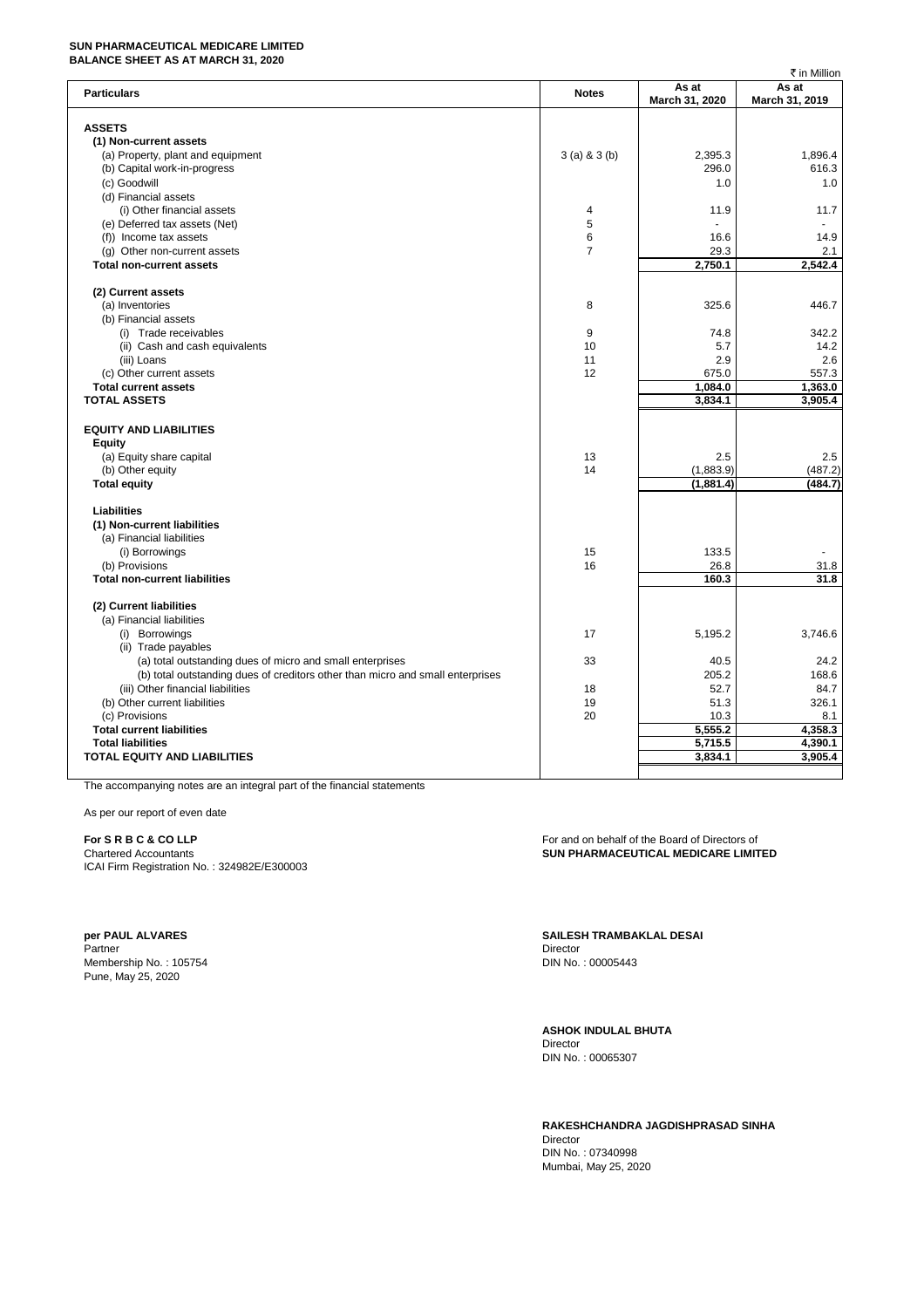#### **SUN PHARMACEUTICAL MEDICARE LIMITED STATEMENT OF PROFIT AND LOSS FOR THE YEAR ENDED MARCH 31, 2020**

|                                                                                                                        |                 |                | ₹ in Million   |
|------------------------------------------------------------------------------------------------------------------------|-----------------|----------------|----------------|
| <b>Particulars</b>                                                                                                     | <b>Notes</b>    | Year ended     | Year ended     |
|                                                                                                                        |                 | March 31, 2020 | March 31, 2019 |
|                                                                                                                        |                 |                |                |
| (I) Revenue from operations                                                                                            | 21              | 799.2          | 1,250.2        |
| (II) Other income                                                                                                      | 22              | 3.1            | 1.2            |
|                                                                                                                        |                 |                |                |
| (III) Total income $(I + II)$                                                                                          |                 | 802.3          | 1,251.4        |
| (IV) Expenses                                                                                                          |                 |                |                |
| Cost of materials consumed                                                                                             | 23              | 512.9          | 378.1          |
| Changes in inventories of finished goods and work-in-progress                                                          | 24              | (4.9)          | 26.6           |
| Employee benefits expense                                                                                              | 25              | 339.3          | 286.6          |
| Finance costs                                                                                                          | 26              | 360.0          | 185.8          |
| Depreciation expense                                                                                                   | $3(a)$ & $3(b)$ | 191.4          | 99.9           |
| Other expenses                                                                                                         | 27              | 799.8          | 676.9          |
|                                                                                                                        |                 |                |                |
| Total expenses (IV)                                                                                                    |                 | 2,198.5        | 1,653.9        |
| (V) Loss before tax (III-IV)                                                                                           |                 | (1, 396.2)     | (402.5)        |
|                                                                                                                        |                 |                |                |
| (VI) Tax expense                                                                                                       |                 |                |                |
| Current tax                                                                                                            | 28              | ۰              | $\sim$         |
| Deferred tax                                                                                                           | 28              | 0.1<br>0.1     | (0.4)          |
| Total tax expenses (VI)                                                                                                |                 |                | (0.4)          |
| (VII) Loss for the year (V - VI)                                                                                       |                 | (1, 396.3)     | (402.1)        |
|                                                                                                                        |                 |                |                |
| (VIII) Other comprehensive income                                                                                      |                 |                |                |
| A) Items that will not be reclassified to the statement of profit or loss                                              |                 |                |                |
| Remeasurements of the defined benefit plans                                                                            |                 | (0.5)          | 1.7            |
| Income tax on above                                                                                                    |                 | 0.1            | (0.4)          |
| Total other comprehensive income / (loss) (VIII)                                                                       |                 | (0.4)          | 1.3            |
| (IX) Total comprehensive loss for the year (VII+VIII)<br>Earnings per equity share (face value per equity share - ₹10) |                 | (1, 396.7)     | (400.8)        |
| Basic and Diluted (in ₹)                                                                                               | 34              | (5,585)        | (1,608)        |
|                                                                                                                        |                 |                |                |

The accompanying notes are an integral part of the financial statements

As per our report of even date

ICAI Firm Registration No. : 324982E/E300003

Partner Director Communication and the communication of the communication of the Director Membership No. : 105754 DIN No. : 00005443 Pune, May 25, 2020

**For S R B C & CO LLP** For and on behalf of the Board of Directors of Chartered Accountants **Constant of the Board of Directors of Chartered Accountants SUN PHARMACEUTICAL MEDICARE LIMITED** 

**per PAUL ALVARES SAILESH TRAMBAKLAL DESAI**

**ASHOK INDULAL BHUTA**

Director DIN No. : 00065307

**RAKESHCHANDRA JAGDISHPRASAD SINHA** Director

DIN No. : 07340998 Mumbai, May 25, 2020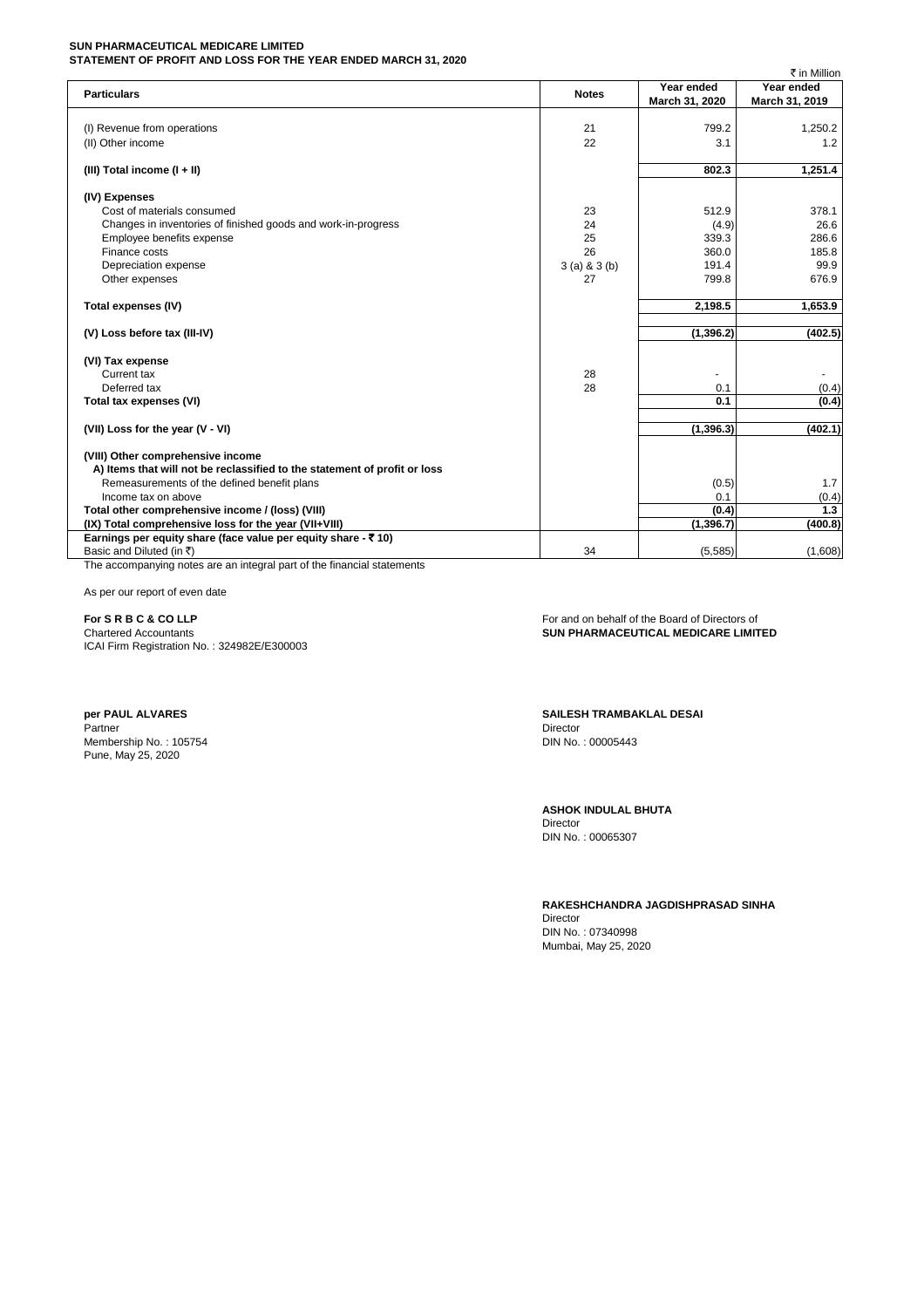#### **SUN PHARMACEUTICAL MEDICARE LIMITED STATEMENT OF CHANGES IN EQUITY FOR THE YEAR ENDED MARCH 31, 2020**

|                                                           |                |                          | ₹ in Million |
|-----------------------------------------------------------|----------------|--------------------------|--------------|
|                                                           | Equity share   | Other equity             | <b>Total</b> |
| <b>Particulars</b>                                        | capital        | Reserve and surplus      |              |
|                                                           |                | <b>Retained earnings</b> |              |
|                                                           |                |                          |              |
|                                                           |                |                          |              |
| Balance as at March 31, 2018                              | 2.5            | (86.4)                   | (83.9)       |
| Loss for the year                                         |                | (402.1)                  | (402.1)      |
| Other comprehensive loss for the year *                   |                | 1.3                      | 1.3          |
|                                                           |                |                          |              |
| Total comprehensive income / (loss) for the year          | $\blacksquare$ | (400.8)                  | (400.8)      |
| Balance as at March 31, 2019                              | 2.5            | (487.2)                  | (484.7)      |
|                                                           |                |                          |              |
| Loss for the year                                         |                | (1,396.3)                | (1, 396.3)   |
| Other comprehensive income for the year *                 |                | (0.4)                    | (0.4)        |
|                                                           |                |                          |              |
| Total comprehensive loss for the year                     | $\blacksquare$ | (1, 396.7)               | (1, 396.7)   |
| Total comprehensive income / (loss) for the year          | 2.5            | (1,883.9)                | (1,881.4)    |
| * Represents remeasurements of the defined benefits plans |                |                          |              |

The accompanying notes are an integral part of the financial statements

As per our report of even date

**For S R B C & CO LLP** For and on behalf of the Board of Directors of Chartered Accountants Chartered Accountants ICAI Firm Registration No. : 324982E/E300003

Partner Director Communication and the Communication of the Communication of the Director Membership No. : 105754 **DIN No. : 00005443** Pune, May 25, 2020

**SUN PHARMACEUTICAL MEDICARE LIMITED** 

**per PAUL ALVARES SAILESH TRAMBAKLAL DESAI**

**ASHOK INDULAL BHUTA** Director DIN No. : 00065307

**RAKESHCHANDRA JAGDISHPRASAD SINHA**

Director DIN No. : 07340998 Mumbai, May 25, 2020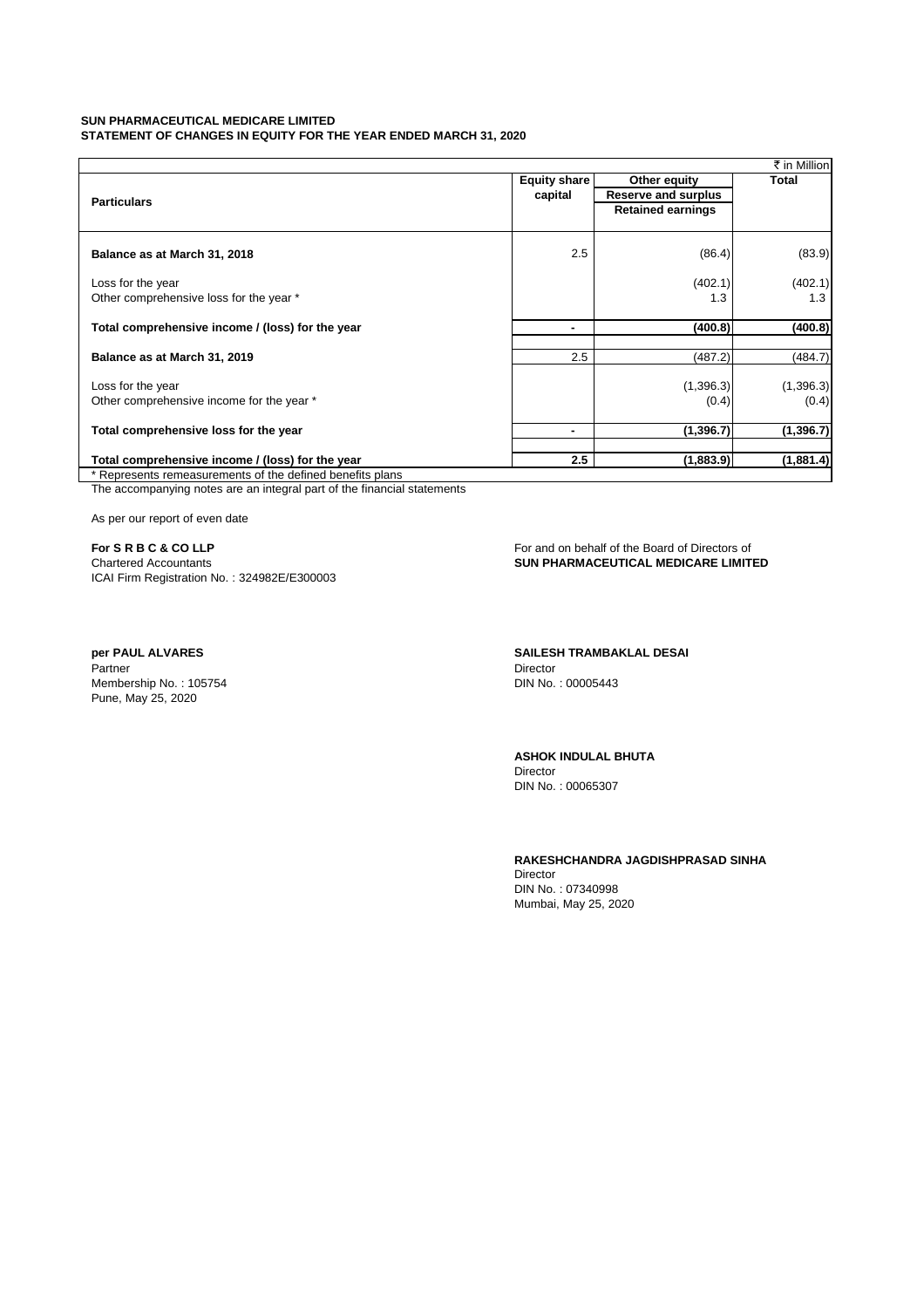#### **SUN PHARMACEUTICAL MEDICARE LIMITED STATEMENT OF CASH FLOW FOR THE YEAR ENDED MARCH 31, 2020**

|                                                                                     |               | ₹ in Million  |
|-------------------------------------------------------------------------------------|---------------|---------------|
| <b>Particulars</b>                                                                  | Year ended    | Year ended    |
|                                                                                     | March 31,2020 | March 31,2019 |
| A. Cash flow from operating activities                                              |               |               |
| Loss before tax                                                                     | (1,396.2)     | (402.5)       |
| Adiustments for:                                                                    |               |               |
| Depreciation expense                                                                | 191.4         | 99.9          |
| Finance costs                                                                       | 360.0         | 185.8         |
| (Gain) / loss on disposal of property, plant and equipment, net                     | (2.4)         | 1.6           |
| Sundry balances written back, net                                                   | 0.9           |               |
| Net unrealised foreign exchange loss                                                | 5.4           | 1.8           |
| Operating loss before working capital changes                                       | (840.9)       | (113.4)       |
| Movements in working capital:                                                       |               |               |
| Decrease / (increase) in inventories                                                | 121.1         | (52.1)        |
| Decrease in trade receivables                                                       | 267.3         | 20.0          |
| (Increase) in other assets                                                          | (118.2)       | (80.5)        |
| Increase / (decrease) in trade payables                                             | 46.7          | (436.7)       |
| (Decrease) in other liabilities                                                     | (309.4)       | (924.9)       |
| (Decrease) in provisions                                                            | (3.3)         | (8.6)         |
| Cash used in operations                                                             | (836.7)       | (1, 596.2)    |
| Income taxes paid (net of refund)                                                   | (1.7)         | (8.2)         |
| Net cash used in operating activities (A)                                           | (838.4)       | (1,604.4)     |
| B. Cash flow from investing activities                                              |               |               |
| Purchase of property, plant and equipment                                           | (303.1)       | (880.5)       |
| Proceeds from sale of property, plant and equipment                                 | 10.3          | 4.1           |
| Net cash used in investing activities (B)                                           | (292.8)       | (876.4)       |
| C. Cash flow from financing activities                                              |               |               |
| Proceeds from borrowings                                                            | 1,398.5       | 2,571.8       |
| Repayment of borrowings @                                                           | (275.8)       |               |
| Interest paid ( $\overline{\xi}$ 14150)                                             | (0.0)         | (88.9)        |
| Net cash generated from financing activities (C)                                    | 1,122.7       | 2,482.9       |
| Net increase / (decrease) in cash and cash equivalents (A+B+C)                      | (8.5)         | 2.1           |
| Cash and cash equivalents at the beginning of the year                              | 14.2          | 12.1          |
| Cash and cash equivalents at the end of the year                                    | 5.7           | 14.2          |
| Includes payment of lease obligation for the year ended March 31, 2020.<br>$\omega$ |               |               |

for movement of lease liabilities, Refer Note 36

**Notes:**

|                         | ₹ in Million            |
|-------------------------|-------------------------|
| As at<br>March 31, 2020 | As at<br>March 31, 2019 |
|                         |                         |
| 5.5                     | 14.2                    |
| 0.2                     | 0.0                     |
| 5.7                     | 14.2                    |
|                         |                         |

The accompanying notes are an integral part of the financial statements

As per our report of even date

ICAI Firm Registration No. : 324982E/E300003

Partner Director Communication and the Communication of the Communication of the Director Membership No. : 105754 **DIN No. : 00005443** Pune, May 25, 2020

**For S R B C & CO LLP For and on behalf of the Board of Directors of** Chartered Accountants **SUN PHARMACEUTICAL MEDICARE LIMITED**

**per PAUL ALVARES SAILESH TRAMBAKLAL DESAI**

**ASHOK INDULAL BHUTA**

Director DIN No. : 00065307

**RAKESHCHANDRA JAGDISHPRASAD SINHA**

Director DIN No. : 07340998 Mumbai, May 25, 2020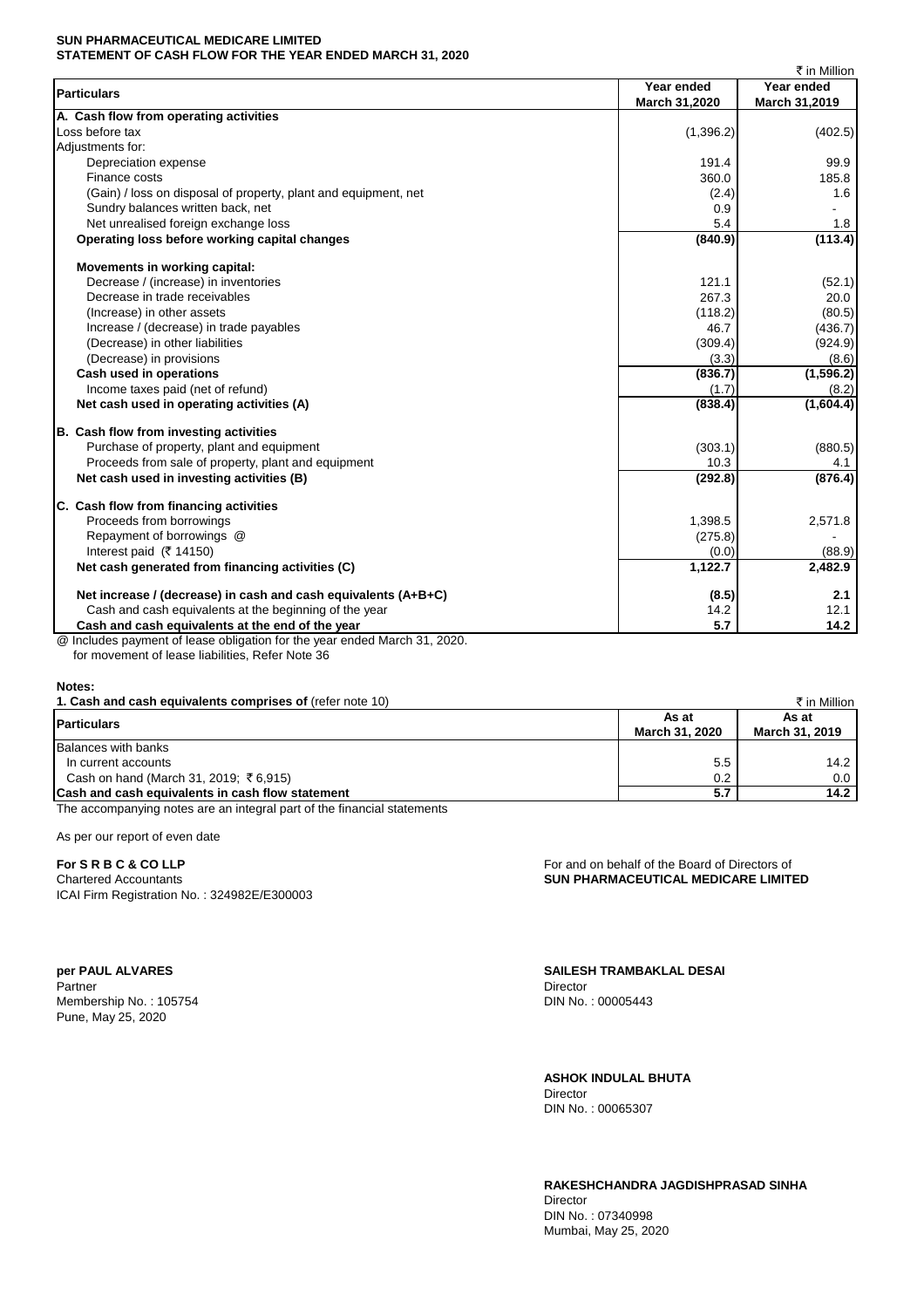### **1. General information**

Sun Pharmaceutical Medicare Limited ("the Company") is a limited company incorporated and domiciled in India, having it's registered office at Vadodara, Gujarat, India. The Company is in the business of manufacturing, a wide range of branded and generic formulations. The Company has one manufacturing location at Baska, Gujarat.

The standalone financial statement were authorised for issue in accordance with a resolution of the directors on May 25, 2020.

### **2. Significant accounting policies**

#### 2.1 Statement of compliance

These financial statements are separate financial statements of the Company. The Company has prepared financial statements for the year ended March 31, 2020 in accordance with Indian Accounting Standards (Ind AS) notified under the Companies (Indian Accounting Standards) Rules, 2015 (as amended) together with the comparative period data as at and for the year ended March 31, 2019.

### 2.2 Basis of preparation and presentation

The financial statements have been prepared on the historical cost basis, except for: (i) certain financial instruments that are measured at fair values at the end of each reporting period; (ii) Non-current assets classified as held for sale which are measured at the lower of their carrying amount and fair value less costs to sell; (iii) defined benefit plans – plan assets that are measured at fair values at the end of each reporting period, as explained in the accounting policies below.

Historical cost is generally based on the fair value of the consideration given in exchange for goods and services.

The standalone financial statements are presented in  $\bar{\tau}$  and all values are rounded to the nearest Million ( $\bar{\tau}$  000,000) upto one decimal, except when otherwise indicated.

Fair value is the price that would be received to sell an asset or paid to transfer a liability in an orderly transaction between market participants at the measurement date, regardless of whether that price is directly observable or estimated using another valuation technique. In estimating the fair value of an asset or a liability, the Company takes into account the characteristics of the asset or liability if market participants would take those characteristics into account when pricing the asset or liability at the measurement date. Fair value for measurement and/or disclosure purposes in these financial statements is determined on such a basis, except for share-based payment transactions that are within the scope of Ind AS 102, leasing transactions that are within the scope of Ind AS 116, and measurements that have some similarities to fair value but are not fair value, such as net realisable value in Ind AS 2 or value in use in Ind AS 36.

In addition, for financial reporting purposes, fair value measurements are categorised into Level 1, 2, or 3 based on the degree to which the inputs to the fair value measurements are observable and the significance of the inputs to the fair value measurement in its entirety, which are described as follows:

- **·** Level 1 inputs are quoted prices (unadjusted) in active markets for identical assets or liabilities that the entity can access at the measurement date;
- **·** Level 2 inputs are inputs, other than quoted prices included within Level 1, that are observable for the asset or liability, either directly or indirectly; and
- Level 3 inputs are unobservable inputs for the asset or liability.

The Company has consistently applied the following accounting policies to all periods presented in these financial statements.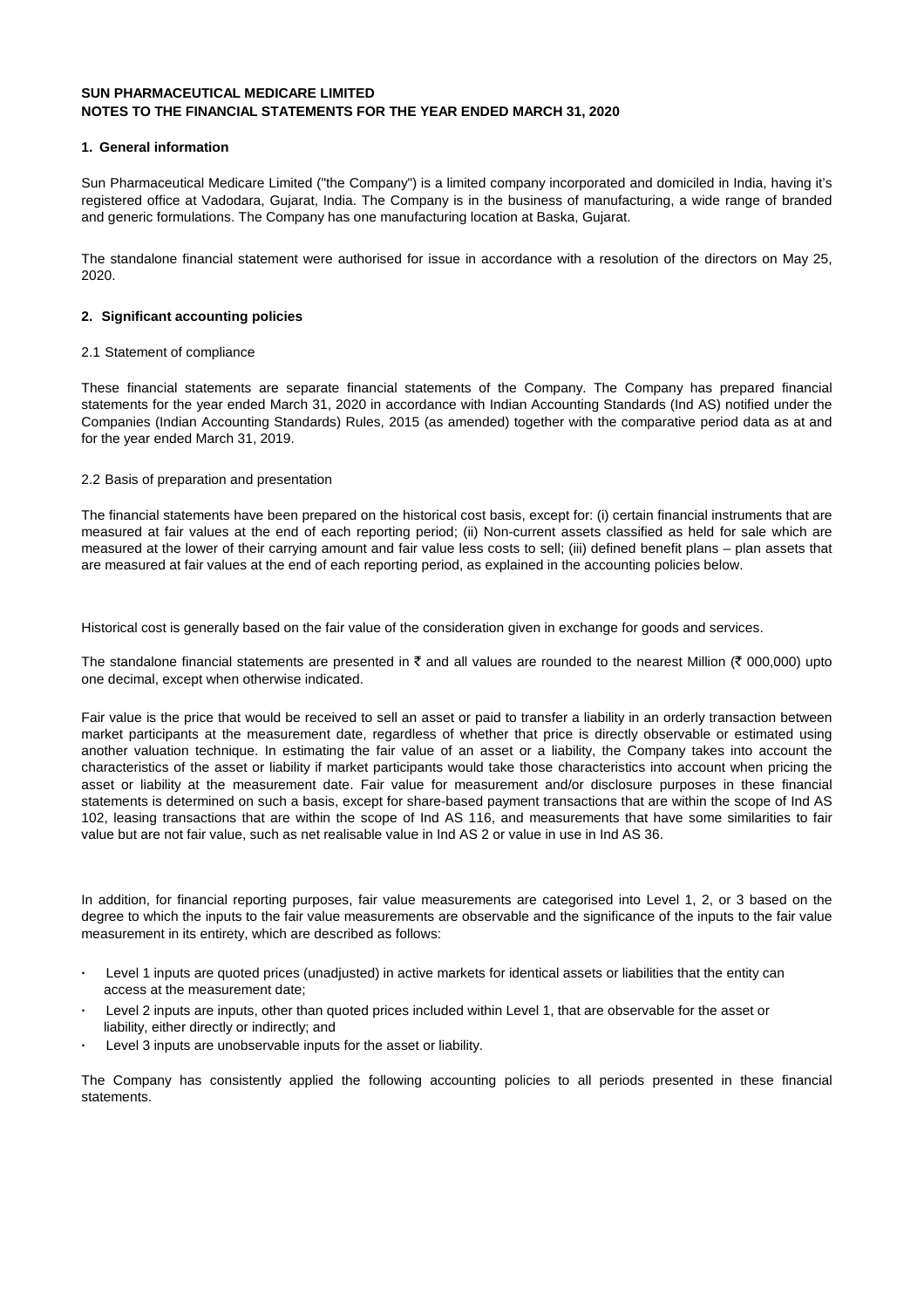#### **a. Current vs. Non-current**

The Company presents assets and liabilities in the balance sheet based on current / non-current classification. An asset is treated as current when it is:

- Expected to be realised or intended to be sold or consumed in normal operating cycle
- **·** Held primarily for the purpose of trading
- **·** Expected to be realised within twelve months after the reporting period, or
- **·** Cash or cash equivalent unless restricted from being exchanged or used to settle a liability for at least twelve months after the reporting period.

All other assets are classified as non-current.

A liability is current when:

- **·** It is expected to be settled in normal operating cycle
- **·** It is held primarily for the purpose of trading
- **·** It is due to be settled within twelve months after the reporting period, or
- **·** There is no unconditional right to defer the settlement of the liability for at least twelve months after the reporting period

The Company classifies all other liabilities as non-current.

Deferred tax assets and liabilities are classified as non-current assets and liabilities.

The operating cycle is the time between the acquisition of assets for processing and their realisation in cash and cash equivalents. The Company has identified twelve months as its operating cycle.

### **b. Foreign currency**

On initial recognition, transactions in currencies other than the Company's functional currency (foreign currencies) are translated at exchange rates on the date of the transactions. Monetary assets and liabilities denominated in foreign currencies at the reporting date are translated into the functional currency at the exchange rate on that date. Exchange differences arising on the settlement of monetary items or on translating monetary items at rates different from those at which they were translated on initial recognition during the period or in previous period are recognised in profit or loss in the period in which they arise.

Non-monetary items that are measured in terms of historical cost in foreign currency are measured using the exchange rates at the date of initial transaction.

#### **c. Segment reporting**

Operating segments are reported in a manner consistent with the internal reporting provided to the chief operating decision maker. The chief operating decision maker of the Company is responsible for allocating resources and assessing performance of the operating segments.

### **d. Property, plant and equipment**

Items of property, plant and equipment are stated in balance sheet at cost less accumulated depreciation and accumulated impairment losses, if any. Freehold land is not depreciated.

Assets in the course of construction for production, supply or administrative purposes are carried at cost, less any recognised impairment loss. Cost includes purchase price, borrowing costs if capitalisation criteria are met and directly attributable cost of bringing the asset to its working condition for the intended use. Subsequent expenditures are capitalised only when they increase the future economic benefits embodied in the specific asset to which they relate. Such assets are classified to the appropriate categories of property, plant and equipment when completed and ready for intended use. Depreciation of these assets, on the same basis as other assets, commences when the assets are ready for their intended use.

When parts of an item of property, plant and equipment have different useful lives, they are accounted for as separate items (major components) of property, plant and equipment.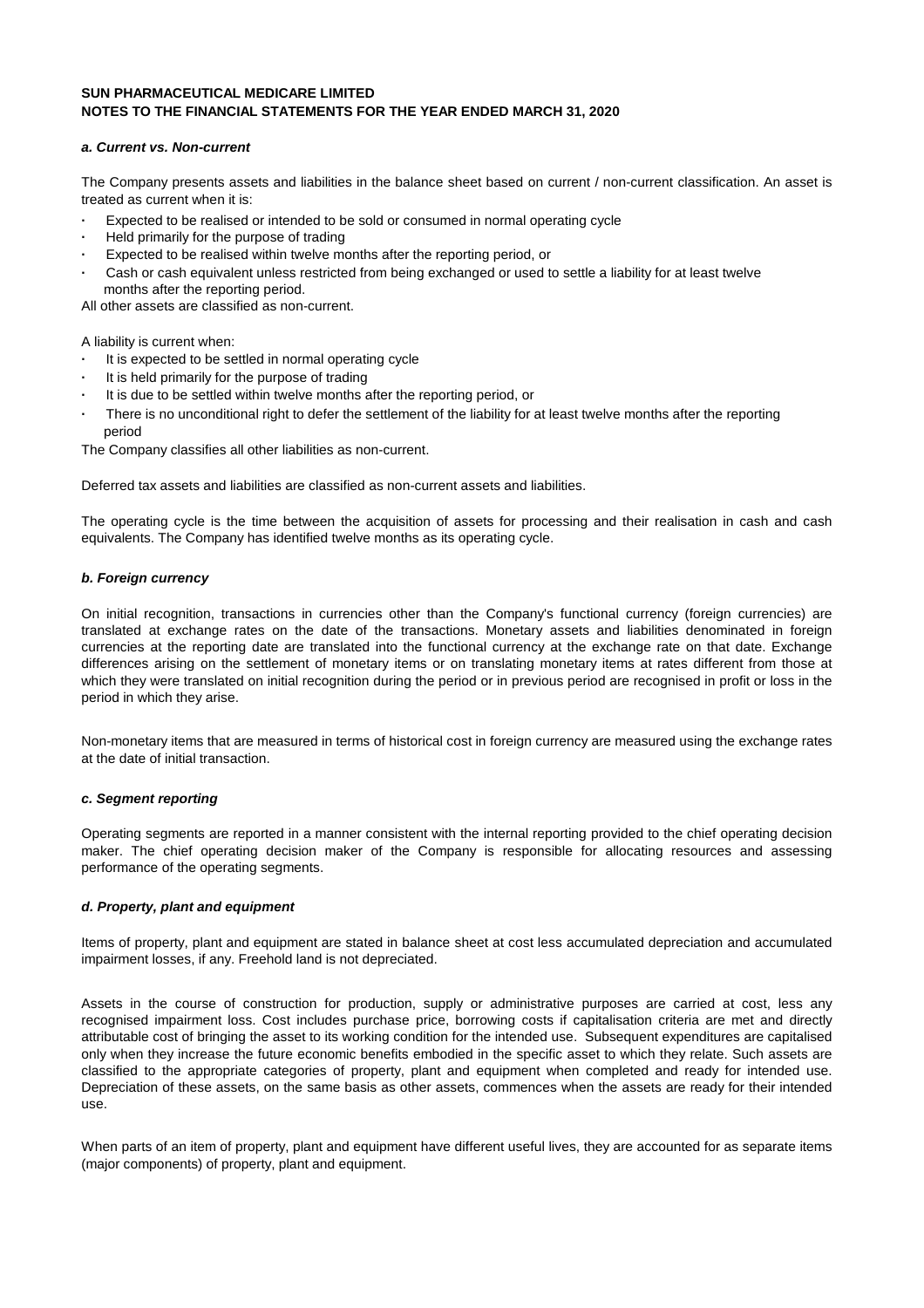An item of property, plant and equipment is derecognised upon disposal or when no future economic benefits are expected to arise from the continued use of the asset. Any gain or loss arising on the disposal or retirement of an item of property, plant and equipment is determined as the difference between the sales proceeds and the carrying amount of property, plant and equipment and is recognised in profit or loss.

Items of property, plant and equipment acquired through exchange of non-monetary assets are measured at fair value, unless the exchange transaction lacks commercial substance or the fair value of either the asset received or asset given up is not reliably measurable, in which case the acquired asset is measured at the carrying amount of the asset given up.

Depreciation is recognised on the cost of assets (other than freehold land and Capital work-in-progress) less their residual values on straight-line method over their useful lives as indicated in Part C of Schedule II of the Companies Act, 2013. Leasehold improvements are depreciated over period of the lease agreement or the useful life, whichever is shorter. Depreciation methods, useful lives and residual values are reviewed at the end of each reporting period, with the effect of any changes in estimate accounted for on a prospective basis.

The estimated useful lives are as follows:

| <b>Asset Category</b>  | No. of years |
|------------------------|--------------|
| Plant and equipment    | $3 - 20$     |
| <b>Vehicles</b>        | $5-8$        |
| Office equipment       | 2-5          |
| Furniture and fixtures | 10           |

Software for internal use, which is primarily acquired from third-party vendors and which is an integral part of a tangible asset, including consultancy charges for implementing the software, is capitalised as part of the related tangible asset. Subsequent costs associated with maintaining such software are recognised as expense as incurred. The capitalised costs are amortised over the lower of the estimated useful life of the software and the remaining useful life of the tangible fixed asset.

#### **e. Goodwill and Other Intangible assets**

#### **Goodwill**

Goodwill represents the excess of consideration transferred, together with the amount of non-controlling interest in the acquiree, over the fair value of the Company's share of identifiable net assets acquired. Goodwill is measured at cost less accumulated impairment losses. Goodwill is tested for impairment annually.

#### Other Intangible assets

Other Intangible assets that are acquired by the Company and that have finite useful lives are measured at cost less accumulated amortisation and accumulated impairment losses, if any. Subsequent expenditures are capitalised only when they increase the future economic benefits embodied in the specific asset to which they relate.

The estimated useful life and amortisation method are reviewed at the end of each reporting period, with the effect of any changes in estimate being accounted for on a prospective basis.

## De-recognition of intangible assets

Intangible assets are de-recognised either on their disposal or where no future economic benefits are expected from their use. Gain or loss arising on such de-recognition is recognised in profit or loss, and are measured as the difference between the net disposal proceeds, if any, and the carrying amount of respective intangible assets as on the date of de-recognition.

#### **f. Investments in the nature of equity in subsidiaries and associates**

The Company has elected to recognise its investments in equity instruments in subsidiaries and associates at cost in the separate financial statements in accordance with the option available in Ind AS 27, 'Separate Financial Statements'. Impairment policy applicable on such investments is explained in Note 2.2.g.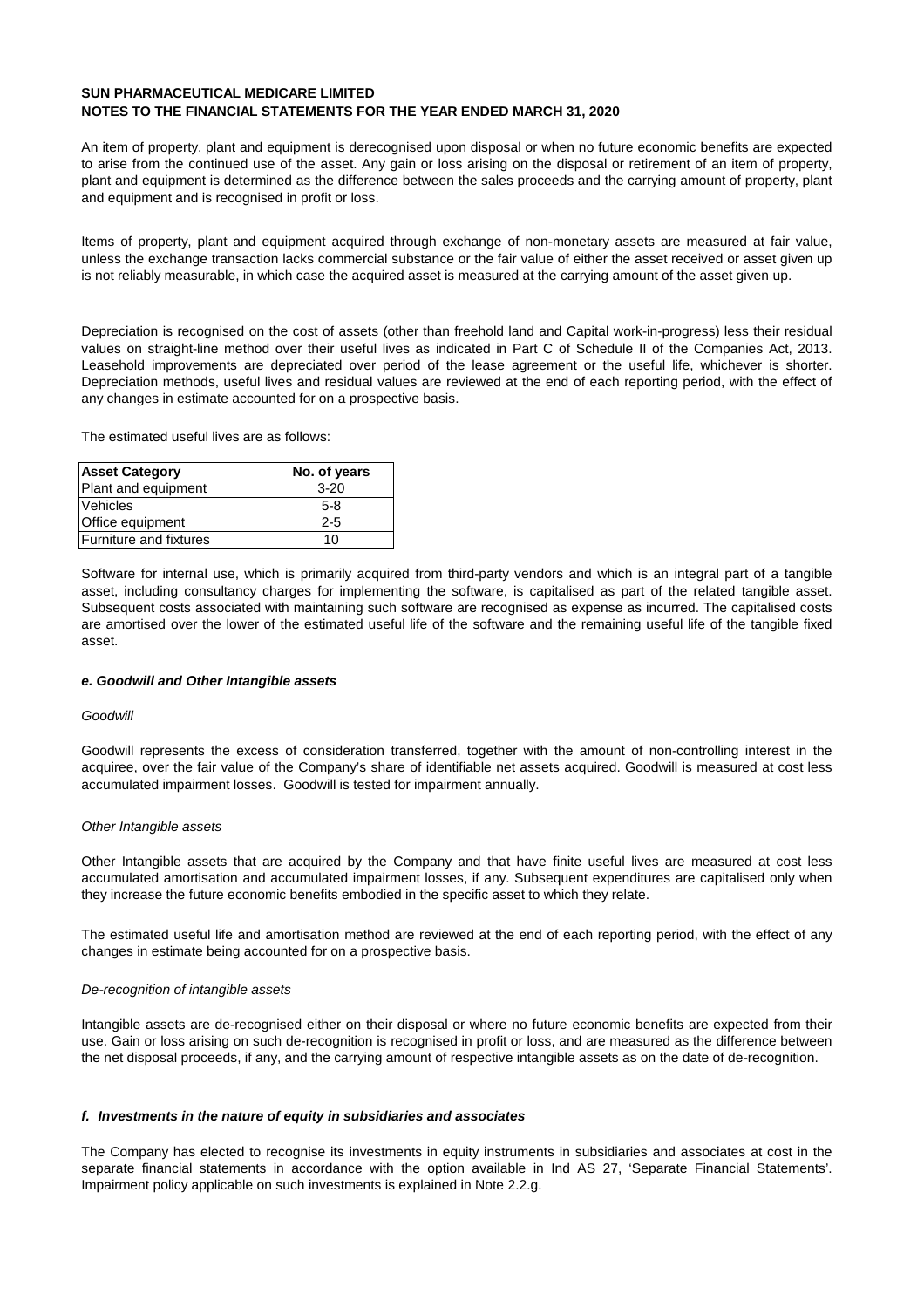#### **g. Impairment of non-financial assets**

The carrying amounts of the Company's non-financial assets are reviewed at each reporting date to determine whether there is any indication of impairment. If any such indication exists, then the asset's recoverable amount is estimated in order to determine the extent of the impairment loss, if any.

The recoverable amount of an asset or cash-generating unit (as defined below) is the greater of its value in use and its fair value less costs to sell. In assessing value in use, the estimated future cash flows are discounted to their present value using a pre-tax discount rate that reflects current market assessments of the time value of money and the risks specific to the asset or the cash-generating unit for which the estimates of future cash flows have not been adjusted. For the purpose of impairment testing, assets are grouped together into the smallest group of assets that generates cash inflows from continuing use that are largely independent of the cash inflows of other assets or groups of assets (the "cash-generating unit").

An impairment loss is recognised in the profit or loss if the estimated recoverable amount of an asset or its cash generating unit is lower than its carrying amount. Impairment losses recognised in respect of cash-generating units are allocated to reduce the carrying amount of the other assets in the unit on a pro-rata basis.

In respect of other asset, impairment losses recognised in prior periods are assessed at each reporting date for any indications that the loss has decreased or no longer exists. An impairment loss is reversed if there has been a change in the estimates used to determine the recoverable amount. An impairment loss is reversed only to the extent that the asset's carrying amount does not exceed the carrying amount that would have been determined, net of depreciation or amortisation, if no impairment loss had been recognised.

## **h. Financial instruments**

A financial instrument is any contract that gives rise to a financial asset of one entity and a financial liability or equity instrument of another entity.

#### **Financial assets**

#### Initial recognition and measurement

All financial assets are recognised initially at fair value plus, in the case of financial assets not recorded at fair value through profit or loss, transaction costs that are attributable to the acquisition of the financial asset. Purchases or sales of financial assets that require delivery of assets within a time frame established by regulation or convention in the market place (regular way trades) are recognised on the date the Company commits to purchase or sale the financial assets.

#### Subsequent measurement

For purposes of subsequent measurement, financial assets are classified in four categories:

- **·** Debt instruments at amortised cost
- **·** Debt instruments at fair value through other comprehensive income (FVTOCI)
- **·** Debt instruments and equity instruments at fair value through profit or loss (FVTPL)
- **·** Equity instruments measured at fair value through other comprehensive income (FVTOCI)

#### Debt instruments at amortised cost

A 'debt instrument' is measured at the amortised cost if both the following conditions are met:

- a) The asset is held within a business model whose objective is to hold assets for collecting contractual cash flows, and
- b) Contractual terms of the asset give rise on specified dates to cash flows that are solely payments of principal and interest (SPPI) on the principal amount outstanding.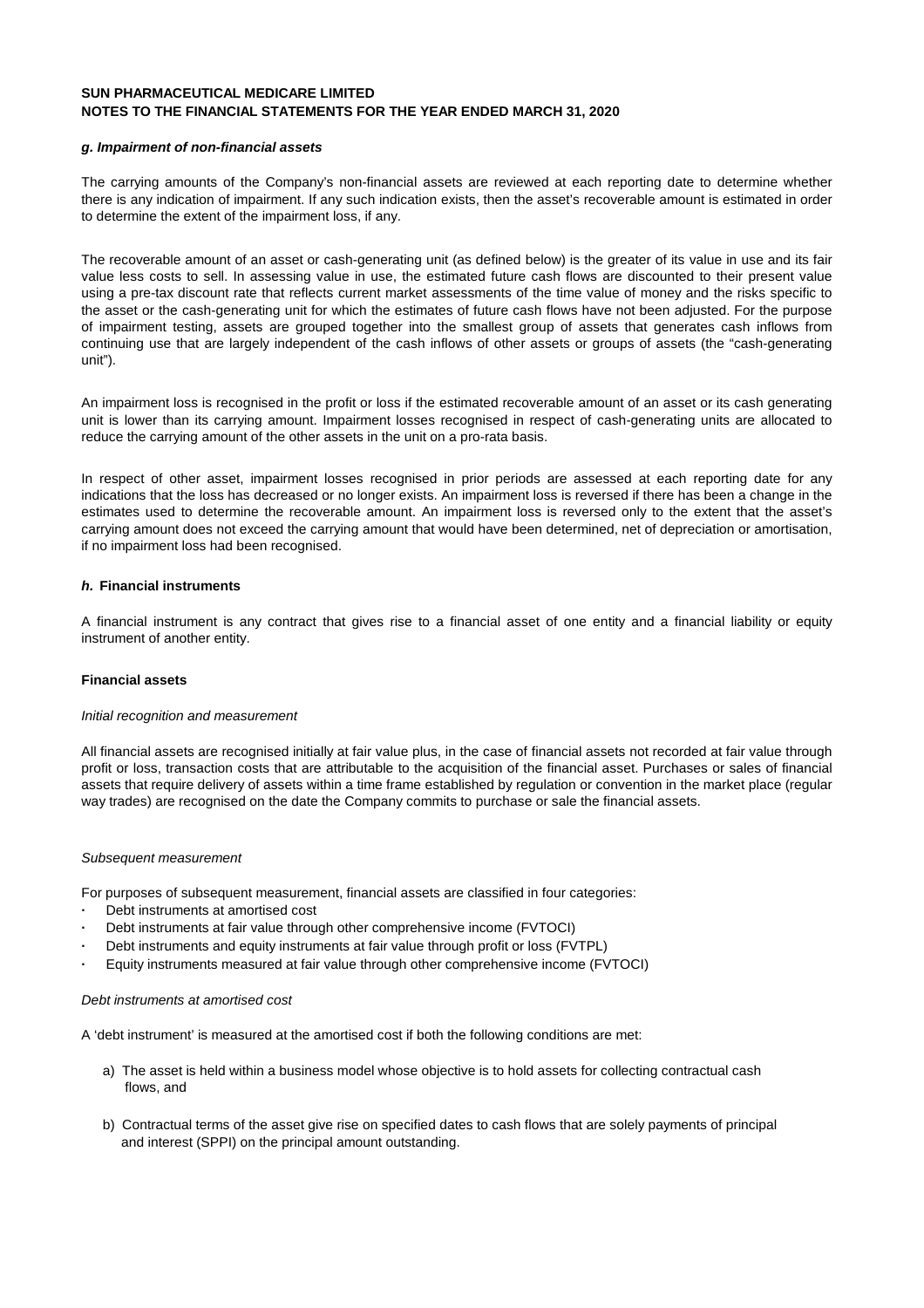After initial measurement, such financial assets are subsequently measured at amortised cost using the effective interest rate (EIR) method. Amortised cost is calculated by taking into account any discount or premium on acquisition and fees or costs that are an integral part of the EIR. The EIR amortisation is included in Other Income in the profit or loss. The losses arising from impairment are recognised in the profit or loss.

#### Debt instrument at FVTOCI

A 'debt instrument' is measured as at FVTOCI if both of the following criteria are met:

- a) The objective of the business model is achieved both by collecting contractual cash flows and selling the financial assets, and
- b) The contractual terms of the instrument give rise on specified dates to cash flows that are SPPI on the principal amount outstanding.

Debt instruments included within the FVTOCI category are measured initially as well as at each reporting date at fair value. Fair value movements are recognised in the other comprehensive income (OCI). However, the Company recognises interest income, impairment losses & reversals and foreign exchange gain or loss in the profit or loss. On derecognition of the asset, cumulative gain or loss previously recognised in OCI is reclassified from the equity to profit or loss. Interest earned whilst holding FVTOCI debt instrument is reported as interest income using the EIR method.

#### Debt instrument at FVTPL

FVTPL is a residual category for debt instruments. Any debt instrument, which does not meet the criteria for categorisation as at amortised cost or as FVTOCI, is classified as at FVTPL.

In addition, the Company may elect to designate a debt instrument, which otherwise meets amortised cost or FVTOCI criteria, as at FVTPL. However, such election is allowed only if doing so reduces or eliminates a measurement or recognition inconsistency (referred to as 'accounting mismatch').

Debt instruments included within the FVTPL category are measured at fair value with all the changes in the profit or loss.

#### Equity instruments

All equity instruments in scope of Ind AS 109 are measured at fair value. Equity instruments which are held for trading are classified as at FVTPL. For all other equity instruments, the Company may make an irrevocable election to present subsequent changes in the fair value in OCI. The Company makes such election on an instrument-by-instrument basis. The classification is made on initial recognition and is irrevocable.

If the Company decides to classify an equity instrument as at FVTOCI, then all fair value changes on the instrument, including foreign exchange gain or loss and excluding dividends, are recognised in the OCI. There is no recycling of the amounts from OCI to profit or loss, even on sale of investment. However, the Company may transfer the cumulative gain or loss within equity.

Equity instruments included within the FVTPL category are measured at fair value with all changes recognised in the profit or loss.

#### **Derecognition**

A financial asset (or, where applicable, a part of a financial asset or part of a group of similar financial assets) is primarily derecognised (i.e. removed from the Company's balance sheet) when:

**·** The contractual rights to receive cash flows from the asset have expired, or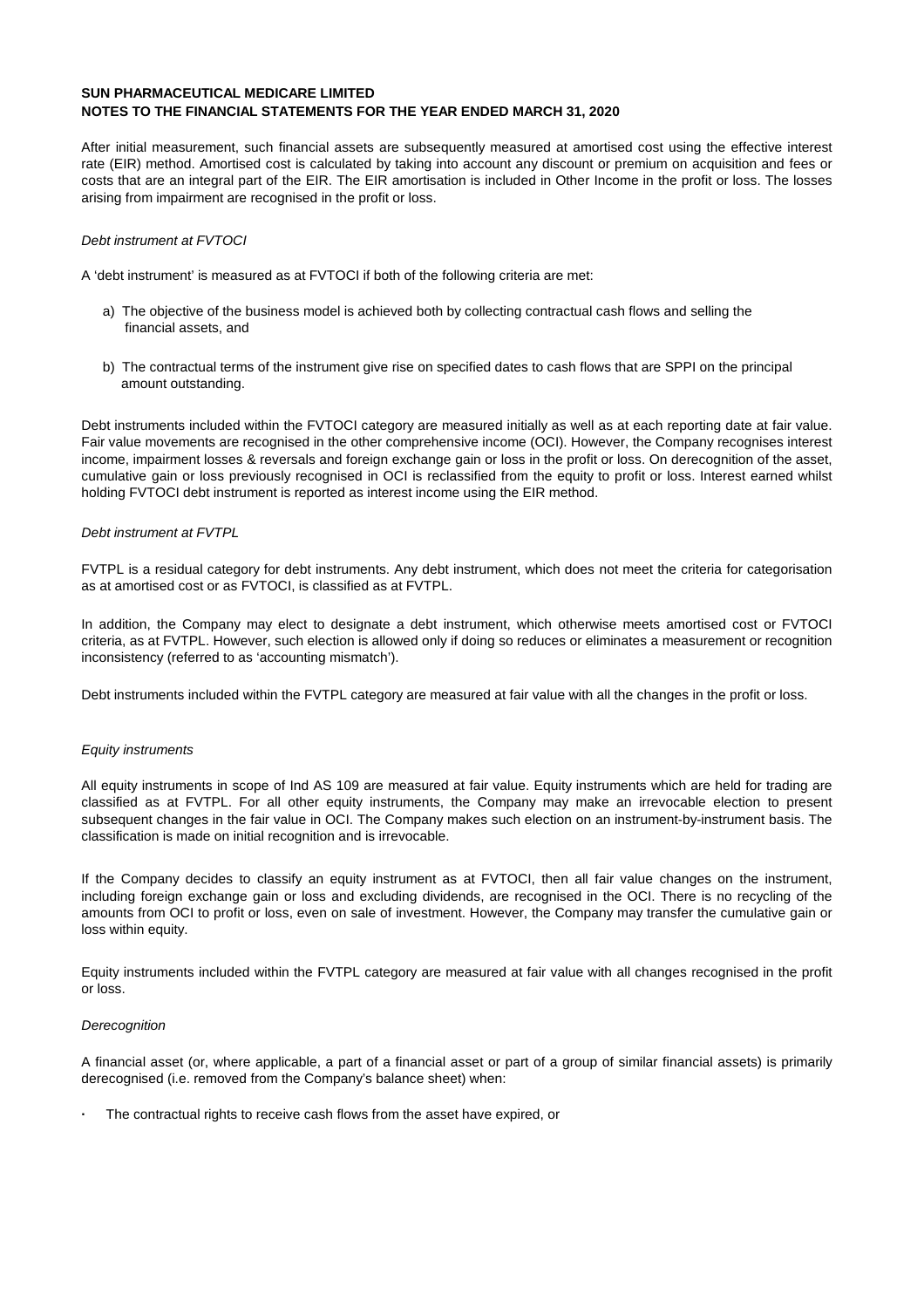**·** The Company has transferred its rights to receive contractual cash flows from the asset or has assumed an obligation to pay the received cash flows in full without material delay to a third party under a 'pass-through' arrangement, and either (a) the Company has transferred substantially all the risks and rewards of the asset, or (b) the Company has neither transferred nor retained substantially all the risks and rewards of the asset, but has transferred control of the asset.

When the Company has transferred its rights to receive cash flows from an asset or has entered into a pass-through arrangement, it evaluates if and to what extent it has retained the risks and rewards of ownership. When it has neither transferred nor retained substantially all of the risks and rewards of the asset, nor transferred control of the asset, the Company continues to recognise the transferred asset to the extent of the Company's continuing involvement. In that case, the Company also recognises an associated liability. The transferred asset and the associated liability are measured on a basis that reflects the rights and obligations that the Company has retained.

On derecognition of a financial asset in its entirety, the difference between the asset's carrying amount and the sum of the consideration received and receivable and the cumulative gain or loss that had been recognised in OCI and accumulated in equity is recognised in profit or loss if such gain or loss would have otherwise been recognised in profit or loss on disposal of that financial asset.

#### Impairment of financial assets

In accordance with Ind AS 109, the Company applies expected credit loss (ECL) model for measurement and recognition of impairment loss on the Trade receivables or any contractual right to receive cash or another financial asset that result from transactions that are within the scope of Ind AS 115.

The Company follows 'simplified approach' for recognition of impairment loss allowance on trade receivables or any contractual right to receive cash or another financial asset.

The application of simplified approach does not require the Company to track changes in credit risk. Rather, it recognises impairment loss allowance based on lifetime ECLs at each reporting date, right from its initial recognition. As a practical expedient, the Company uses a provision matrix to determine impairment loss allowance on portfolio of its trade receivables. The provision matrix is based on its historically observed default rates over the expected life of the trade receivables and is adjusted for forward-looking estimates. At every reporting date, the historical observed default rates are updated and changes in the forward-looking estimates are analysed.

### **Financial liabilities and equity instruments**

#### Classification as debt or equity

Debt and equity instruments issued by the Company are classified as either financial liabilities or as equity in accordance with the substance of the contractual arrangements and the definitions of a financial liability and an equity instrument.

#### Equity instruments

An equity instrument is any contract that evidences a residual interest in the assets of an entity after deducting all of its liabilities. Equity instruments issued by the Company are recognised at the proceeds received, net of direct issue costs.

Repurchase of the Company's own equity instruments is recognised and deducted directly in equity. No gain or loss is recognised in profit or loss on the purchase, sale, issue or cancellation of the Company's own equity instruments.

#### Compound financial instruments

The component parts of compound financial instruments (convertible notes) issued by the Company are classified separately as financial liabilities and equity in accordance with the substance of the contractual arrangements and the definitions of a financial liability and an equity instrument.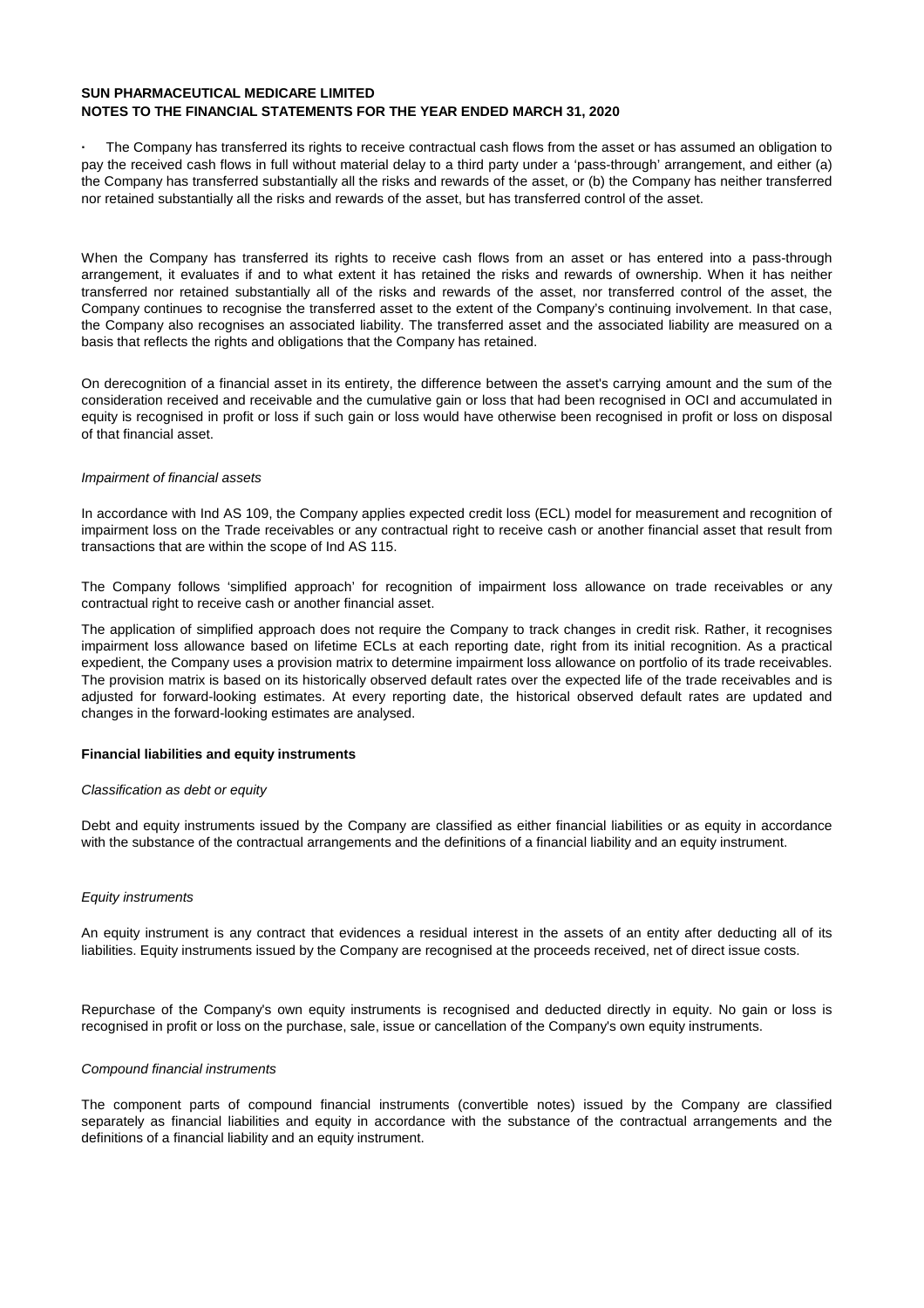#### Initial recognition and measurement

All financial liabilities are recognised initially at fair value and, in the case of loans and borrowings and payables, net of directly attributable transaction costs.

The Company's financial liabilities include trade and other payables, loans and borrowings including bank overdrafts and lease liabilities, financial guarantee contracts and derivative financial instruments.

#### Subsequent measurement

All financial liabilities are subsequently measured at amortised cost using the effective interest method or at FVTPL.

#### Financial liabilities at fair value through profit or loss

Financial liabilities are classified as at FVTPL when the financial liability is held for trading or is designated upon initial recognition as at fair value through profit or loss. Financial liabilities are classified as held for trading if they are incurred principally for the purpose of repurchasing in the near term or on initial recognition it is part of a portfolio of identified financial instruments that the Company manages together and has a recent actual pattern of short-term profit-taking. This category also includes derivative financial instruments that are not designated as hedging instruments in hedge relationships as defined by Ind AS 109. Gains or losses on liabilities held for trading are recognised in the profit or loss.

Financial liabilities designated upon initial recognition at fair value through profit or loss are designated as such at the initial date of recognition, and only if the criteria in Ind AS 109 are satisfied. For instruments not held-for-trading financial liabilities designated as at FVTPL, fair value gains/ losses attributable to changes in own credit risk are recognised in OCI, unless the recognition of the effects of changes in the liability's credit risk in OCI would create or enlarge an accounting mismatch in profit or loss, in which case these effects of changes in credit risk are recognised in profit or loss. These gains/ loss are not subsequently transferred to profit or loss. All other changes in fair value of such liability are recognised in the statement of profit or loss.

#### Financial liabilities subsequently measured at amortised cost

Financial liabilities that are not held-for-trading and are not designated as at FVTPL are measured at amortised cost in subsequent accounting periods. The carrying amounts of financial liabilities that are subsequently measured at amortised cost are determined based on the effective interest rate (EIR) method. Interest expense that is not capitalised as part of costs of an asset is included in the 'Finance costs' line item in the profit or loss.

After initial recognition, such financial liabilities are subsequently measured at amortised cost using the EIR method. Amortised cost is calculated by taking into account any discount or premium on acquisition and fees or costs that are an integral part of the EIR. The EIR amortisation is included as finance costs in the profit or loss.

#### Financial guarantee contracts

Financial guarantee contracts are those contracts that require a payment to be made to reimburse the holder for a loss it incurs because the specified debtor fails to make a payment when due in accordance with the terms of a debt instrument. Financial guarantee contracts are recognised initially as a liability at fair value, adjusted for transaction costs that are directly attributable to the issuance of the guarantee. If not designated as at FVTPL, are subsequently measured at the higher of the amount of loss allowance determined as per impairment requirements of Ind AS 109 and the amount initially recognised less cumulative amount of income recognised.

#### **Derecognition**

A financial liability is derecognised when the obligation under the liability is discharged or cancelled or expires. When an existing financial liability is replaced by another from the same lender on substantially different terms, or the terms of an existing liability are substantially modified, such an exchange or modification is treated as the derecognition of the original liability and the recognition of a new liability. The difference between the carrying amount of the financial liability derecognised and the consideration paid and payable is recognised in profit or loss.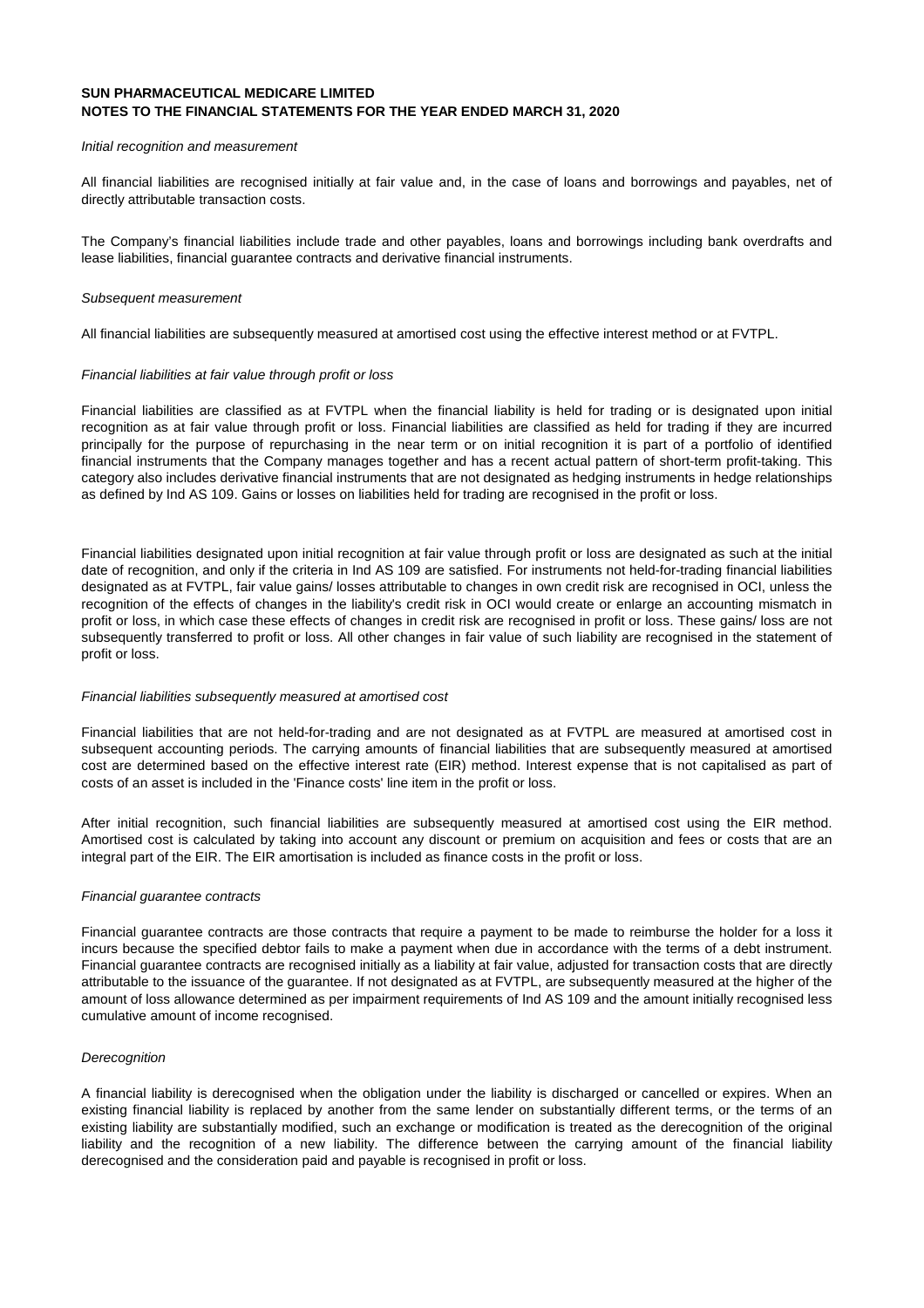#### Reclassification of financial assets

The Company determines classification of financial assets and liabilities on initial recognition. After initial recognition, no reclassification is made for financial assets which are equity instruments and financial liabilities. For financial assets which are debt instruments, a reclassification is made only if there is a change in the business model for managing those assets. Changes to the business model are expected to be infrequent. The Company's senior management determines change in the business model as a result of external or internal changes which are significant to the Company's operations. Such changes are evident to external parties. A change in the business model occurs when the Company either begins or ceases to perform an activity that is significant to its operations. If the Company reclassifies financial assets, it applies the reclassification prospectively from the reclassification date which is the first day of the immediately next reporting period following the change in business model. The Company does not restate any previously recognised gains, losses (including impairment gains or losses) or interest.

#### Dividend distribution to equity holders of the Company

The Company recognises a liability to make dividend distributions to equity holders of the Company when the distribution is authorised and the distribution is no longer at the discretion of the Company. As per the corporate laws in India, a distribution is authorised when it is approved by the shareholders. A corresponding amount is recognised directly in equity.

#### **i. Leases**

The Company assesses at contract inception whether a contract is, or contains, a lease. That is, if the contract conveys the right to control the use of an identified asset for a period of time in exchange for consideration. To assess whether a contract conveys the right to control the use of an identified asset, the Company assesses whether: (i) the contract involves the use of an identified asset (ii) the Company has substantially all of the economic benefits from use of the asset through the period of the lease and (iii) the Company has the right to direct the use of the asset.

#### Company as a lessee

The Company applies a single recognition and measurement approach for all leases, except for short-term leases and leases of low-value assets. The Company recognises lease liabilities to make lease payments and right-of-use assets representing the right to use the underlying assets.

#### i) Right-of-use assets

The Company recognises right-of-use assets at the commencement date of the lease (i.e., the date the underlying asset is available for use). Right-of-use assets are measured at cost, less any accumulated depreciation and impairment losses, and adjusted for any remeasurement of lease liabilities. The cost of right-of-use assets includes the amount of lease liabilities recognised, initial direct costs incurred, and lease payments made at or before the commencement date less any lease incentives received. Right-of-use assets are depreciated on a straight-line basis over the shorter of the lease term and the estimated useful lives of the assets, as follows:

**·** Building 5-30 years

The right-of-use assets are also subject to impairment. Refer to the accounting policies in section (g) Impairment of nonfinancial assets.

#### ii) Lease Liabilities

At the commencement date of the lease, the Company recognises lease liabilities measured at the present value of lease payments to be made over the lease term. The lease payments include fixed payments (including insubstance fixed payments) less any lease incentives receivable, variable lease payments that depend on an index or a rate, and amounts expected to be paid under residual value guarantees. The lease payments also include the exercise price of a purchase option reasonably certain to be exercised by the Company and payments of penalties for terminating the lease, if the lease term reflects the Company exercising the option to terminate.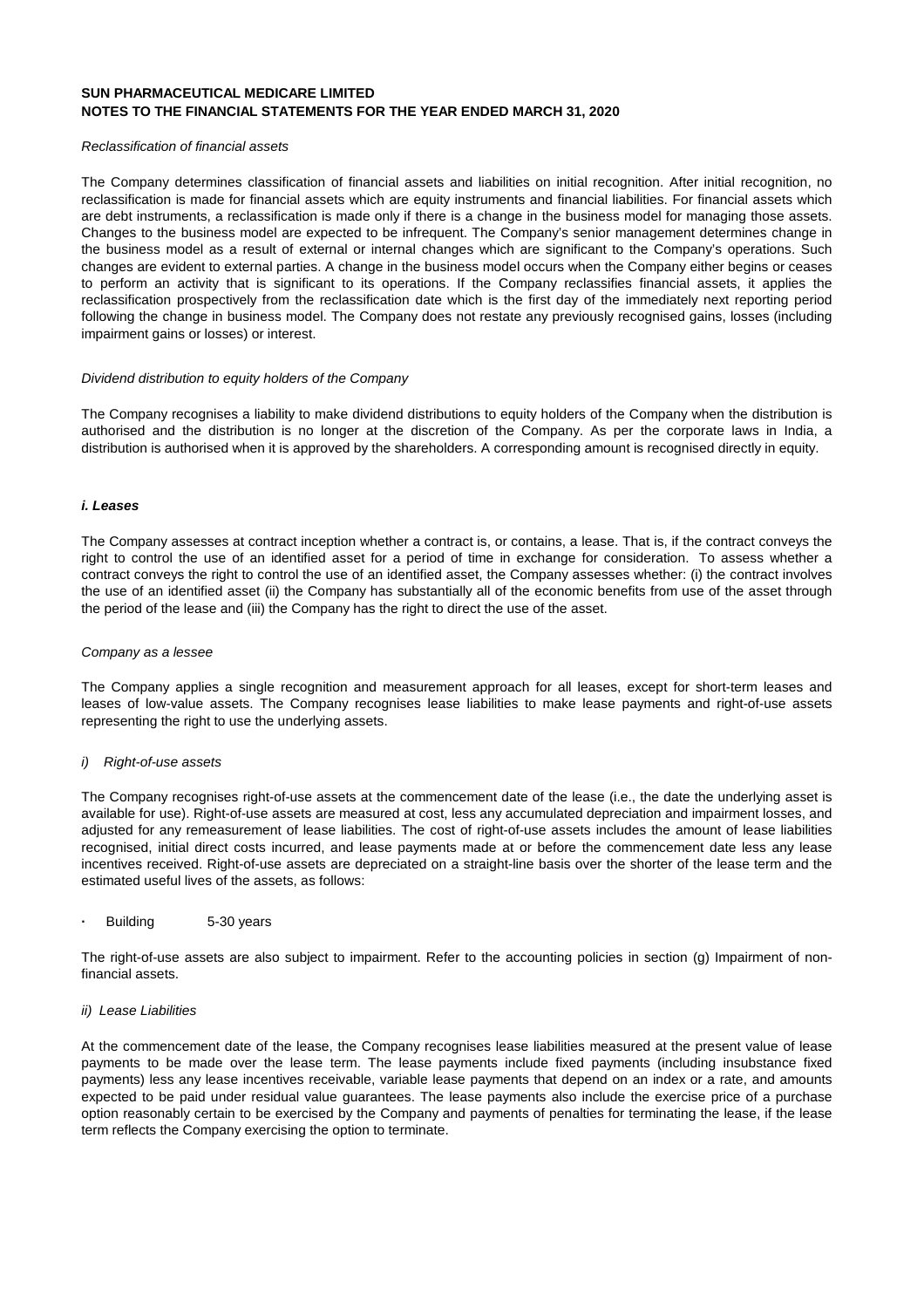In calculating the present value of lease payments, the Company uses its incremental borrowing rate at the lease commencement date because the interest rate implicit in the lease is not readily determinable. After the commencement date, the amount of lease liabilities is increased to reflect the accretion of interest and reduced for the lease payments made. In addition, the carrying amount of lease liabilities is remeasured if there is a modification, a change in the lease term, a change in the lease payments (e.g., changes to future payments resulting from a change in an index or rate used to determine such lease payments) or a change in the assessment of an option to purchase the underlying asset.

#### iii) Short-term leases and leases of low-value assets

The Company applies the short-term lease recognition exemption to its short-term leases (i.e., those leases that have a lease term of 12 months or less from the commencement date and do not contain a purchase option). It also applies the lease of low-value assets recognition exemption to leases that are considered to be low value. Lease payments on shortterm leases and leases of low-value assets are recognised as expense on a straight-line basis over the lease term.

#### Company as a lessor

Rental income from operating lease is generally recognised on a straight-line basis over the term of the relevant lease. Where the rentals are structured solely to increase in line with expected general inflation to compensate for the Company's expected inflationary cost increases, such increases are recognised in the year in which such benefits accrue. Initial direct costs incurred in negotiating and arranging an operating lease are added to the carrying amount of the leased asset and recognised over the lease term on the same basis as rental income. Contingent rents are recognised as revenue in the period in which they are earned.

#### **j. Inventories**

Inventories consisting of raw materials and packing materials, work-in-progress, stock-in-trade, stores and spares and finished goods are measured at the lower of cost and net realisable value. The cost of all categories of inventories is based on the weighted average method.

Cost of raw materials and packing materials, stock-in-trade, stores and spares includes cost of purchases and other costs incurred in bringing the inventories to its present location and condition.

Cost of work-in-progress and finished goods comprises direct material, direct labour and an appropriate proportion of variable and fixed overhead expenditure.

Net realisable value is the estimated selling price in the ordinary course of business, less the estimated costs of completion and costs necessary to make the sale.

The factors that the Company considers in determining the allowance for slow moving, obsolete and other non-saleable inventory include estimated shelf life, planned product discontinuances, price changes, ageing of inventory and introduction of competitive new products, to the extent each of these factors impact the Company's business and markets. The Company considers all these factors and adjusts the inventory provision to reflect its actual experience on a periodic basis.

#### **k. Cash and cash equivalents**

Cash and cash equivalent in the balance sheet comprise cash at banks and on hand and short-term deposits with an original maturity of three months or less, which are subject to an insignificant risk of changes in value.

For the purpose of the statement of cash flows, cash and cash equivalents consist of cash and short-term deposits, as defined above, net of outstanding bank overdrafts as they are considered an integral part of the Company's cash management.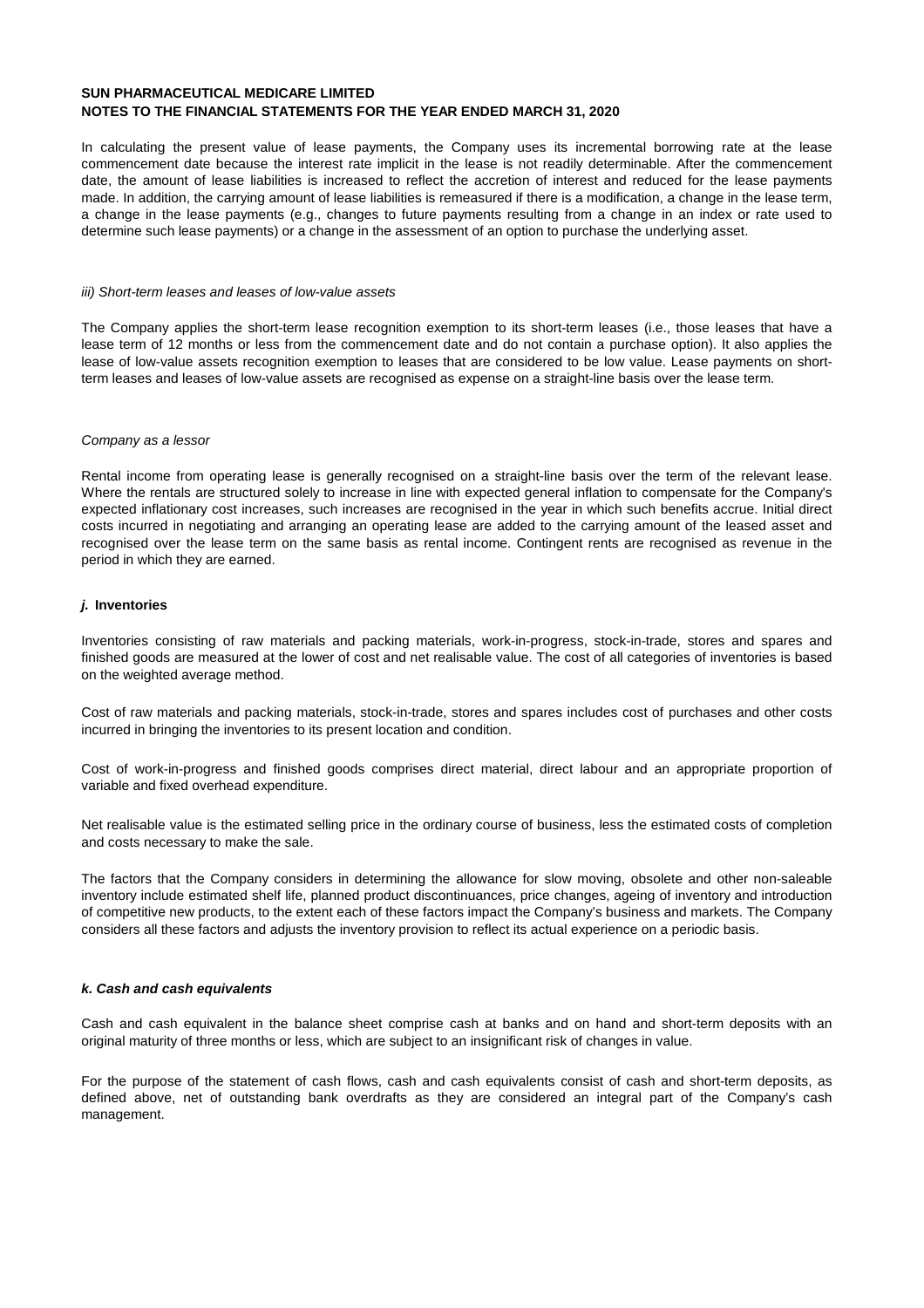#### **l. Provisions, contingent liabilities and contingent assets**

Provisions are recognised when the Company has a present obligation (legal or constructive) as a result of past event, it is probable that an outflow of resources embodying economic benefits will be required to settle the obligation and a reliable estimate can be made of the amount of obligation. When the Company expects some or all of a provision to be reimbursed, for example, under an insurance contract, the reimbursement is recognised as a separate asset, but only when the reimbursement is certain. The expense relating to a provision is presented in the statement of profit and loss net of any reimbursement.

If the effect of the time value of money is material, provisions are determined by discounting the expected future cash flows at a pre-tax rate that reflects current market assessments of the time value of money and the risks specific to the liability. Where discounting is used, the increase in the provision due to the passage of time is recognised as a finance cost.

#### **Restructuring**

A provision for restructuring is recognised when the Company has a detailed formal restructuring plan and has raised a valid expectation in those affected that it will carry out the restructuring by starting to implement the plan or announcing its main features to those affected by it. The measurement of a restructuring provision includes only the direct expenditure arising from the restructuring, which are those amounts that are both necessarily entailed by the restructuring and not associated with the ongoing activities of the entity.

#### Onerous contracts

Present obligations arising under onerous contracts are recognised and measured as provisions. An onerous contract is considered to exist where the Company has a contract under which the unavoidable costs of meeting the obligations under the contract exceed the economic benefit expected to be received from the contract.

#### Contingent liabilities and contingent assets

Contingent liability is disclosed for,

(i) Possible obligations which will be confirmed only by future events not wholly within the control of the Company, or

(ii) Present obligations arising from past events where it is not probable that an outflow of resources will be required to settle the obligation or a reliable estimate of the amount of the obligation cannot be made.

Contingent assets are not recognised in the financial statements.

#### **m. Revenue**

#### Sale of goods

Revenue from contracts with customers is recognised when control of the goods or services are transferred to the customer at an amount that reflects the consideration to which the Company expects to be entitled in exchange for those goods or services. The Company has generally concluded that it is the principal in its revenue arrangements, since it is the primary obligor in all of its revenue arrangement, as it has pricing latitude and is exposed to inventory and credit risks. Revenue is stated net of goods and service tax and net of returns, chargebacks, rebates and other similar allowances. These are calculated on the basis of historical experience and the specific terms in the individual contracts.

In determining the transaction price, the Company considers the effects of variable consideration, the existence of significant financing components, noncash consideration, and consideration payable to the customer (if any). The Company estimates variable consideration at contract inception until it is highly probable that a significant revenue reversal in the amount of cumulative revenue recognised will not occur when the associated uncertainty with the variable consideration is subsequently resolved.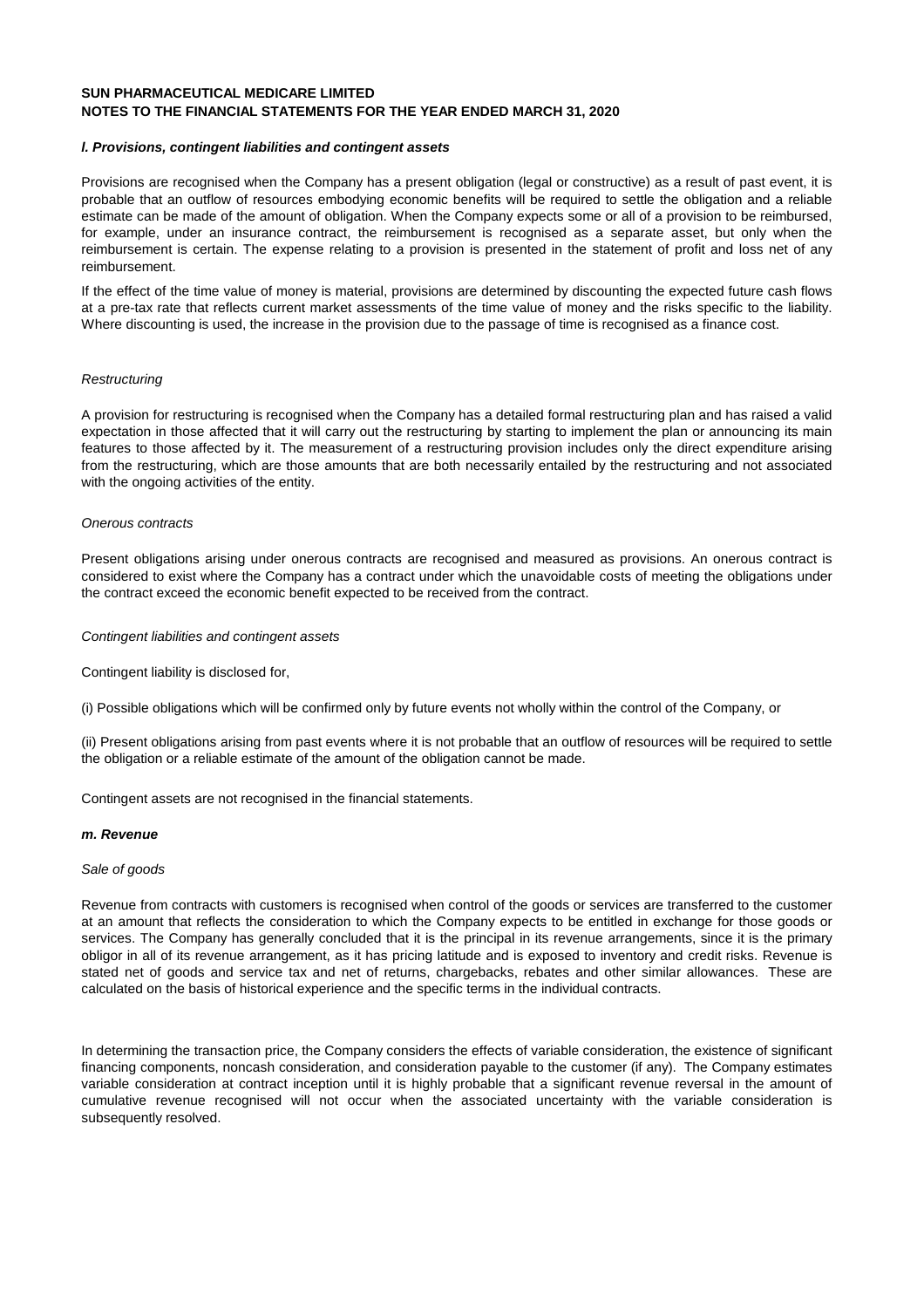#### Sales returns

The Company accounts for sales returns accrual by recording an allowance for sales returns concurrent with the recognition of revenue at the time of a product sale. This allowance is based on the Company's estimate of expected sales returns. With respect to established products, the Company considers its historical experience of sales returns, levels of inventory in the distribution channel, estimated shelf life, product discontinuances, price changes of competitive products, and the introduction of competitive new products, to the extent each of these factors impact the Company's business and markets. With respect to new products introduced by the Company, such products have historically been either extensions of an existing line of product where the Company has historical experience or in therapeutic categories where established products exist and are sold either by the Company or the Company's competitors.

#### Contract balances

#### Contract assets

A contract asset is the right to consideration in exchange for goods or services transferred to the customer. If the Company performs by transferring goods or services to a customer before the customer pays consideration or before payment is due, a contract asset is recognised for the earned consideration that is conditional.

#### Trade receivables

A receivable represents the Company's right to an amount of consideration that is unconditional (i.e., only the passage of time is required before payment of the consideration is due).

#### Contract liabilities

A contract liability is the obligation to transfer goods or services to a customer for which the Company has received consideration (or an amount of consideration is due) from the customer. If a customer pays consideration before the Company transfers goods or services to the customer, a contract liability is recognised when the payment is made or the payment is due (whichever is earlier). Contract liabilities are recognised as revenue when the Company performs under the contract.

#### Rendering of services

Revenue from services rendered is recognised in the profit or loss as the underlying services are performed. Upfront nonrefundable payments received are deferred and recognised as revenue over the expected period over which the related services are expected to be performed.

#### **Royalties**

Royalty revenue is recognised on an accrual basis in accordance with the substance of the relevant agreement (provided that it is probable that economic benefits will flow to the Company and the amount of revenue can be measured reliably). Royalty arrangements that are based on production, sales and other measures are recognised by reference to the underlying arrangement.

#### **n. Dividend and interest income**

Dividend income is recognised when the Company's right to receive the payment is established, which is generally when shareholders approve the dividend.

Interest income from a financial asset is recognised when it is probable that the economic benefits will flow to the Company and the amount of income can be measured reliably. Interest income is accrued on a time basis, by reference to the principal outstanding and at the effective interest rate applicable, which is the rate that exactly discounts estimated future cash receipts through the expected life of the financial asset to that asset's net carrying amount on initial recognition.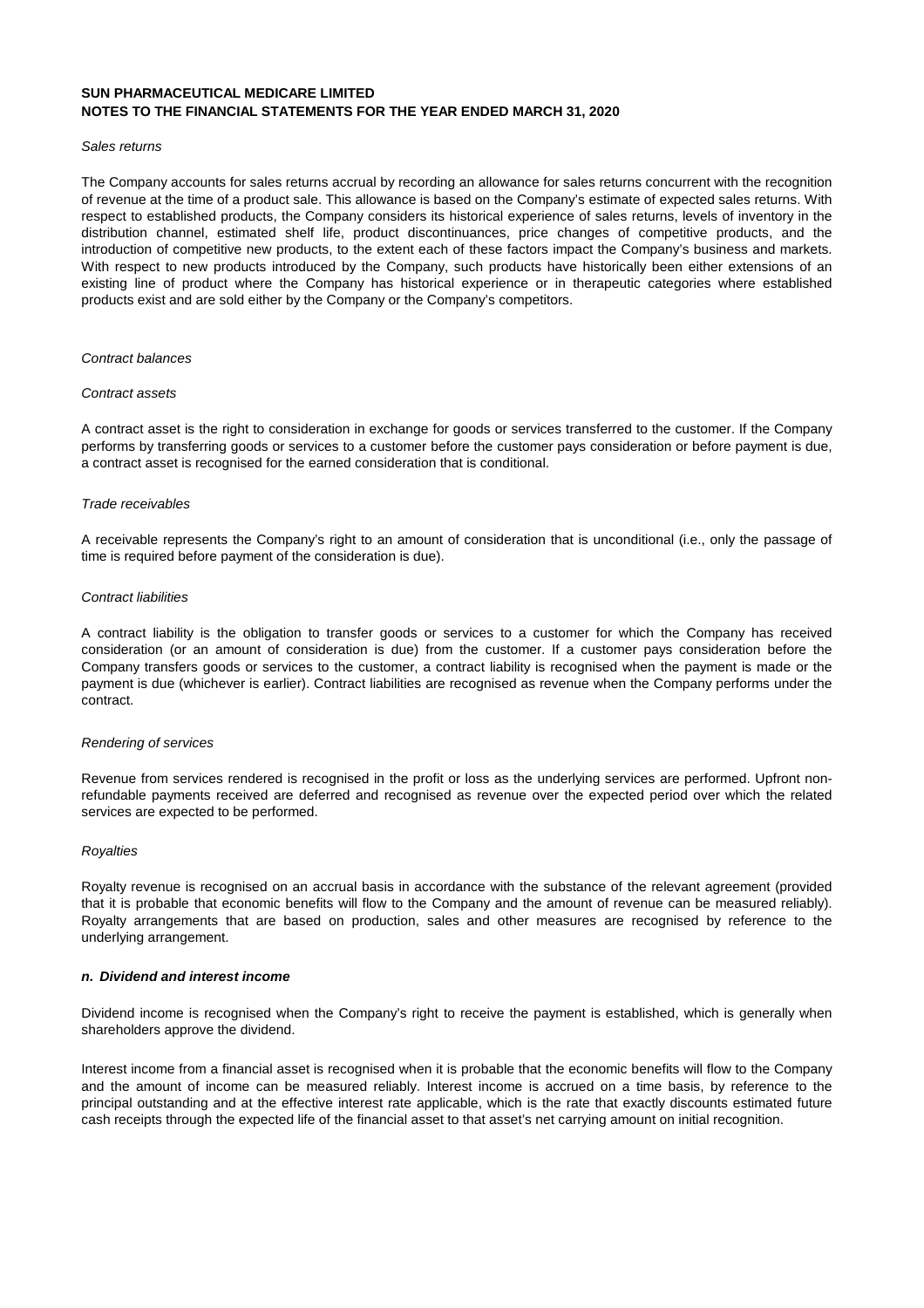#### **o. Government grants**

The Company recognises government grants only when there is reasonable assurance that the conditions attached to them will be complied with, and the grants will be received. When the grant relates to an expense item, it is recognised as income on a systematic basis over the periods that the related costs, for which it is intended to compensate, are expensed. When the grant relates to an asset, the Company deducts such grant amount from the carrying amount of the asset.

#### **p. Employee benefits**

#### Defined benefit plans

The Company operates a defined benefit gratuity plan which requires contribution to be made to a separately administered fund.

The liability in respect of defined benefit plans is calculated using the projected unit credit method with actuarial valuations being carried out at the end of each annual reporting period. The present value of the defined benefit obligation is determined by discounting the estimated future cash outflows by reference to market yields at the end of the reporting period on government bonds. The currency and term of the government bonds shall be consistent with the currency and estimated term of the post-employment benefit obligations. The current service cost of the defined benefit plan, recognised in the profit or loss as employee benefits expense, reflects the increase in the defined benefit obligation resulting from employee service in the current year, benefit changes, curtailments and settlements. Past service costs are recognised in profit or loss in the period of a plan amendment. The net interest cost is calculated by applying the discount rate to the net balance of the defined benefit obligation and the fair value of plan assets. This cost is included in employee benefit expense in profit or loss. Actuarial gains and losses arising from experience adjustments and changes in actuarial assumptions are charged or credited to OCI in the period in which they arise and is reflected immediately in retained earnings and is not reclassified to profit or loss.

#### Termination benefits

Termination benefits are recognised as an expense at the earlier of the date when the Company can no longer withdraw the offer of those benefits and when the entity recognises costs for a restructuring that is within the scope of Ind AS 37 and involves the payment of termination benefits.

#### Short-term and Other long-term employee benefits

Accumulated leave, which is expected to be utilised within the next 12 months, is treated as short-term employee benefit. The Company measures the expected cost of such absences as the additional amount that it expects to pay as a result of the unused entitlement that has accumulated at the reporting date.

The Company treats accumulated leave expected to be carried forward beyond twelve months, as long-term employee benefit for measurement purposes. Such long-term compensated absences are provided for based on the actuarial valuation using the projected unit credit method at the year-end. Actuarial gains/losses are immediately taken to the statement of profit and loss and are not deferred.

The Company's net obligation in respect of other long term employee benefits is the amount of future benefit that employees have earned in return for their service in the current and previous periods. That benefit is discounted to determine its present value.

#### Defined contribution plans

The Company's contributions to defined contribution plans are recognised as an expense as and when the services are received from the employees entitling them to the contributions. The Company does not have any obligation other than the contribution made.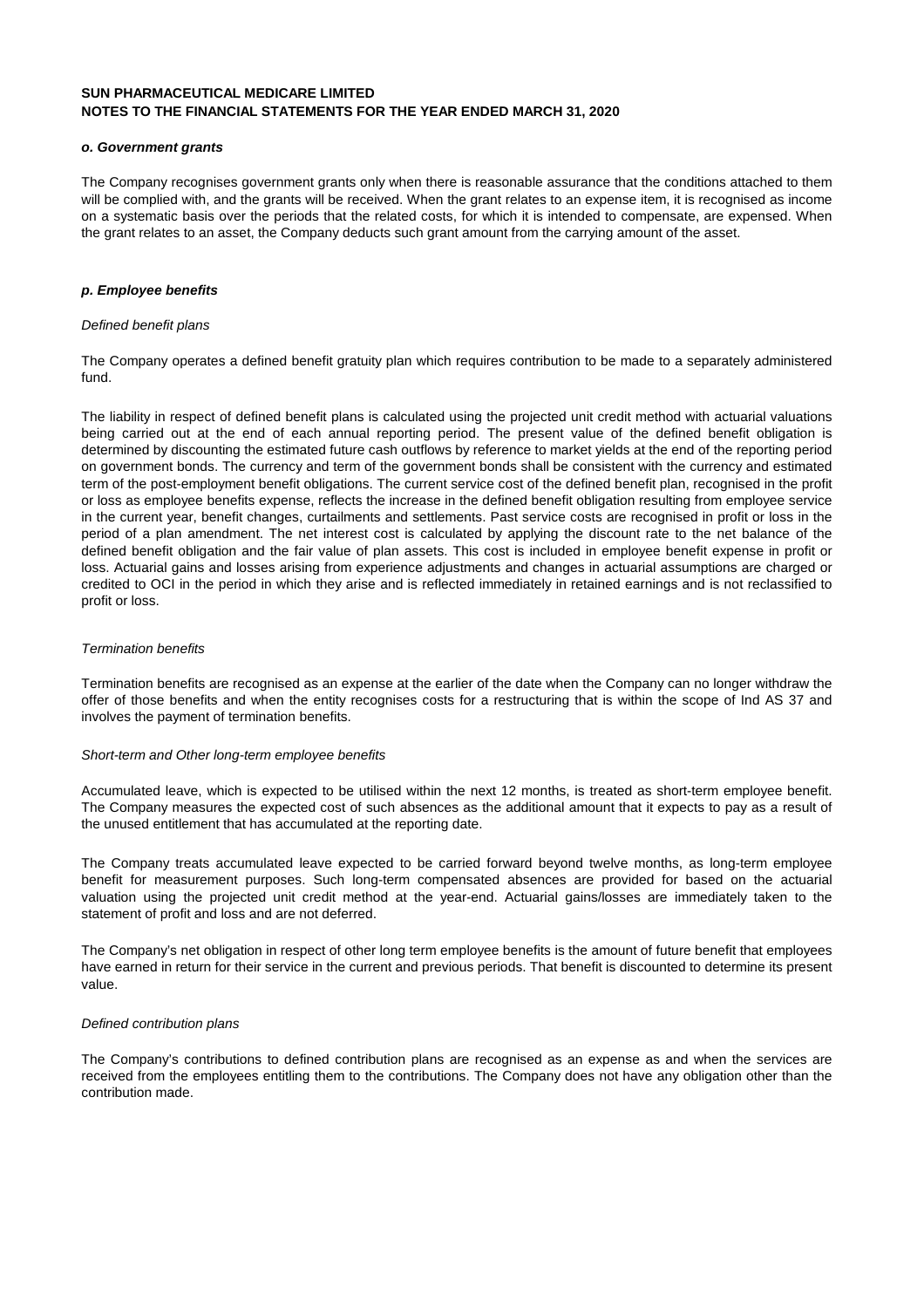#### **q. Borrowing costs**

Borrowing costs that are directly attributable to the construction or production of a qualifying asset are capitalised as part of the cost of that asset. All other borrowing costs are expensed in the period in which they occur. Borrowing costs consist of interest and other costs that an entity incurs in connection with the borrowing of funds. Borrowing cost also includes exchange differences to the extent regarded as an adjustment to the borrowing costs. A qualifying asset is one that necessarily takes substantial period of time to get ready for its intended use.

#### **r. Income tax**

Income tax expense consists of current and deferred tax. Income tax expense is recognised in profit or loss except to the extent that it relates to items recognised in OCI or directly in equity, in which case it is recognised in OCI or directly in equity respectively. Current tax is the expected tax payable on the taxable profit for the year, using tax rates enacted or substantively enacted by the end of the reporting period, and any adjustment to tax payable in respect of previous years. Current tax assets and tax liabilities are offset where the Company has a legally enforceable right to offset and intends either to settle on a net basis, or to realise the asset and settle the liability simultaneously.

Deferred tax is recognised on temporary differences between the carrying amounts of assets and liabilities in the financial statements and the corresponding tax bases used in the computation of taxable profit.

Deferred tax is measured at the tax rates that are expected to be applied to the temporary differences when they reverse, based on the laws that have been enacted or substantively enacted by the end of the reporting period. Deferred tax assets and liabilities are offset if there is a legally enforceable right to set off corresponding current tax assets against current tax liabilities and the deferred tax assets and deferred tax liabilities relate to income taxes levied by the same tax authority on the Company.

A deferred tax asset is recognised to the extent that it is probable that future taxable profits will be available against which the temporary difference can be utilised. Deferred tax assets are reviewed at each reporting date and are reduced to the extent that it is no longer probable that the related tax benefit will be realised. Withholding tax arising out of payment of dividends to shareholders under the Indian Income tax regulations is not considered as tax expense for the Company and all such taxes are recognised in the statement of changes in equity as part of the associated dividend payment.

Minimum Alternate Tax ('MAT') credit is recognised as deferred tax asset only when and to the extent there is convincing evidence that the Company will pay normal income tax during the period for which the MAT credit can be carried forward for set-off against the normal tax liability. MAT credit recognised as an asset is reviewed at each Balance Sheet date and written down to the extent the aforesaid convincing evidence no longer exists.

#### **s. Earnings per share**

The Company presents basic and diluted earnings per share ("EPS") data for its equity shares. Basic EPS is calculated by dividing the profit or loss attributable to equity shareholders of the Company by the weighted average number of equity shares outstanding during the period. Diluted EPS is determined by adjusting the profit or loss attributable to equity shareholders and the weighted average number of equity shares outstanding for the effects of all dilutive potential ordinary shares, which includes all stock options granted to employees.

The number of equity shares and potentially dilutive equity shares are adjusted retrospectively for all periods presented for any share splits and bonus shares issues including for changes effected prior to the approval of the financial statements by the Board of Directors.

#### **t. Exceptional items**

Exceptional items refer to items of income or expense, including tax items, within the statement of profit and loss from ordinary activities which are non-recurring and are of such size, nature or incidence that their separate disclosure is considered necessary to explain the performance of the Company.

#### **u. Recent Accounting pronouncements**

Standards issued but not yet effective and not early adopted by the Company

The Ministry of Corporate Affairs ("MCA") notifies new standard or amendments to the existing standards. There is no such notification which would have been applicable from April 1, 2020.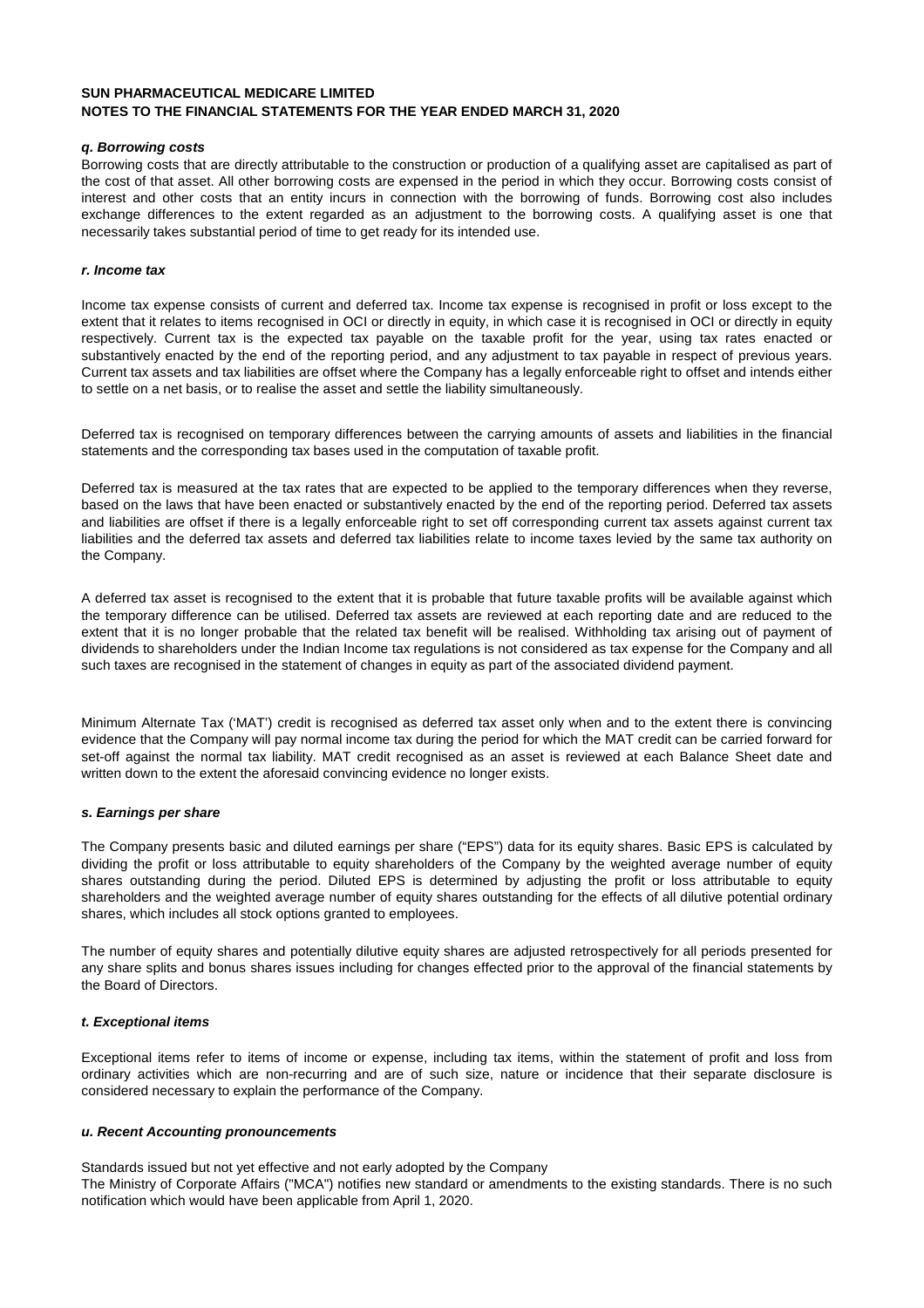#### **NOTE : 3 (a) PROPERTY, PLANT AND EQUIPMENT**

|                                                         |                               |                                            |                            |                                  | ₹ in Million                    |
|---------------------------------------------------------|-------------------------------|--------------------------------------------|----------------------------|----------------------------------|---------------------------------|
| <b>Particulars</b>                                      | <b>Plant and</b><br>equipment | <b>Vehicles</b>                            | <b>Office</b><br>equipment | <b>Furniture and</b><br>fixtures | <b>Total</b>                    |
| At cost or valuation<br>As at April 01, 2018            | 629.7                         | 4.2                                        | 0.1                        | 27.9                             | 661.9                           |
| <b>Additions</b><br><b>Disposals</b>                    | 1,291.9<br>3.3                | 2.1<br>1.0                                 | 1.0                        | 99.7<br>4.6                      | 1,394.7<br>8.9                  |
| As at March 31, 2019                                    | 1,918.3                       | 5.3                                        | 1.1                        | 123.0                            | 2,047.7                         |
| <b>Additions</b><br>Disposals                           | 540.8<br>6.9                  | $\overline{\phantom{a}}$<br>$\blacksquare$ | 0.1                        | 16.9<br>2.2                      | 557.8<br>9.1                    |
| As at March 31, 2020                                    | 2,452.2                       | 5.3                                        | 1.2                        | 137.7                            | 2,596.4                         |
| <b>Accumulated depreciation</b><br>As at April 01, 2018 | 51.3                          | 0.5                                        | 0.0                        | 2.8                              | 54.6                            |
| Depreciation expense<br>Disposals                       | 89.6<br>1.3                   | 1.5<br>0.4                                 | 0.2                        | 8.6<br>1.5                       | 99.9<br>3.2                     |
| As at March 31, 2019                                    | 139.6                         | 1.6                                        | 0.2                        | 9.9                              | 151.3                           |
| Depreciation expense<br><b>Disposals</b>                | 167.2<br>0.8                  | 1.0<br>$\overline{a}$                      | 0.3<br>÷.                  | 13.5<br>0.4                      | 182.0<br>1.2                    |
| As at March 31, 2020                                    | 306.0                         | 2.6                                        | 0.5                        | 23.0                             | 332.1                           |
| Net book value                                          |                               |                                            |                            |                                  |                                 |
| As at March 31, 2019<br>As at March 31, 2020            | 1,778.7<br>2,146.2            | 3.7<br>2.7                                 | 0.9<br>0.7                 | 113.1<br>114.7                   | 1,896.4<br>$2,264.\overline{3}$ |

#### **NOTE : 3 (b) RIGHT-OF-USE ASSETS**

|                                                 |                  | ₹ in Million |
|-------------------------------------------------|------------------|--------------|
| <b>Particulars</b>                              | <b>Buildings</b> | Total        |
| As at March 31, 2019                            |                  |              |
| Addition on account of transition to Ind AS 116 | 135.7            | 135.7        |
| Addition                                        | 4.7              | 4.7          |
| Depreciation expense                            | 9.4              | 9.4          |
| As at March 31, 2020                            | 131.0            | 131.0        |
|                                                 |                  |              |

For details of Ind AS 116 disclosure refer Note 36.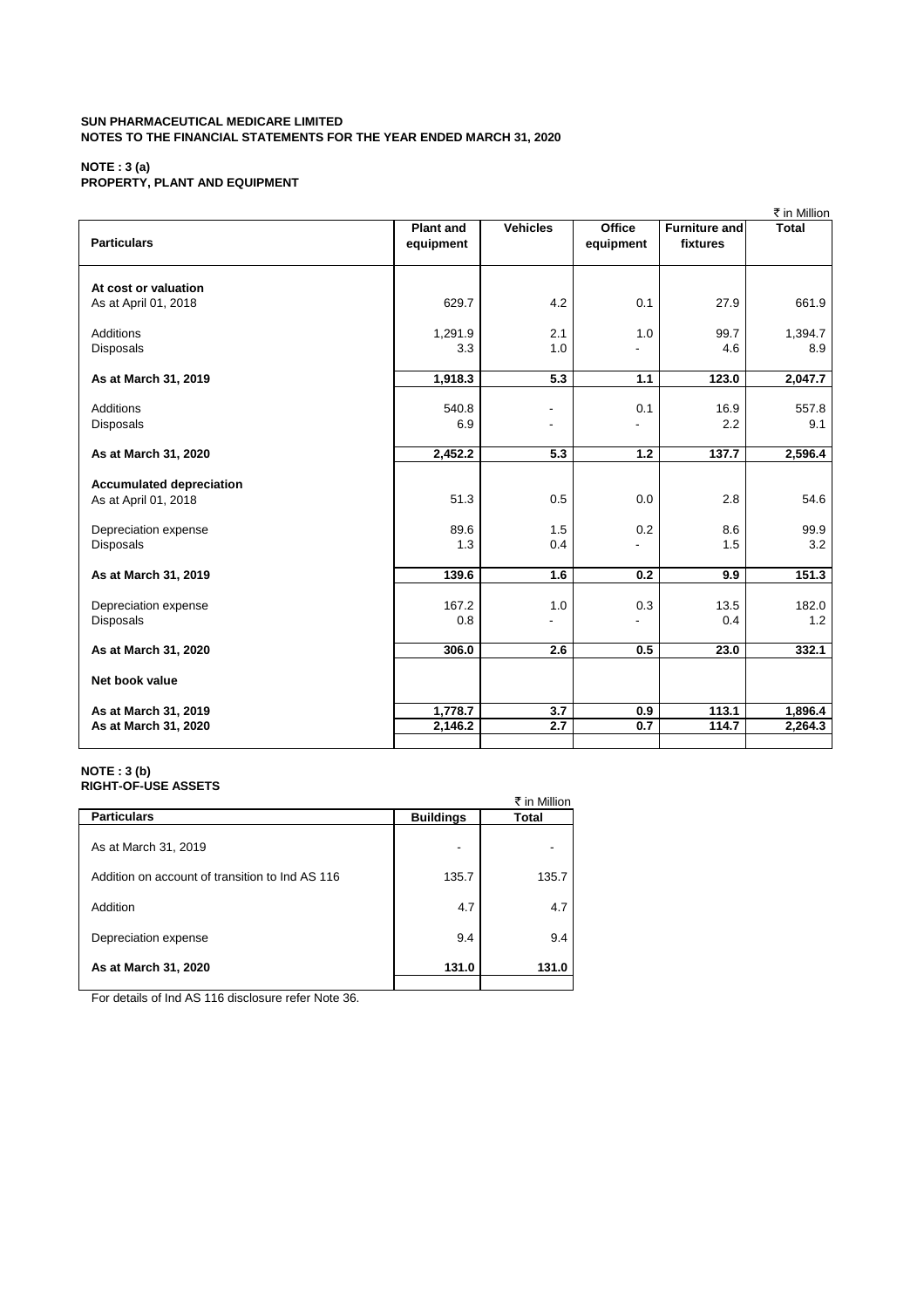**NOTE : 4**

| .<br>OTHER FINANCIAL ASSETS (NON-CURRENT) |                         | ₹ in Million            |
|-------------------------------------------|-------------------------|-------------------------|
| <b>Particulars</b>                        | As at<br>March 31, 2020 | As at<br>March 31, 2019 |
| Unsecured, considered good                |                         |                         |
| Security deposits                         | 11.9                    | 11.7                    |
|                                           | 11.9                    | 11.7                    |
|                                           |                         |                         |

#### **NOTE : 5**

| <b>DEFERRED TAX ASSETS (NET)</b>                                         |                                            |                                 |                                                   | ₹ in Million                             |
|--------------------------------------------------------------------------|--------------------------------------------|---------------------------------|---------------------------------------------------|------------------------------------------|
| <b>Particulars</b>                                                       | <b>Opening</b><br>balance<br>April 01,2019 | Recognised in<br>profit or loss | Recognised in<br>other<br>comprehensive<br>income | <b>Closing balance</b><br>March 31, 2020 |
| Deferred tax (liabilities) / assets in relation to:                      |                                            |                                 |                                                   |                                          |
| Difference between written down value of property plant and equipment as |                                            |                                 |                                                   |                                          |
| per books of accounts and income tax                                     | (64.4)                                     | (74.9)                          |                                                   | (139.3)                                  |
| Expenses claimed for tax purpose on payment basis                        | 12.1                                       | 2.4                             | (0.1)                                             | 14.4                                     |
| Unabsorbed depreciation / carried forward losses                         | 52.3                                       | 72.6                            |                                                   | 124.9                                    |
|                                                                          |                                            | 0.1                             | (0.1)                                             |                                          |
|                                                                          |                                            |                                 |                                                   |                                          |

Note: As per the provision of income tax act, 1961, there is business loss, hence deferred tax asset is created on account of business loss to the extent of deferred tax liability.

|                                                                                                                  |         | ₹ in Million   |
|------------------------------------------------------------------------------------------------------------------|---------|----------------|
| <b>Particulars</b><br>March 31, 2020                                                                             |         | As at          |
|                                                                                                                  |         | March 31, 2019 |
| Deductible temporary differences, unused tax losses and unused tax credits for which no deferred tax assets have |         |                |
| been recognised are attributable to the following:                                                               |         |                |
| Tax losses *                                                                                                     | 1.333.6 | 249.4          |
| Unabsorbed depreciation                                                                                          | 854.4   | 355.9          |
|                                                                                                                  | 2.188.0 | 605.3          |
|                                                                                                                  |         |                |

\* Unused tax losses will expire from financial year 2024-25 to 2027-28

# **NOTE : 6**

| <b>INCOME TAX ASSETS (NON-CURRENT)</b>      |                | ₹ in Million   |
|---------------------------------------------|----------------|----------------|
| <b>Particulars</b>                          |                | As at          |
|                                             | March 31, 2020 | March 31, 2019 |
|                                             |                |                |
| Advance income tax                          | 16.6           | 14.9           |
| Net of provisions Nil (March 31, 2019: Nil) | 16.6           | 14.9           |

# **NOTE : 7**

| OTHER ASSETS (NON-CURRENT) |                | ₹ in Million   |
|----------------------------|----------------|----------------|
| <b>Particulars</b>         |                | As at          |
|                            | March 31, 2020 | March 31, 2019 |
|                            |                |                |
| Capital advances           | 29.3           |                |
|                            | 29.3           | 2.1            |
|                            |                |                |

# **NOTE : 8**

| <b>INVENTORIES</b>                                                            |                         | ₹ in Million            |
|-------------------------------------------------------------------------------|-------------------------|-------------------------|
| <b>Particulars</b>                                                            | As at<br>March 31, 2020 | As at<br>March 31, 2019 |
| Lower of cost and net realisable value<br>Raw materials and packing materials | 195.2                   | 362.8                   |
| Work-in-progress                                                              | 12.2                    | 28.6                    |
| Finished goods                                                                | 27.8                    | 6.5                     |
| Stores and spares                                                             | 90.4                    | 48.8                    |
|                                                                               | 325.6                   | 446.7                   |
|                                                                               |                         |                         |

(i) Inventory write down are accounted, considering the nature of inventory, ageing, liquidation plan and net realisable value. Write downs of inventories amounted to ₹ 153.6 Million (March 31, 2019: ₹ 61.4 Million). The changes in write downs are recognised as an expense in the statement of profit and loss. (ii) The cost of inventories recognised as an expense is disclosed in note 23, 24 and 27.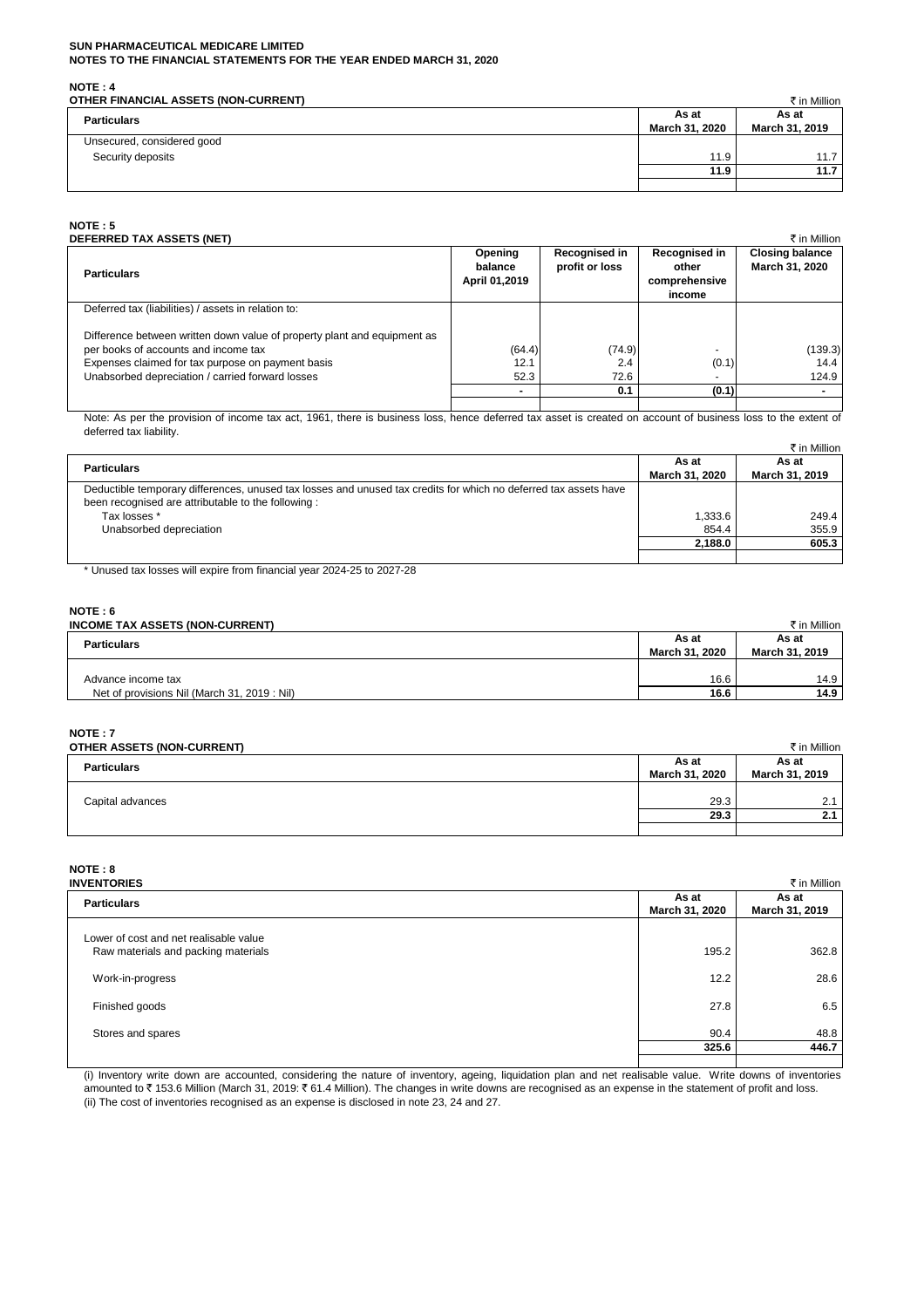**NOTE : 9**

| <b>TRADE RECEIVABLES</b>                                           |                          | ₹ in Million                      |
|--------------------------------------------------------------------|--------------------------|-----------------------------------|
| <b>Particulars</b>                                                 |                          | As at                             |
|                                                                    |                          | March 31, 2019                    |
| Unsecured<br>Considered good<br>Credit impaired                    | 74.8<br>٠                | 342.2<br>$\overline{\phantom{0}}$ |
|                                                                    | 74.8                     | 342.2                             |
| Less: Allowance for doutful debts (expected credit loss allowance) | $\overline{\phantom{a}}$ | $\overline{\phantom{0}}$          |
|                                                                    | 74.8                     | 342.2                             |

# **NOTE : 10**

| . |                                  |  |
|---|----------------------------------|--|
|   | <b>CASH AND CASH EQUIVALENTS</b> |  |

| CASH AND CASH EQUIVALENTS                                                           |                         | ₹ in Million            |
|-------------------------------------------------------------------------------------|-------------------------|-------------------------|
| <b>Particulars</b>                                                                  | As at<br>March 31, 2020 | As at<br>March 31, 2019 |
| Balances with banks<br>In current accounts<br>Cash on hand (March 31, 2019; ₹6,915) | 5.5<br>0.2              | 14.2<br>0.0             |
|                                                                                     | 5.7                     | 14.2                    |

# **NOTE : 11**

| <b>LOANS (CURRENT)</b>                                       |                | ₹ in Million   |
|--------------------------------------------------------------|----------------|----------------|
| <b>Particulars</b>                                           |                | As at          |
|                                                              | March 31, 2020 | March 31, 2019 |
| Unsecured, considered good<br>Loans and advance to employees | 2.9            | 2.6            |
|                                                              | 2.9            | 2.6            |
|                                                              |                |                |

# **NOTE : 12**

| <b>OTHER ASSETS (CURRENT)</b>                                         |                         | ₹ in Million            |
|-----------------------------------------------------------------------|-------------------------|-------------------------|
| <b>Particulars</b>                                                    | As at<br>March 31, 2020 | As at<br>March 31, 2019 |
| Balances with government authorities *                                | 636.2                   | 531.2                   |
| Advances for supply of goods and services - unsecured considered good | 33.7                    | 17.3                    |
| Prepaid expenses                                                      | 5.1                     | 8.8                     |
|                                                                       | 675.0                   | 557.3                   |
|                                                                       |                         |                         |

\* includes balance of goods and service tax

# **NOTE : 13**

| <b>Particulars</b>                                                   | As at<br>March 31, 2020 |                    | As at<br>March 31, 2019    |                    |
|----------------------------------------------------------------------|-------------------------|--------------------|----------------------------|--------------------|
|                                                                      |                         |                    |                            |                    |
|                                                                      | No. of shares           |                    | ₹ in Million No. of shares | ₹ in Million       |
| Authorised share capital                                             |                         |                    |                            |                    |
| Equity shares of ₹10 each                                            | 250.000                 | 2.5                | 250,000                    | 2.5                |
|                                                                      | 250.000                 | 2.5                | 250,000                    | 2.5                |
| Issued, subscribed and fully paid up                                 |                         |                    |                            |                    |
| Equity shares of ₹10 each                                            | 250,000                 | 2.5                | 250,000                    | 2.5                |
|                                                                      | 250,000                 | 2.5                | 250,000                    | 2.5                |
|                                                                      |                         |                    |                            |                    |
|                                                                      |                         | For the year ended |                            | For the year ended |
|                                                                      |                         | March 31, 2020     |                            | March 31, 2019     |
| Reconciliation of the number of equity shares and amount outstanding | No. of shares           | ₹ in Million       | No. of shares              | ₹ in Million       |
|                                                                      |                         |                    |                            |                    |
| at the beginning and at the end of reporting period                  |                         |                    |                            |                    |
| Opening balance                                                      | 250,000                 | 2.5                | 250,000                    | 2.5                |
| Add: shares allotted during the year                                 |                         |                    |                            |                    |
| Closing balance                                                      | 250,000                 | 2.5                | 250,000                    | 2.5                |
|                                                                      |                         |                    |                            |                    |
|                                                                      |                         | As at              |                            | As at              |
| Equity shares held by each shareholder holding more than 5 percent   |                         | March 31, 2020     |                            | March 31, 2019     |
| equity shares in the Company are as follows:                         | No. of shares           |                    | % of holding No. of shares | % of holding       |

Holding Company Sun Pharma Laboratories Limited 100% 250,000 250,000 100% 250,000 250,000 250,000 100% Rights, preference and restrictions attached to equity shares: The equity shares of the Company, having par value of  $\bar{\tau}$  10 per share, rank pari passu in all

No equity share have been issued as bonus or shares issued for consideration other than cash or bought back during the period of five years immediately preceding the reporting date. respects including voting rights and entitlement to dividend.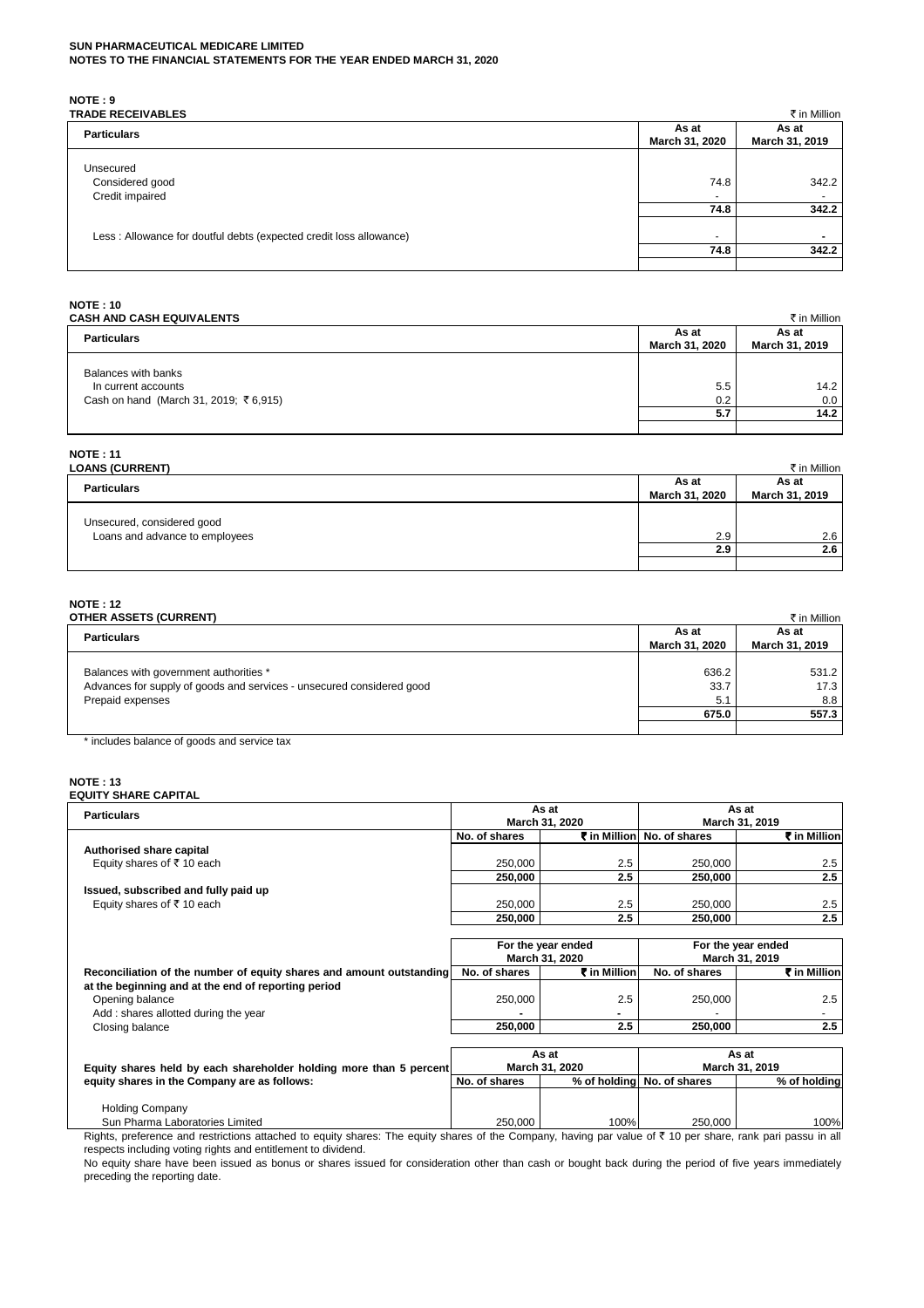**NOTE : 14**

| <b>OTHER EQUITY</b>                      |                         | ₹ in Million            |
|------------------------------------------|-------------------------|-------------------------|
| <b>Particulars</b>                       | As at<br>March 31, 2020 | As at<br>March 31, 2019 |
| Reserve and surplus<br>Retained earnings | (1,883.9)<br>(1,883.9)  | (487.2)<br>(487.2)      |
|                                          |                         |                         |

Refer statement of changes in equity for detailed movement in other equity balance

# **NOTE : 15**

| <b>BORROWINGS (NON-CURRENT)</b>   |                         | ₹ in Million             |
|-----------------------------------|-------------------------|--------------------------|
| <b>Particulars</b>                | As at<br>March 31, 2020 | As at<br>March 31, 2019  |
| Lease liabilities (refer note 36) | 133.5                   | $\overline{\phantom{0}}$ |
|                                   | 133.5                   |                          |
|                                   |                         |                          |

# **NOTE : 16**

| <b>PROVISIONS (NON-CURRENT)</b>   |                         | ₹ in Million            |
|-----------------------------------|-------------------------|-------------------------|
| <b>Particulars</b>                | As at<br>March 31, 2020 | As at<br>March 31, 2019 |
| Employee benefits (refer note 35) | 26.8                    | 31.8                    |
|                                   | 26.8                    | 31.8                    |
|                                   |                         |                         |

#### **NOTE : 17**

| <b>BORROWINGS (CURRENT)</b>                                                      |                         | ₹ in Million            |
|----------------------------------------------------------------------------------|-------------------------|-------------------------|
| <b>Particulars</b>                                                               | As at<br>March 31, 2020 | As at<br>March 31, 2019 |
| Loans from related party - Unsecured (refer note 37)<br>Loan repayable on demand | 5.195.2                 | 3,746.6                 |
|                                                                                  | 5.195.2                 | 3,746.6                 |
|                                                                                  |                         |                         |

#### **NOTE : 18**

| OTHER FINANCIAL LIABILITIES (CURRENT)                                                                                              |                         | ₹ in Million            |
|------------------------------------------------------------------------------------------------------------------------------------|-------------------------|-------------------------|
| <b>Particulars</b>                                                                                                                 | As at<br>March 31, 2020 | As at<br>March 31, 2019 |
| Current portion of lease liabilities (refer note 36)<br>Payables on purchase of property, plant and equipment<br>Security deposits | 1.5<br>50.6<br>0.6      | 84.3<br>0.4             |
|                                                                                                                                    | 52.7                    | 84.7                    |
|                                                                                                                                    |                         |                         |

#### **NOTE : 19**

| OTHER CURRENT LIABILITIES |                | ₹ in Million   |
|---------------------------|----------------|----------------|
| <b>Particulars</b>        |                | As at          |
|                           | March 31, 2020 | March 31, 2019 |
|                           |                |                |
| Statutory remittances     | 51.3           | 25.7           |
| Advance from customers    | $\sim$         | 300.4          |
|                           | 51.3           | 326.1          |
|                           |                |                |

# **NOTE : 20**

| <b>PROVISIONS (CURRENT)</b>       |                | ₹ in Million   |
|-----------------------------------|----------------|----------------|
| <b>Particulars</b>                |                | As at          |
|                                   | March 31, 2020 | March 31, 2019 |
|                                   |                |                |
| Employee benefits (refer note 35) | 10.3           | 8.1            |
|                                   | 10.3           | 8.1            |
|                                   |                |                |

 $\bar{\tau}$  in Million In respect of any present obligation as a result of past event that could lead to a probable outflow of resources, provisions has been made, which would be required to settle the obligation. The said provisions are made as per the best estimate of the management and disclosure as per Ind AS 37- "Provisions, Contingent Liabilities and Contingent Assets" has been given below :

|                                           |                          | K in Million   |
|-------------------------------------------|--------------------------|----------------|
| <b>Particulars</b>                        | Year ended               | Year ended     |
|                                           | March 31, 2020           | March 31, 2019 |
| At the commencement of the year           | $\overline{\phantom{a}}$ | 18.4           |
| Add: Provision for the year               | $\overline{\phantom{a}}$ |                |
| Less: Utilisation / settlement / reversal | $\overline{\phantom{a}}$ | (18.4)         |
| At the end of the year                    |                          |                |
|                                           |                          |                |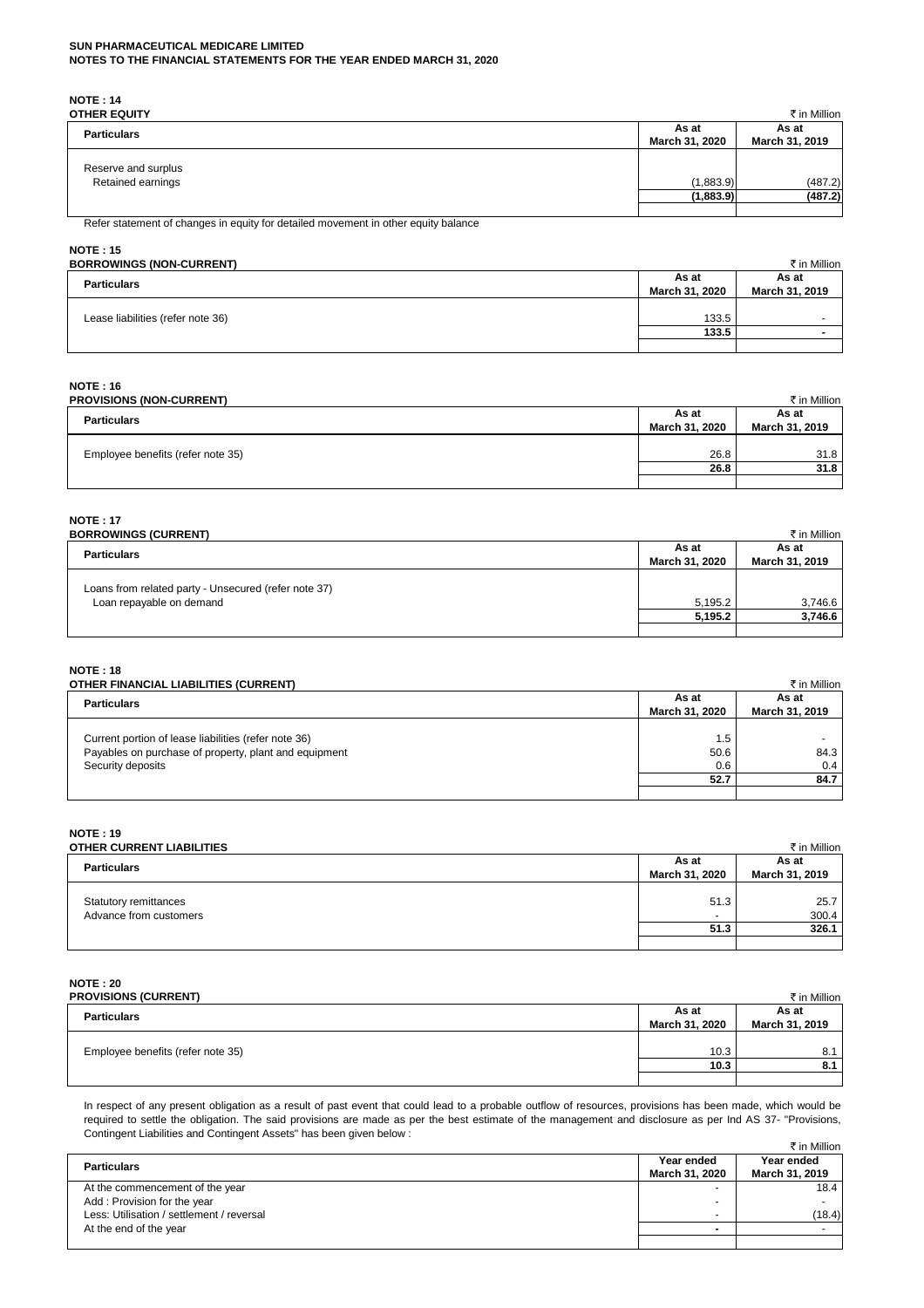# **NOTE : 21**

| <b>REVENUE FROM OPERATIONS</b>                                                    |                              | ₹ in Million                 |
|-----------------------------------------------------------------------------------|------------------------------|------------------------------|
| <b>Particulars</b>                                                                | Year ended<br>March 31, 2020 | Year ended<br>March 31, 2019 |
| Revenue from contracts with customers (refer note 40)<br>Other operating revenues | 713.0<br>86.2                | 843.3<br>406.9               |
|                                                                                   | 799.2                        | 1,250.2                      |
|                                                                                   |                              |                              |

# **NOTE : 22**

| OTHER INCOME                                       |                              | ₹ in Million                 |
|----------------------------------------------------|------------------------------|------------------------------|
| <b>Particulars</b>                                 | Year ended<br>March 31, 2020 | Year ended<br>March 31, 2019 |
| Interest income on :                               |                              |                              |
| Loans at amortised cost<br>Others                  | 0.2<br>0.5                   | 0.2<br>0.6                   |
| <b>Total Interest income</b>                       | 0.7                          | 0.8                          |
| Gain on sale of property, plant and equipment, net | 2.4                          |                              |
| Miscellaneous income                               | $\overline{\phantom{0}}$     | 0.4                          |
|                                                    | 3.1                          | 1.2                          |

# **NOTE : 23**

| <b>COST OF MATERIALS CONSUMED</b>        |                | ₹ in Million   |
|------------------------------------------|----------------|----------------|
| <b>Particulars</b>                       |                | Year ended     |
|                                          | March 31, 2020 | March 31, 2019 |
|                                          |                |                |
| Raw materials and packing materials      |                |                |
| Inventories at the beginning of the year | 362.8          | 332.9          |
| Purchases during the year                | 345.3          | 408.0          |
| Inventories at the end of the year       | (195.2)        | (362.8)        |
|                                          | 512.9          | 378.1          |
|                                          |                |                |

# **NOTE : 24**

| <b>CHANGES IN INVENTORIES OF FINISHED GOODS AND WORK-IN-PROGRESS</b>           |                              | ₹ in Million                 |
|--------------------------------------------------------------------------------|------------------------------|------------------------------|
| <b>Particulars</b>                                                             | Year ended<br>March 31, 2020 | Year ended<br>March 31, 2019 |
| Inventories at the beginning of the year<br>Inventories at the end of the year | 35.1<br>(40.0)               | 61.7<br>(35.1)               |
|                                                                                | (4.9)                        | 26.6                         |
|                                                                                |                              |                              |

#### **NOTE : 25**

| <b>EMPLOYEE BENEFITS EXPENSE</b>              |                              | ₹ in Million                 |
|-----------------------------------------------|------------------------------|------------------------------|
| <b>Particulars</b>                            | Year ended<br>March 31, 2020 | Year ended<br>March 31, 2019 |
| Salaries, wages and bonus                     | 294.0                        | 238.7                        |
| Contribution to provident and other funds (*) | 21.7                         | 22.5                         |
| Staff welfare expenses                        | 23.6                         | 25.4                         |
|                                               | 339.3                        | 286.6                        |
|                                               |                              |                              |

 $\frac{1}{\pi}$  includes gratuity expense of ₹8.3 Million (March 31, 2019 : ₹6.4 Million)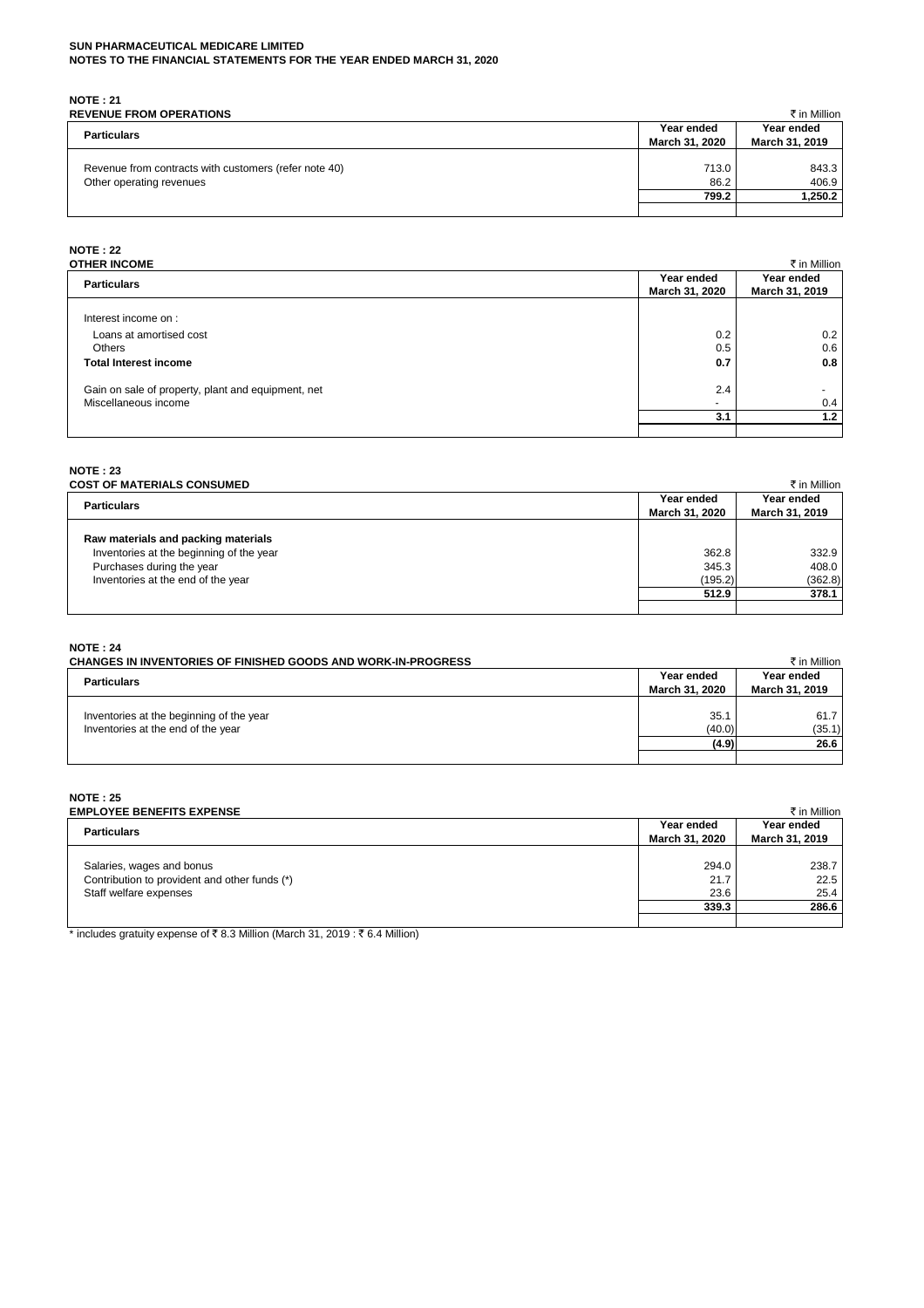**NOTE : 26**

| <b>FINANCE COSTS</b>                                                                            |                              | ₹ in Million                 |
|-------------------------------------------------------------------------------------------------|------------------------------|------------------------------|
| <b>Particulars</b>                                                                              | Year ended<br>March 31, 2020 | Year ended<br>March 31, 2019 |
| Interest expense for financial liabilities carried at amortised cost<br>Interest expense others | 348.4<br>11.6                | 185.8                        |
|                                                                                                 | 360.0                        | 185.8                        |
|                                                                                                 |                              |                              |

# **NOTE : 27**

| <b>OTHER EXPENSES</b>                                           |                | ₹ in Million   |
|-----------------------------------------------------------------|----------------|----------------|
| <b>Particulars</b>                                              | Year ended     | Year ended     |
|                                                                 | March 31, 2020 | March 31, 2019 |
|                                                                 |                |                |
| Consumption of materials, stores and spare parts                | 315.8          | 293.4          |
| Conversion and other manufacturing charges                      | 56.3           | 56.2           |
| Power and fuel                                                  | 215.4          | 111.9          |
| Rent                                                            | 0.5            | 13.0           |
| Rates and taxes                                                 | 7.9            | 2.8            |
| Insurance                                                       | 9.3            | 11.2           |
| Commission on sales                                             | 0.1            |                |
| Repairs and maintenance                                         | 135.4          | 132.4          |
| Printing and stationery                                         | 6.5            | 4.6            |
| Travelling and conveyance                                       | 5.4            | 6.5            |
| Freight outward and handling charges                            | 8.0            | 7.4            |
| Communication                                                   | 1.9            | 1.8            |
| Sundry balances written off, net                                | 0.9            |                |
| Professional, legal and consultancy                             | 2.4            | 1.8            |
| Loss on sale of property, plant and equipment, net              |                | 1.6            |
| Net (gain) / loss on foreign currency transactions              | 1.7            | 2.2            |
| Payments to auditors (net of input credit, wherever applicable) |                |                |
| As audit fees                                                   | 1.0            | 0.6            |
| Reimbursement of expenses (₹29,328)                             | 0.0            |                |
| Miscellaneous expenses                                          | 31.3           | 29.5           |
|                                                                 | 799.8          | 676.9          |
|                                                                 |                |                |

# **NOTE : 28**

| <b>TAX RECONCILIATION</b>                                                         |                | ₹ in Million   |
|-----------------------------------------------------------------------------------|----------------|----------------|
| <b>Particulars</b>                                                                | Year ended     | Year ended     |
|                                                                                   | March 31, 2020 | March 31, 2019 |
| Reconciliation of current tax expense                                             |                |                |
| Loss before tax                                                                   | (1,396.2)      | (402.5)        |
| Enacted income tax rate (%) #                                                     | 26.0%          | 26.0%          |
| Tax expense                                                                       | (363.0)        | (104.7)        |
| Effect of unused tax losses and tax offsets not recognised as deferred tax assets | 363.0          | 104.7          |
| Effect of tax on Other Comprehensive Income                                       | 0.1            | (0.4)          |
|                                                                                   |                |                |
| Income tax expense recognised in profit and loss                                  | 0.1            | (0.4)          |
|                                                                                   |                |                |

# The tax rate used for reconciliation above is the corporate tax rate of 26.0% % (March 31, 2019: 26.0% at which the company is liable to pay tax on taxable income under the Indian Tax Law.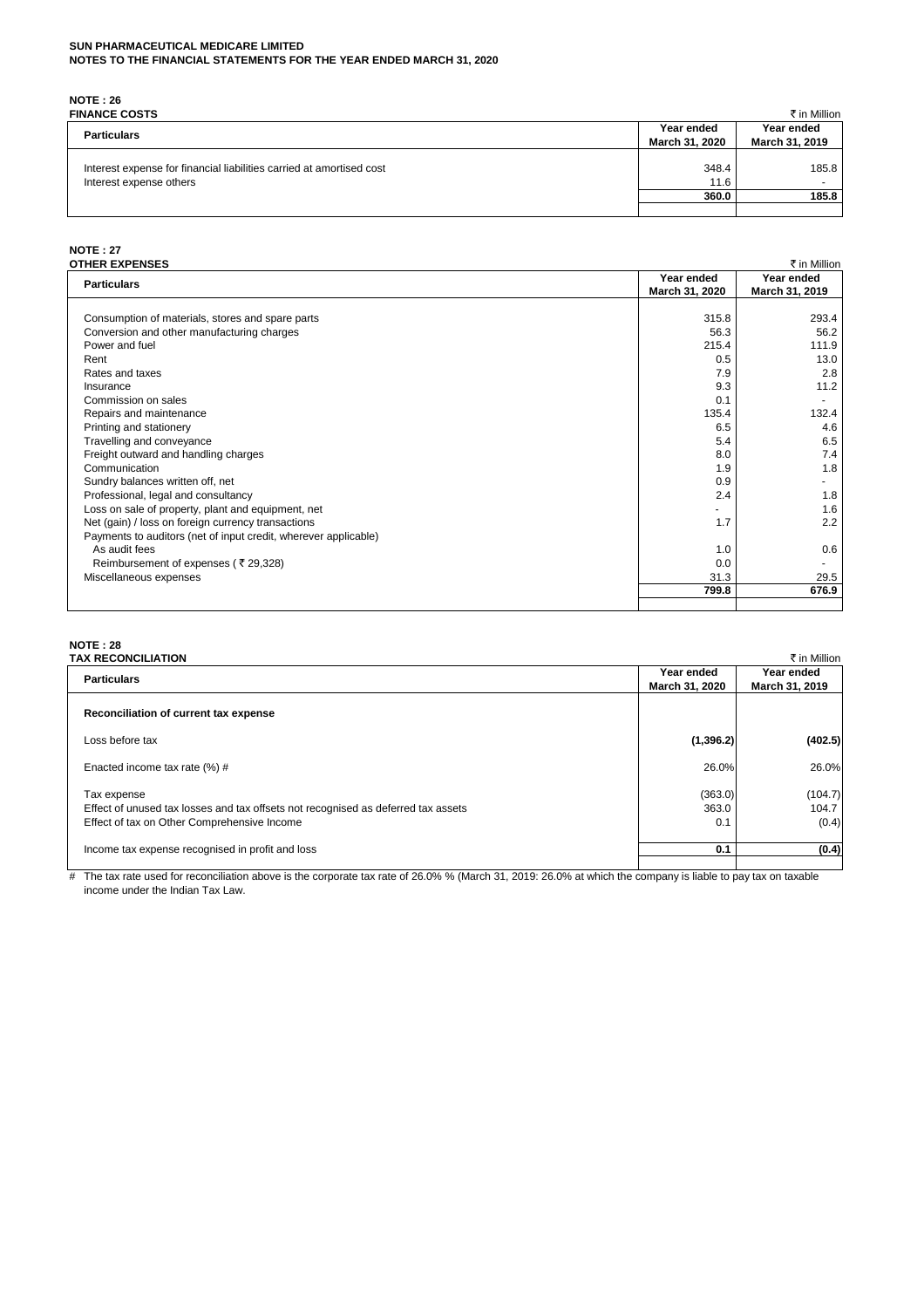**NOTE : 29**

|     | <b>CONTINGENT LIABILITIES AND COMMITMENTS (TO THE EXTENT NOT PROVIDED FOR)</b>                                    |                | ₹ in Million   |
|-----|-------------------------------------------------------------------------------------------------------------------|----------------|----------------|
|     | <b>Particulars</b>                                                                                                | As at          | As at          |
|     |                                                                                                                   | March 31, 2020 | March 31, 2019 |
|     | <b>Contingent liabilities</b>                                                                                     |                |                |
|     | Liabilities disputed - appeals filed with respect to:<br>Excise duty on account of valuation / cenvat credit      |                | 4.4            |
| ij. | <b>Commitments</b><br>Estimated amount of contracts remaining to be executed on capital account (net of advances) | 331.0          | 217.8          |

**NOTE : 30**

| CATEGORIES OF FINANCIAL INSTRUMENTS                   |                          |                          | ₹ in Million          |
|-------------------------------------------------------|--------------------------|--------------------------|-----------------------|
|                                                       |                          | As at                    |                       |
|                                                       |                          | March 31, 2020           |                       |
|                                                       | Fair value               | Fair value               | <b>Amortised cost</b> |
| <b>Particulars</b>                                    | through profit           | through other            |                       |
|                                                       | or loss                  | comprehensive            |                       |
|                                                       |                          | income                   |                       |
|                                                       |                          |                          |                       |
| <b>Financial assets</b>                               |                          |                          |                       |
| Loans and advances to employees / others              |                          |                          | 2.9                   |
| Security deposits                                     |                          |                          | 11.9                  |
|                                                       |                          |                          |                       |
| Trade receivables                                     |                          |                          | 74.8                  |
| Cash and cash equivalents                             |                          |                          | 5.7                   |
|                                                       | $\overline{\phantom{a}}$ |                          | 95.3                  |
|                                                       |                          |                          |                       |
| <b>Financial liabilities</b>                          |                          |                          |                       |
| Borrowings                                            |                          |                          | 5,195.2               |
| Lease liabilities                                     |                          |                          | 135.0                 |
| Trade payables                                        |                          |                          | 245.7                 |
| Payables on purchase of property, plant and equipment |                          |                          | 50.6                  |
| Security deposits                                     |                          |                          | 0.6                   |
|                                                       | $\blacksquare$           | $\blacksquare$           | 5,627.1               |
|                                                       |                          |                          |                       |
|                                                       |                          | As at                    |                       |
|                                                       |                          | March 31, 2019           |                       |
|                                                       |                          |                          |                       |
| <b>Financial assets</b>                               |                          |                          |                       |
| Loans and advances to employees / others              |                          |                          | 2.6                   |
| Security deposits                                     |                          |                          | 11.7                  |
| Trade receivables                                     |                          |                          | 342.2                 |
| Cash and cash equivalents                             |                          |                          | 14.2                  |
|                                                       | $\blacksquare$           | $\overline{\phantom{a}}$ | 370.7                 |
|                                                       |                          |                          |                       |
| <b>Financial liabilities</b>                          |                          |                          |                       |
| Borrowings                                            |                          |                          | 3,746.6               |
| Trade payables                                        |                          |                          | 192.8                 |
|                                                       |                          |                          |                       |
| Payables on purchase of property, plant and equipment |                          |                          | 84.3                  |
| Security deposits                                     |                          |                          | 0.4                   |
|                                                       | $\blacksquare$           | $\overline{\phantom{a}}$ | 4,024.1               |
|                                                       |                          |                          |                       |

#### **NOTE : 31**

**CAPITAL MANAGEMENT**

The Company's capital management objectives are:

- to ensure the Company's ability to continue as a going concern; and

- to provide an adequate return to shareholders through optimisation of debts and equity balance.

The Company monitors capital on the basis of the carrying amount of debt less cash and cash equivalents as presented on the face of the financial statements. The Company's objective for capital management is to maintain an optimum overall financial structure.

| Debt equity ratio                |                | ₹ in Million   |
|----------------------------------|----------------|----------------|
| <b>Particulars</b>               | As at          | As at          |
|                                  | March 31, 2020 | March 31, 2019 |
|                                  |                |                |
| Debt (current borrowings)        | 5,195.2        | 3,746.6        |
| Less: cash and cash equivalents  | 5.7            | 14.2           |
|                                  | 5,189.5        | 3,732.4        |
|                                  |                |                |
| Total equity, including reserves | (1,881.4)      | (484.7)        |
|                                  |                |                |
| Net debt to total equity ratio   | $-276%$        | $-770%$        |
|                                  |                |                |

#### **NOTE : 32**

#### **FINANCIAL RISK MANAGEMENT**

The Company's activities expose it to a variety of financial risks, including market risk, credit risk and liquidity risk. The Company's risk management assessment and policies and processes are established to identify and analyse the risks faced by the Company, to set appropriate risk limits and controls, and to monitor such risks and compliance with the same. Risk assessment and management policies and processes are reviewed regularly to reflect changes in market conditions and the Company's activities.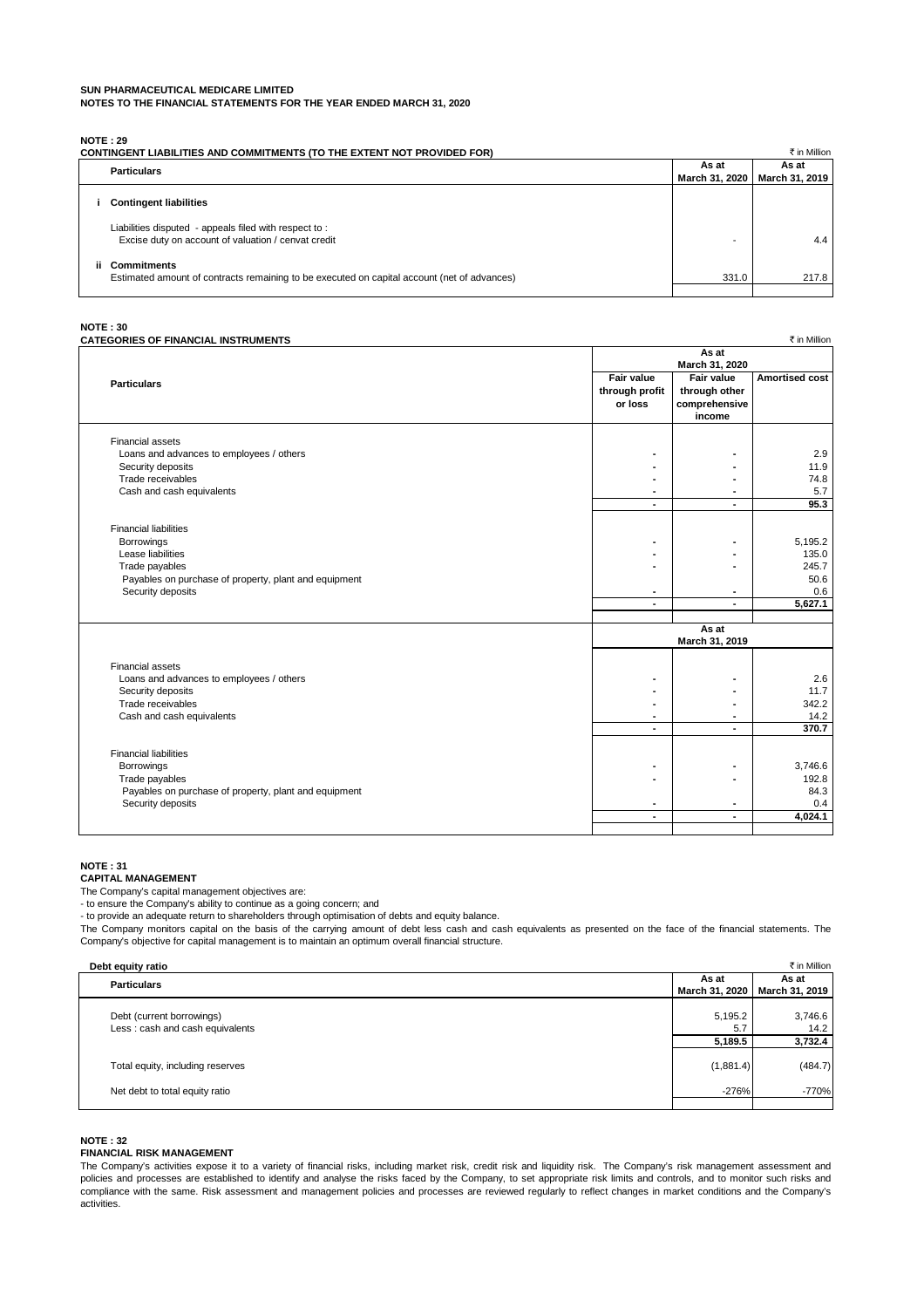#### **Credit risk**

Credit risk is the risk of financial loss to the Company if a customer or counterparty to a financial instrument fails to meet its contractual obligations, and arises principally from the Company's receivables from customers, loans and investments. Credit risk is managed through credit approvals, establishing credit limits and continuously monitoring the creditworthiness of counterparty to which the Company grants credit terms in the normal course of business.

| <b>Trade receivables</b>                                                              |                | ₹ in Million   |
|---------------------------------------------------------------------------------------|----------------|----------------|
| <b>Particulars</b>                                                                    |                | As at          |
|                                                                                       | March 31, 2020 | March 31, 2019 |
|                                                                                       |                |                |
| Financial assets for which loss allowances is measured using the expected credit loss |                |                |
| Trade receivables                                                                     |                |                |
| Less than 180 days                                                                    | 48.3           | 307.8          |
| 180 - 365 days                                                                        | 4.8            | 6.2            |
| beyond 365 days                                                                       | 21.7           | 28.2           |
| Total                                                                                 | 74.8           | 342.2          |
|                                                                                       |                |                |

The Company has no significant class of financial assets that is past due but no impaired. The Company does not have any impairment allowance as on March 31, 2020 and March 31, 2019

#### **Liquidity risk**

Liquidity risk is the risk that the Company will not be able to meet its financial obligations as they become due. The Company manages its liquidity risk by ensuring, as far as possible, that it will always have sufficient liquidity to meet its liabilities when due, under both normal and stressed conditions, without incurring unacceptable losses or risk to the Company's reputation.

The Company has not taken working capital loan from banks as on March 31, 2020 and March 31, 2019.

The table below provides details regarding the contractual maturities of significant financial liabilities as at March 31, 2020 and as at March 31, 2019

|                             |             |                          |             | ₹ in Million   |
|-----------------------------|-------------|--------------------------|-------------|----------------|
| <b>Particulars</b>          | Less than 1 | $1 - 3$ years            | More than 3 | As at          |
|                             | year        |                          | years       | March 31, 2020 |
| Non derivative              |             |                          |             |                |
| <b>Borrowings</b>           | 5,195.2     |                          |             | 5,195.2        |
| Lease liabilities           | 1.5         | 8.9                      | 124.6       | 135.0          |
| Trade payables              | 245.7       | $\overline{\phantom{a}}$ |             | 245.7          |
| Other financial liabilities | 51.2        | $\overline{\phantom{a}}$ | ۰.          | 51.2           |
|                             | 5,493.6     | 8.9                      | 124.6       | 5,627.1        |
|                             |             |                          |             |                |
| <b>Particulars</b>          | Less than 1 | $1 - 3$ years            | More than 3 | As at          |
|                             | year        |                          | years       | March 31, 2019 |
| Non derivative              |             |                          |             |                |
| Borrowings                  | 3,746.6     | $\overline{\phantom{a}}$ | ۰.          | 3,746.6        |
| Trade payables              | 192.8       | ٠                        | ۰.          | 192.8          |
| Other financial liabilities | 84.7        |                          |             | 84.7           |
|                             | 4,024.1     | ۰.                       |             | 4,024.1        |
|                             |             |                          |             |                |

#### **Foreign exchange risk**

The Company's foreign exchange risk arises from its foreign operations, foreign currency revenues and expenses, (primarily in U.S. dollars, Euros). As a result, if the value of the Indian rupee appreciates relative to these foreign currencies, the Company's revenues and expenses measured in Indian rupees may decrease or increase and viceversa. The exchange rate between the Indian rupee and these foreign currencies have changed substantially in recent periods and may continue to fluctuate substantially in the future.

| a) Foreign currency risk exposure |                          |                          |                | ₹ in Million   |
|-----------------------------------|--------------------------|--------------------------|----------------|----------------|
|                                   |                          |                          | As at          |                |
| <b>Particulars</b>                |                          | March 31, 2020           |                |                |
|                                   | <b>USD</b>               | <b>EUR</b>               | <b>Others</b>  | Total          |
| Financial assets                  |                          |                          |                |                |
| Trade receivables                 | $\overline{\phantom{a}}$ | 0.8                      |                | 0.8            |
|                                   | $\blacksquare$           | 0.8                      |                | 0.8            |
| <b>Financial liabilities</b>      |                          |                          |                |                |
| Trade payables                    | 56.9                     | 33.8                     | 16.5           | 107.2          |
|                                   | 56.9                     | 33.8                     | 16.5           | 107.2          |
|                                   |                          |                          |                |                |
|                                   |                          |                          | As at          |                |
| <b>Particulars</b>                |                          |                          | March 31, 2019 |                |
|                                   | <b>USD</b>               | <b>EUR</b>               | Others         | <b>Total</b>   |
| Financial assets                  |                          |                          |                |                |
| Trade receivables                 | $\overline{\phantom{a}}$ | $\overline{\phantom{a}}$ | $\blacksquare$ | $\blacksquare$ |
|                                   | $\blacksquare$           |                          | $\blacksquare$ | $\sim$         |
| <b>Financial liabilities</b>      |                          |                          |                |                |
| Trade payables                    | 42.4                     | 17.6                     | 2.8            | 62.8           |
|                                   | 42.4                     | 17.6                     | 2.8            | 62.8           |
|                                   |                          |                          |                |                |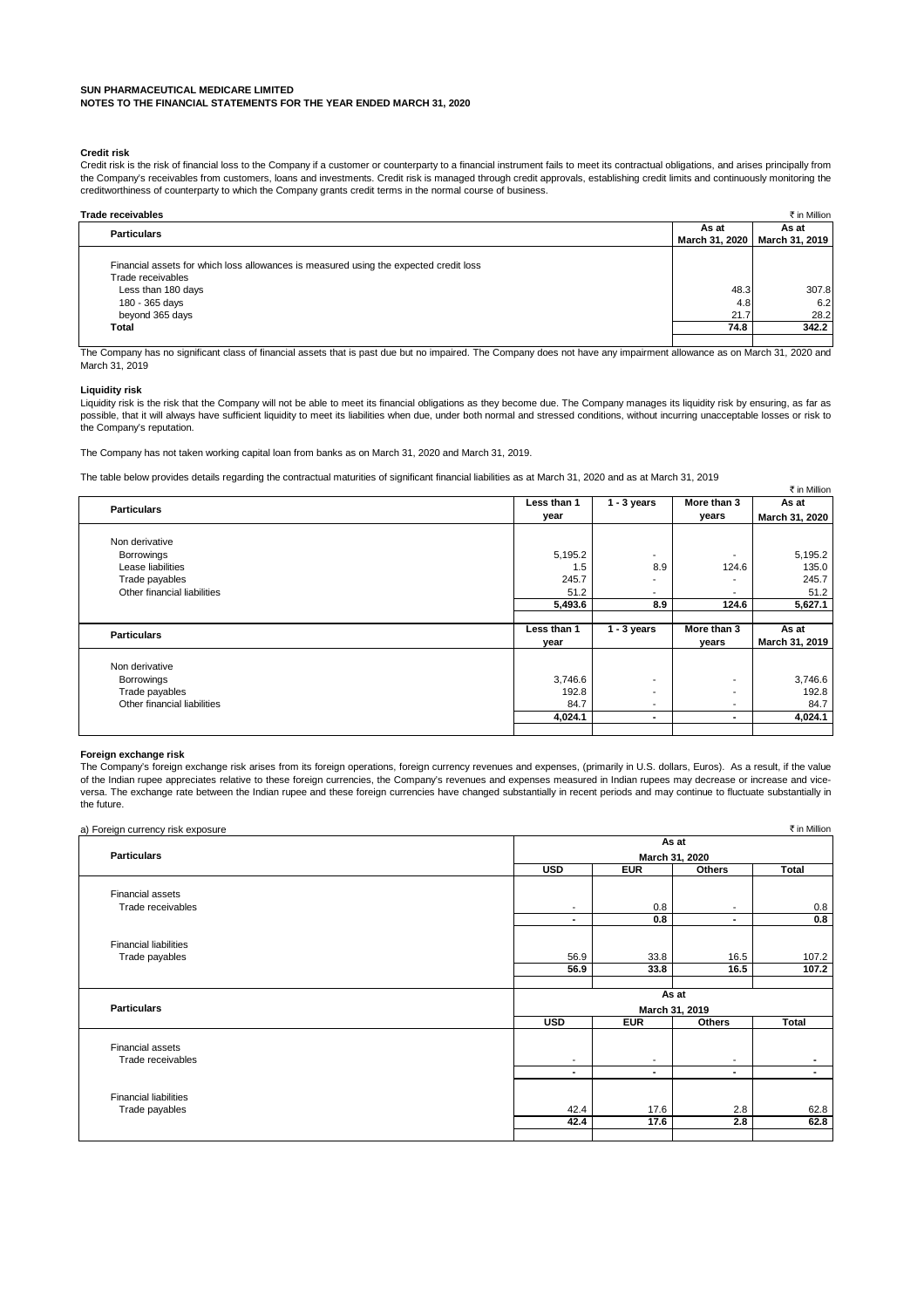#### b) Sensitivity

For the years ended March 31, 2020 and March 31, 2019, every 5% strengthening in the exchange rate between the Indian rupee and the respective currencies for the above mentioned financial assets/liabilities would decrease the Company's loss and increase the Company's equity by approximately ₹ 5.3 Million and ₹ 3.1 Million respectively. A 5% weakening of the Indian rupee and the respective currencies would lead to an equal but opposite effect.

In management's opinion, the sensitivity analysis is unrepresentative of the inherent foreign exchange risk because the exposure at the end of the reporting period does not reflect the exposure during the year.

#### **NOTE : 33**

#### **DISCLOSURES UNDER THE MICRO, SMALL AND MEDIUM ENTERPRISES DEVELOPMENT ACT, 2006**

The information regarding Micro and Small Enterprises has been determined to the extent such parties have been identified on the basis of information available with the Company. This has been relied upon by the auditors.

|                                                                                                                                 |                  | ₹ in Million     |
|---------------------------------------------------------------------------------------------------------------------------------|------------------|------------------|
| <b>Particulars</b>                                                                                                              | As at            | As at            |
|                                                                                                                                 | March 31, 2020   | March 31, 2019   |
|                                                                                                                                 |                  |                  |
| Principal amount remaining unpaid to any supplier as at the end of the accounting year                                          | 40.5             | 24.2             |
|                                                                                                                                 | (Interest - Nil) | (Interest - Nil) |
| Interest due thereon remaining unpaid to any supplier as at the end of the accounting year                                      |                  |                  |
| The amount of interest paid along with the amounts of the payment made to the supplier beyond the appointed day                 |                  |                  |
| The amount of interest due and payable for the year                                                                             |                  |                  |
| The amount of interest accrued and remaining unpaid at the end of the accounting year                                           |                  |                  |
| The amount of further interest due and payable even in the succeeding year, until such date when the interest dues as above are |                  |                  |
| actually paid                                                                                                                   |                  |                  |
|                                                                                                                                 | 40.5             | 24.2             |
|                                                                                                                                 |                  |                  |

#### **NOTE : 34 EARNINGS PER SHARE**

| <b>Particulars</b>                                                                                  | Year ended     | Year ended     |
|-----------------------------------------------------------------------------------------------------|----------------|----------------|
|                                                                                                     | March 31, 2020 | March 31, 2019 |
|                                                                                                     |                |                |
| Loss for the year $(\bar{\tau})$ in million) - used as numerator for calculating earnings per share | (1,396.3)      | (402.1)        |
| Weighted average number of shares used in computing basic and diluted earnings per share            | 250,000        | 250,000        |
| Nominal value per share (in ₹)                                                                      | 10             | 10 I           |
| Basic and Diluted earnings per share (in $\bar{z}$ )                                                | (5,585)        | (1,608)        |
|                                                                                                     |                |                |

#### **NOTE : 35 EMPLOYEE BENEFIT PLANS Defined contribution plan**

 $\pm$  in Million Contributions are made to Regional Provident Fund (RPF), Family Pension Fund, Employees State Insurance Scheme (ESIC) and other Funds which covers all regular employees. While both the employees and the Company make predetermined contributions to the Provident Fund and ESIC, contribution to the Family Pension Fund and other Statutory Funds are made only by the Company. The contributions are normally based on a certain percentage of the employee's salary. Amount recognised as expense in respect of these defined contribution plans, aggregate to ₹ 15.5 Million (March 31, 2019: ₹ 13.6 Million)

|                                                                    |            | т на понисла                    |
|--------------------------------------------------------------------|------------|---------------------------------|
| <b>Particulars</b>                                                 | Year ended | Year ended                      |
|                                                                    |            | March 31, 2020   March 31, 2019 |
|                                                                    |            |                                 |
| Contribution to Provident Fund and Family Pension Fund             | 15.1       | 13.2                            |
| Contribution to ESIC and Employees Deposit Linked Insurance (EDLI) | 0.4        | $0.4 \;$                        |
| Contribution to Labour Welfare Fund ₹7,948 (March 31, 2019 ₹9,428) | 0.0        | 0.0 <sub>1</sub>                |
|                                                                    |            |                                 |

#### **Defined benefit plan**

In respect of Gratuity, a defined benefit plan, contributions are made to LIC's Recognised Group Gratuity Fund Scheme. It is governed by the Payment of Gratuity Act, 1972. Under the Gratuity Act, employees are entitled to specific benefit at the time of retirement or termination of the employment on completion of five years or death while in employment. The level of benefit provided depends on the member's length of service and salary at the time of retirement/termination age. Provision for Gratuity is based on actuarial valuation done by an independent actuary as at the year end. Each year, the Company reviews the level of funding in gratuity fund. The Company decides its contribution based on the results of its annual review. The Company aims to keep annual contributions relatively stable at a level such that the fund assets meets the requirements of gratuity payments in short to medium term.

Risks

These plans typically expose the Company to actuarial risks such as: investment risk, interest rate risk, longevity risk and salary risk.

i) Investment risk - The present value of the defined benefit plan liability is calculated using a discount rate determined by reference to the market yields on government bonds denominated in Indian Rupees. If the actual return on plan asset is below this rate, it will create a plan deficit. However, the risk is partially mitigated by investment in LIC managed fund.

ii) Interest rate risk - A decrease in the bond interest rate will increase the plan liability. However, this will be partially offset by an increase in the return on the plan's debt investments.

iii) Longevity risk - The present value of the defined benefit plan liability is calculated by reference to the best estimate of the mortality of plan participants both during and after their employment. An increase in the life expectancy of the plan participants will increase the plan's liability.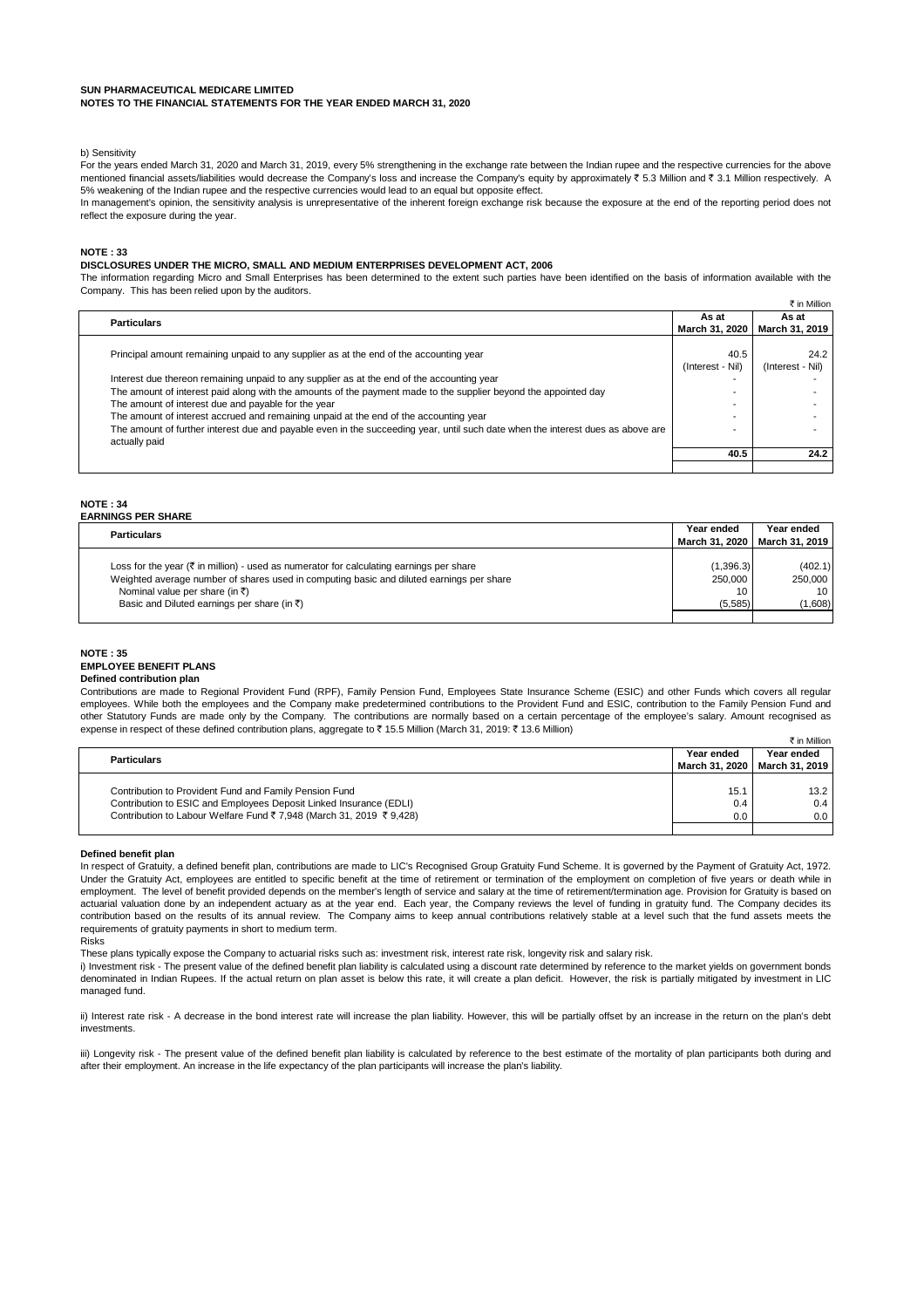#### **Other long term benefit plan**

Actuarial valuation for compensated absences is done as at the year end and the provision is made as per Company rules with corresponding charge to the statement of profit and loss amounting to ₹ 3.6 Million (March 31,2019: ₹ 7.8 Million) and it covers all regular employees. Major drivers in actuarial assumptions, typically, are years of service and employee compensation.

 $\pm$  in Million Obligation in respect of defined benefit plan and other long term employee benefit plans are actuarially determined as at the year end using the 'Projected Unit Credit' method. Gains or losses on changes in actuarial assumptions relating to defined benefit obligation are recognised in other comprehensive income whereas gains and loses in respect of other long term employee benefit plans are recognised in the statement of profit and loss.

|                                                                                                              |                | K IN MIIIION   |
|--------------------------------------------------------------------------------------------------------------|----------------|----------------|
|                                                                                                              | Year ended     | Year ended     |
| <b>Particulars</b>                                                                                           | March 31, 2020 | March 31, 2019 |
|                                                                                                              | Gratuity       | Gratuity       |
|                                                                                                              |                |                |
| Expense recognised in the statement of profit and loss                                                       |                |                |
| Current service cost                                                                                         | 7.1            | 5.4            |
| Interest cost                                                                                                | 2.9            | 2.5            |
| Expected returns on plan assets                                                                              | (1.7)          | (1.5)          |
| Expense charged to the statement of profit and loss                                                          | 8.3            | 6.4            |
| Measurement of defined benefit obligation recognised in other comprehensive income                           |                |                |
| Actuarial loss / (gain) on defined benefit obligation                                                        | 0.5            | (0.1)          |
| Return on plan assets [March 31, 2020 [₹ (17,693)]                                                           | 0.0            | (1.6)          |
| Expense/(income) charged to other comprehensive income                                                       | 0.5            | (1.7)          |
| Reconciliation of defined-benefit obligation                                                                 |                |                |
| Obligation as at the beginning of the year                                                                   | 41.1           | 33.3           |
| Current service cost                                                                                         | 7.1            | 5.4            |
| Interest cost                                                                                                | 2.9            | 2.5            |
| Actuarial (gains)/losses on obligations - due to change in demographic assumptions                           | 0.2            | 4.1            |
| Actuarial (gains)/losses on obligations - due to change in financial assumptions [March 31, 2020 ₹ (17,693)] | 0.0            | (3.0)          |
| Actuarial (gains)/losses on obligations - due to experience                                                  | 0.3            |                |
|                                                                                                              | 51.6           | (1.2)<br>41.1  |
| Obligation as at the year end                                                                                |                |                |
| Reconciliation of liability/(asset) recognised in the Balance sheet                                          |                |                |
| Present value of commitments (as per Actuarial Valuation)                                                    | 51.6           | 41.1           |
| Fair value of plan assets                                                                                    | 36.7           | 23.7           |
| Net liability recognised in the financial statement                                                          | 14.9           | 17.4           |
| Reconciliation of plan assets                                                                                |                |                |
| Plan assets as at the beginning of the year                                                                  | 23.7           | 20.4           |
| Interest Income                                                                                              | 1.7            | 1.5            |
| Return on plan assets                                                                                        |                | 1.6            |
| Employer's contribution during the year                                                                      | 11.3           | 0.2            |
| Plan assets as at the year end                                                                               | 36.7           | 23.7           |
|                                                                                                              |                |                |

|                                                                                                                                 |                       | ₹ in Million          |
|---------------------------------------------------------------------------------------------------------------------------------|-----------------------|-----------------------|
|                                                                                                                                 | As at                 | As at                 |
| <b>Particulars</b>                                                                                                              | March 31, 2020        | March 31, 2019        |
|                                                                                                                                 | Gratuity              | Gratuity              |
|                                                                                                                                 | (Funded)              | (Funded)              |
|                                                                                                                                 |                       |                       |
| Discount rate                                                                                                                   | 6.50%                 | 7.10%                 |
| Expected return on plan assets                                                                                                  | 6.50%                 | 7.10%                 |
| Expected rate of salary increase                                                                                                | 9.38%                 | 10.00%                |
| Interest rate guarantee                                                                                                         | N.A                   | N.A                   |
| Mortality                                                                                                                       | Indian Assured        | Indian Assured        |
|                                                                                                                                 | <b>Lives Morality</b> | <b>Lives Morality</b> |
|                                                                                                                                 | $(2012 - 14)$         | $(2006-08)$           |
| Withdrawal                                                                                                                      | 8.00%                 | 8.21%                 |
| Retirement age (years)                                                                                                          | 60 years              | 60 years              |
| Sensitivity analysis:                                                                                                           |                       |                       |
| The sensitivity analysis have been determined based on method that extrapolates the impact on defined benefit obligation as a   |                       |                       |
| reasonable change in key assumptions occurring at the end of the reporting period                                               |                       |                       |
| Impact on defined benefit obligation                                                                                            |                       |                       |
| Delta effect of +1% change in discount rate                                                                                     | (4.6)                 | (3.6)                 |
| Delta effect of -1% change in discount rate                                                                                     | 5.5                   | 4.4                   |
| Delta effect of +1% change in salary escalation rate                                                                            | 5.3                   | 4.2                   |
| Delta effect of -1% change in salary escalation rate                                                                            | (4.5)                 | (3.5)                 |
| Delta effect of +1% change in rate of employee turnover                                                                         | (1.0)                 | (0.7)                 |
| Delta effect of -1% change in rate of employee turnover                                                                         | 1.2                   | 1.0                   |
| Maturity analysis of projected benefits obligation                                                                              |                       |                       |
| 1st year                                                                                                                        | 3.1                   | 2.7                   |
| 2nd year                                                                                                                        | 3.4                   | 2.8                   |
| 3rd year                                                                                                                        | 3.7                   | 2.9                   |
| 4th year                                                                                                                        | 4.2                   | 3.2                   |
| 5th year                                                                                                                        | 3.8                   | 3.5                   |
| Thereafter                                                                                                                      | 93.9                  | 81.5                  |
| The major categories of plan assets as a percentage of total plan assets are as under                                           |                       |                       |
| Insurer managed funds                                                                                                           | 100%                  | 100%                  |
| The contribution expected to be made by the Company for gratuity, during financial year ending March 31, 2021 is ₹ 22.4 Million |                       |                       |
| ((Previous year: ₹ 23.9 Million)                                                                                                |                       |                       |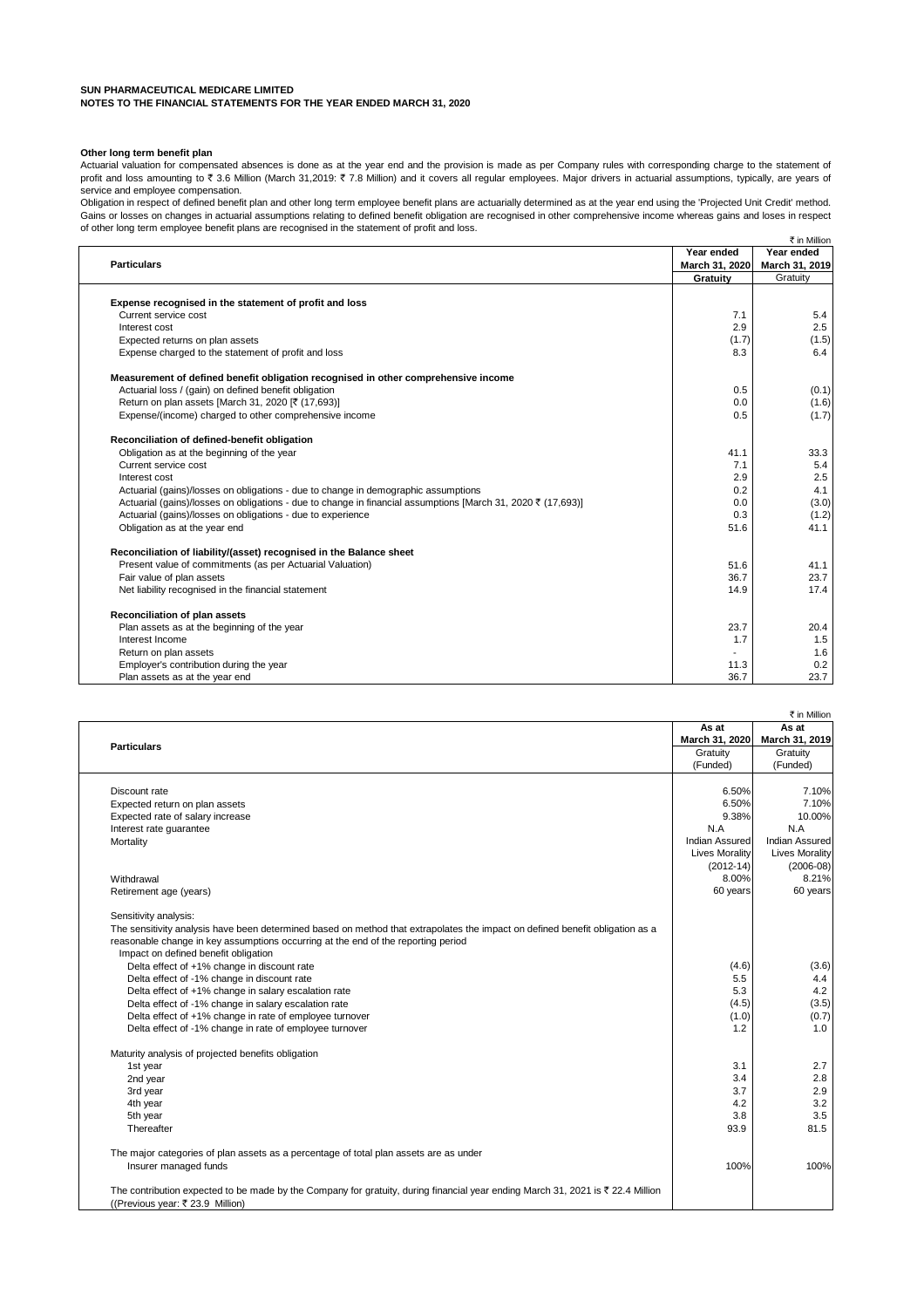# **NOTE : 36**

**LEASES**

 $\bar{\tau}$  in Million Effective April 01, 2019, the Company has adopted lnd AS 116 "Leases", and applied to all lease contracts existing on April 01, 2019 using the modified retrospective method. Accordingly, the Company has recognised a lease liability measured at the present value of the remaining lease payments, and right-of-use (ROU) asset at an amount equal to lease liability (adjusted for any related prepayments).

| <b>Particulars</b>                                                         | As at          |
|----------------------------------------------------------------------------|----------------|
|                                                                            | March 31, 2020 |
|                                                                            |                |
| Lease liabilities - Maturity analysis - contractual undiscounted Cashflows |                |
| Not later than one year                                                    | 13.0           |
| Later than one year and not later than five years                          | 57.7           |
| Later than five years                                                      | 177.3          |
|                                                                            | 248.0          |
|                                                                            |                |

|                                        | ₹ in Million   |
|----------------------------------------|----------------|
|                                        | Year ended     |
|                                        | March 31, 2020 |
|                                        |                |
| Amounts recognised in profit and loss  |                |
| Interest on lease liabilities          | 11.7           |
| Expenses relating to short-term leases | 0.5            |
|                                        |                |

|                                                 | ₹ in Million   |
|-------------------------------------------------|----------------|
|                                                 | Year ended     |
|                                                 | March 31, 2020 |
| <b>Movement of lease liabilities</b>            |                |
| Opening balance                                 |                |
| Addition on account of transition to Ind AS 116 | 135.7          |
| Addition                                        |                |
| Interest on lease liabilities                   | 11.7           |
| Payment towards lease liabilities               | (12.4)         |
| Closing balance                                 | 135.0          |
|                                                 |                |

#### **NOTE : 37 RELATED PARTY DISCLOSURES (Ind As 24) AS PER ANNEXURE "A"**

#### **NOTE : 38**

There is no expenditure related to Corporate Social Responsibility as per Section 135 of the Companies Act, 2013 read with Schedule VII, since the Company has losses

#### **NOTE : 39**

**SEGMENT REPORTING**

The Company has only one reportable segment namely 'Pharmaceuticals'.

# **NOTE : 40**

#### **REVENUE FROM CONTRACTS WITH CUSTOMER**

Ind AS 115 was issued on March 28, 2018 and supersedes Ind AS 11 Construction Contracts and Ind AS 18 Revenue and it applies, with limited exceptions, to all revenue arising from contracts with its customers. The Company adopted Ind AS 115 using the modified retrospective method of adoption with the date of initial application of April 1, 2018. The Company elected to apply the standard to all contracts as at April 01, 2018. There is no impact to be recognised at the date of initial application as an adjustment to the opening balance of retained earnings. The comparative information was also not restated as there is no change even after adoption of Ind AS 115. The reconciling items of revenue recognised in the statement of profit and loss with the contracted price are as

|                                                 |                | ₹ in Million   |
|-------------------------------------------------|----------------|----------------|
| <b>Particular</b>                               | Year ended     | Year ended     |
|                                                 | March 31, 2020 | March 31, 2019 |
| Revenue as per contracted price, net of returns |                |                |
| Less:                                           | 713.0          | 825.1          |
| Provision for sales return                      |                | (18.2)         |
|                                                 | 713.0          | 843.3          |
| Revenue from contract with customers            | 713.0          | 843.3          |
|                                                 |                |                |

|                             |       | ₹ in Million                    |
|-----------------------------|-------|---------------------------------|
| Particular                  | As at | As at                           |
|                             |       | March 31, 2020   March 31, 2019 |
|                             |       |                                 |
| <b>Contract balances</b>    |       |                                 |
| Trade receivables           | 74.8  | 342.2                           |
| Contract assets             |       |                                 |
| <b>Contract liabilities</b> |       | 300.4                           |
|                             |       |                                 |

Contract assets are initially recognised for revenue from sale of goods. Contract liabilities are on account of the upfront revenue received from customer for which performance obligation has not yet been completed.

The performance obligation is satisfied when control of the goods or services are transferred to the customers based on the contractual terms. Payment terms with customers vary depending upon the contractual terms of each contract.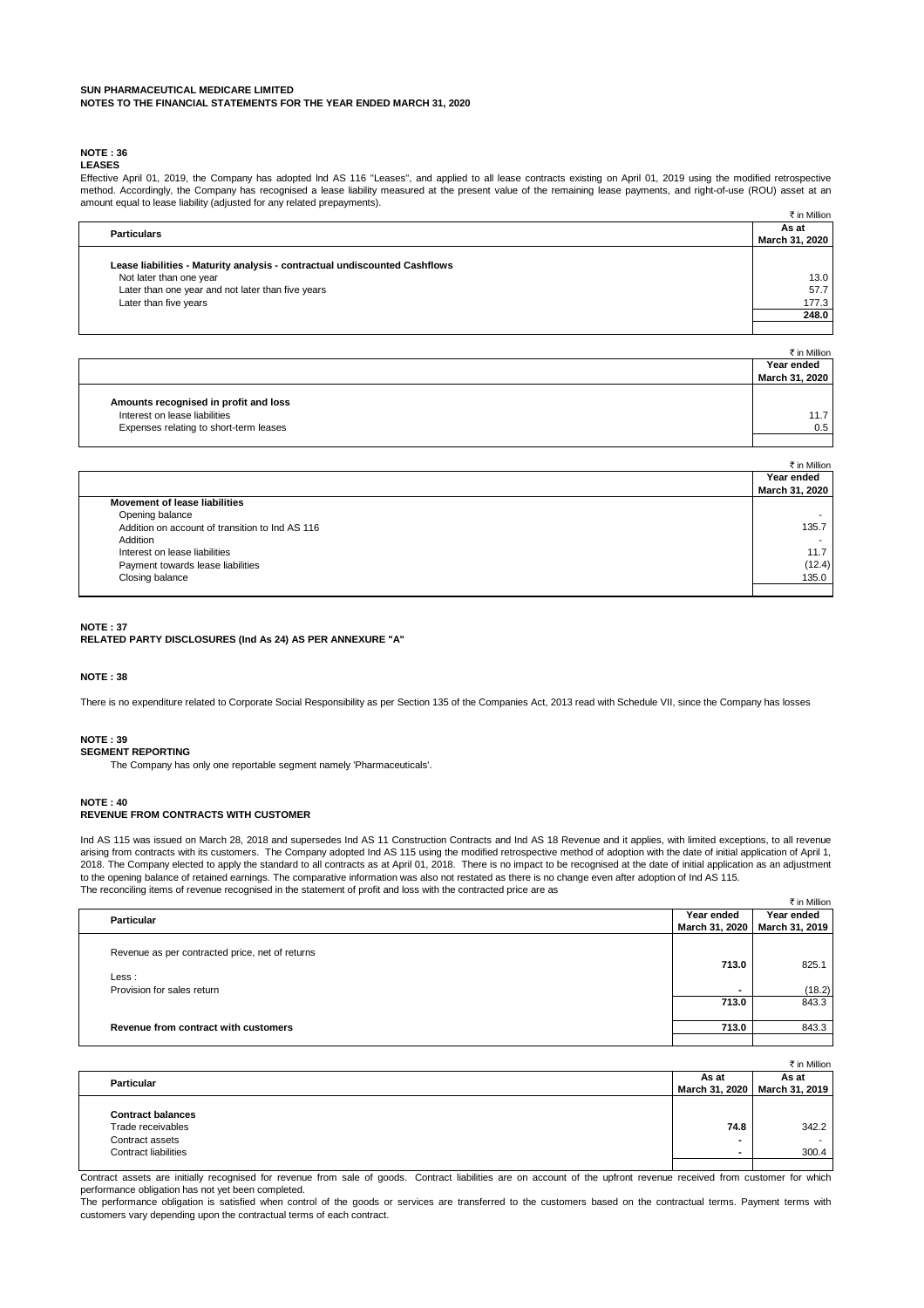#### **NOTE : 41**

As on March 31, 2020, the Company's accumulated loss of ₹1,883.9 Million (March 31, 2019: ₹487.2 Million) exceeds the shareholders' funds. Out of the net loss for the year of ₹1,396.3 Million (March 31, 2019: ₹ 402.1 Million), an amount of ₹ 360.0 Million (March 31, 2019: ₹ 185.8 Million) is interest on debt and ₹ 191.4 Million (March 31, 2019: ` 99.9 Million) is on account of depreciation and amortization expense, being an expenditure of a non-cash nature. As the Company is assured of continuing operational and financial support from its ultimate holding company, these financial statements have been prepared on the 'going concern' assumption.

#### **NOTE : 42**

The Company continues to monitor the impact of Covid-19 on its business, including its impact on customers, supply-chain, employees and logistics. Due care has been exercised, in concluding on significant accounting judgements and estimates, including in relation to recoverability of receivables, assessment of impairment of goodwill and intangibles, investments and inventory, based on the information available to date, while preparing the Company's financial statement as of and for the year ended March 31, 2020.

#### **NOTE : 43**

Previous year's figures have been regrouped / reclassified, wherever necessary, to conform to this year's classification.

As per our report of even date

**For S R B C & CO LLP**<br>
Chartered Accountants<br>
Chartered Accountants<br> **SUN PHARMACEUTICAL MEDICARE LIMIT** ICAI Firm Registration No. : 324982E/E300003

**SUN PHARMACEUTICAL MEDICARE LIMITED** 

**Partner Control Control Control Control Control Control Control Control Control Control Control Control Control Control Control Control Control Control Control Control Control Control Control Control Control Control Contr** Membership No. : 105754 Pune, May 25, 2020

**SAILESH TRAMBAKLAL DESAI**<br>Director

**ASHOK INDULAL BHUTA** Director

DIN No. : 00065307

**RAKESHCHANDRA JAGDISHPRASAD SINHA** Director DIN No. : 07340998 Mumbai, May 25, 2020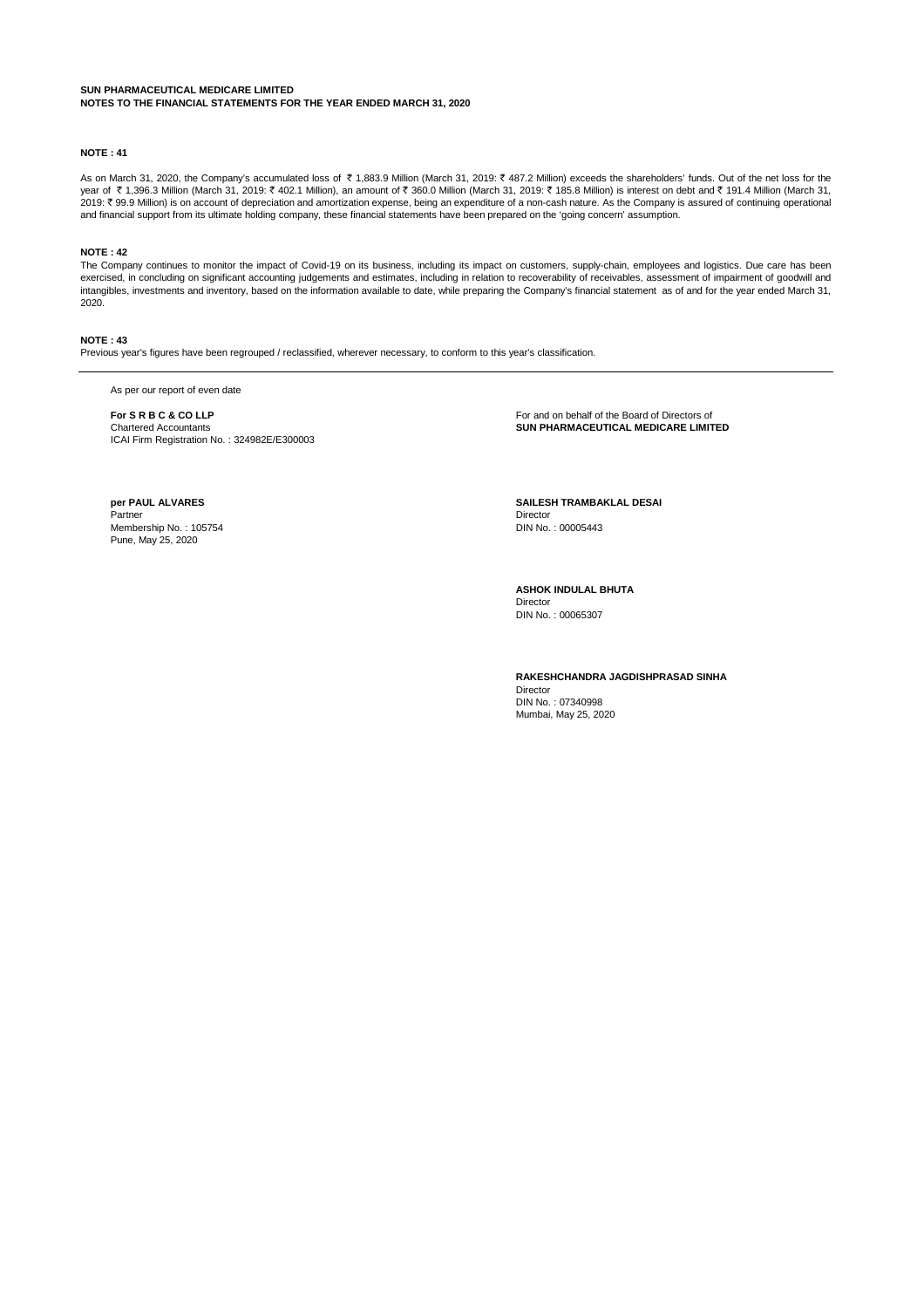# **SUN PHARMACEUTICAL MEDICARE LIMITED**

**NOTES TO THE FINANCIAL STATEMENTS FOR THE YEAR ENDED MARCH 31, 2020**

#### **ANNEXURE "A"**

#### **RELATED PARTY DISCLOSURES (Ind As 24)**

**I Names of related parties where control exists and description of relationships**

#### **1 Ultimate Parent Company**

Sun Pharmaceutical Industries Limited

#### **2 Holding Company**

Sun Pharma Laboratories Limited

#### **3 Fellow subsidiaries**

Sun Pharmaceutical Industries Inc Sun Pharmaceutical Industries (Europe) B.V. Sun Pharma ANZ Pty Ltd (Formerly Ranbaxy Australia Pty Ltd) Taro Pharmaceutical Industries Ltd Sun Pharma Japan Ltd Sun Pharmaceuticals Germany GmbH Terapia S.A. Sun Pharma Laboratorios S.L.U (Formerly Laborat Ranbaxy SLU) Zenotech Laboratories Limited Sun Pharma Distributors Ltd

#### **4 Others (Entities in which the KMP and relatives of KMP have control or significant influence)** Sun Pharma Advanced Research Company Ltd Aditya Medisales Limited

Sun Petrochemicals Private Limited

#### **II Details of related party transaction during the year ended March 31, 2020:**

| ₹ in Million                              |                |                |
|-------------------------------------------|----------------|----------------|
| <b>Particulars</b>                        | Year ended     | Year ended     |
|                                           | March 31, 2020 | March 31, 2019 |
|                                           |                |                |
| Purchase of goods                         | 95.6           | 94.6           |
| <b>Ultimate Parent Company</b>            | 87.9           | 73.6           |
| <b>Holding Company</b>                    | 7.4            | 12.1           |
| Fellow subsidiaries                       | 0.3            |                |
| Others                                    | $\overline{a}$ | 8.9            |
| Purchase of property, plant and equipment | 0.3            | 4.8            |
| <b>Ultimate Parent Company</b>            | 0.3            | 4.8            |
| Sale of goods                             | 698.1          | 831.4          |
| <b>Ultimate Parent Company</b>            | 666.9          | 784.7          |
| <b>Holding Company</b>                    | 3.6            | 20.6           |
| Fellow subsidiaries                       | 27.6           | 10.1           |
| <b>Others</b>                             | ÷,             | 16.0           |
| Sale of property, plant and equipment     | 7.9            | 3.6            |
| <b>Ultimate Parent Company</b>            | 7.2            | 1.9            |
| <b>Holding Company</b>                    | 0.7            | 1.7            |
| Others (₹35,000)                          | 0.0            | $\overline{a}$ |
| <b>Rendering of service</b>               | 82.8           | 163.7          |
| <b>Ultimate Parent Company</b>            | 82.7           | 163.7          |
| Others                                    | 0.1            | $\blacksquare$ |
| Reimbursement of expenses paid            | 32.3           | 35.3           |
| Fellow subsidiaries                       | 31.6           | 35.3           |
| <b>Others</b>                             | 0.7            | ٠              |
| Reimbursement of expenses received        | 1.1            |                |
| <b>Ultimate Parent Company</b>            | 0.7            |                |
| <b>Others</b>                             | 0.4            | ٠              |
| Rent paid                                 |                | 0.2            |
| <b>Ultimate Parent Company</b>            |                | 0.2            |
| Loan taken                                | 1,398.5        | 2,571.8        |
| <b>Ultimate Parent Company</b>            | 1,398.5        | 2,481.8        |
| <b>Holding Company</b>                    |                | 90.0           |